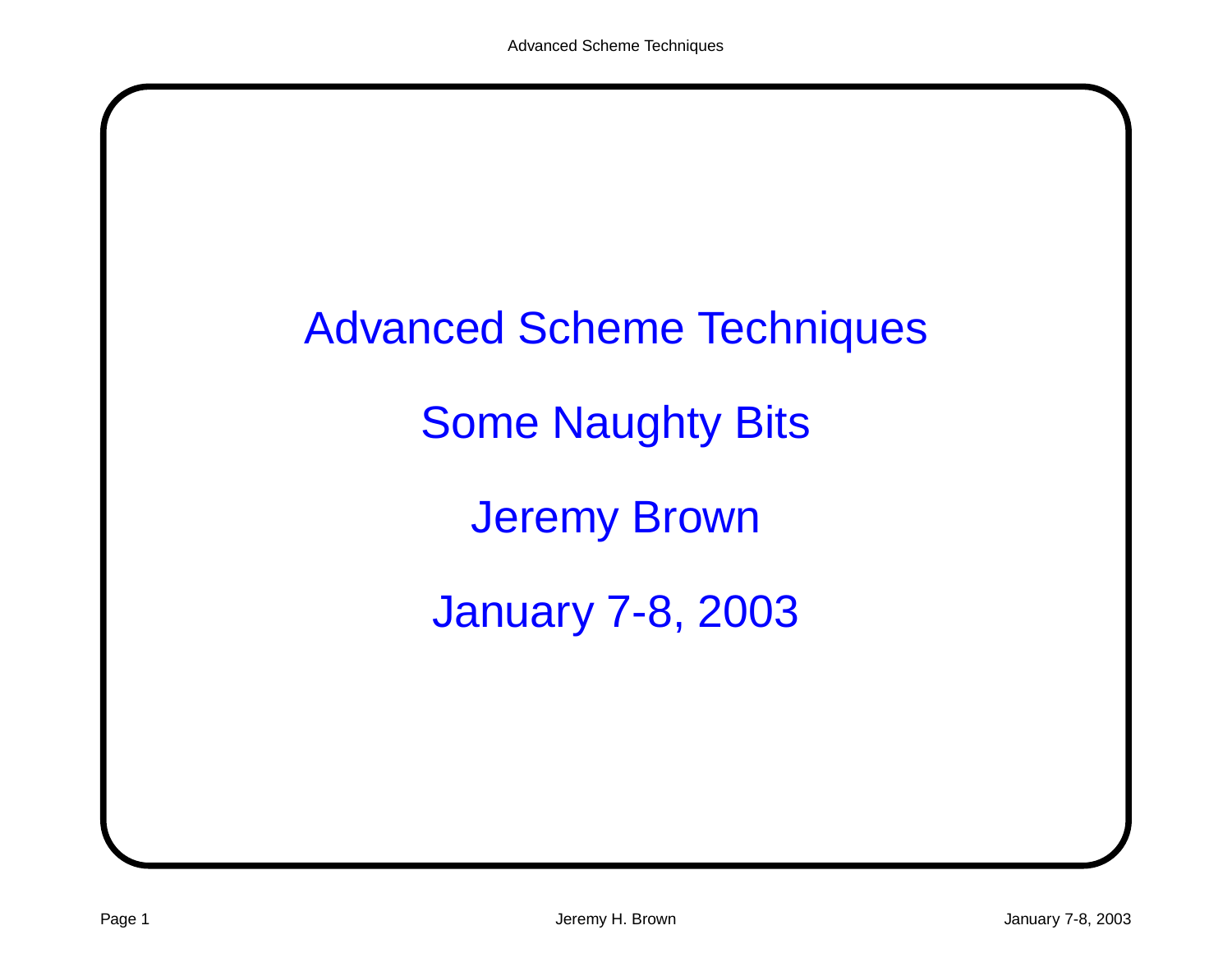# **Acknowledgements**

Jonathan Bachrach, Alan Bawden, Chris Hanson, Neel Krishnaswami, and Greg Sullivan offered many helpful suggestions.

These slides draw on works by Hal Abelson, Alan Bawden, Chris Hanson, Paul Graham, Oleg Kiselyov, Neel Krishnaswami, Al Petrofsky, Jonathan Rees, Dorai Sitaram, Gerry Sussman, Julie Sussman, and the R5RS authors group

Thanks also to Scheme Boston, the Boston-area Scheme User's Group.

And of course to SIPB, for organizing.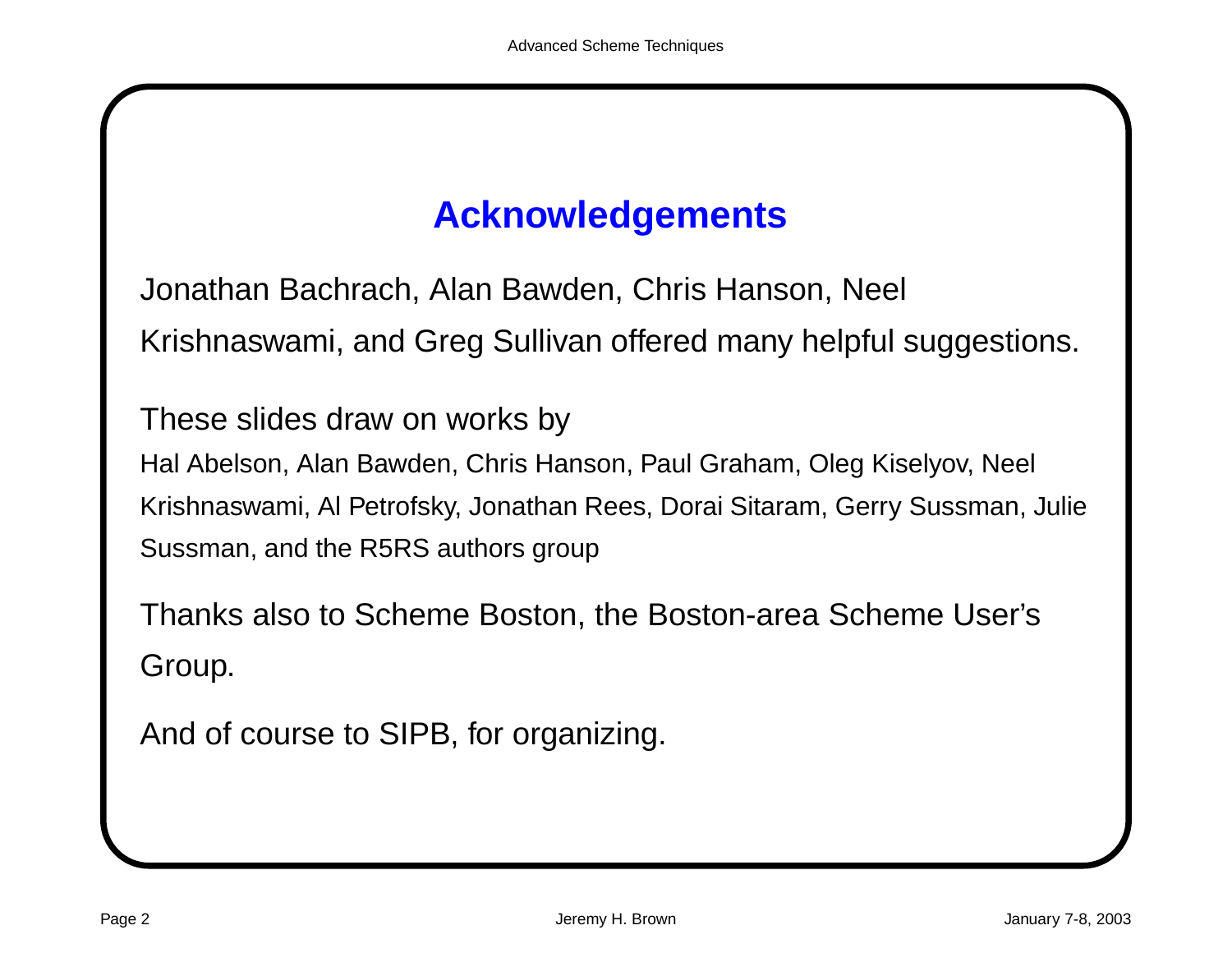# **Scheme Macros**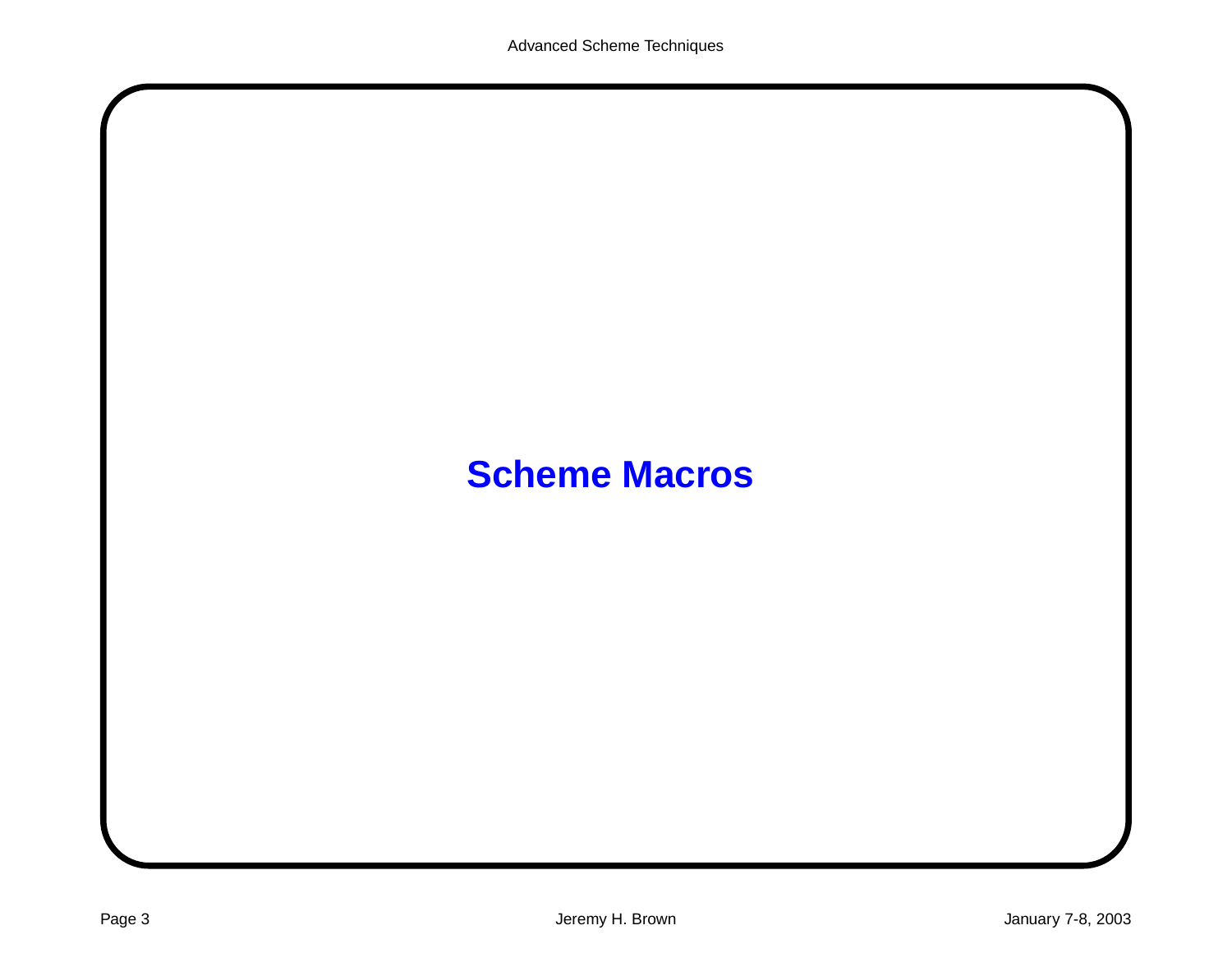A macro is

- a stylized code transformation...
- performed without evaluating code...
- and using no runtime information.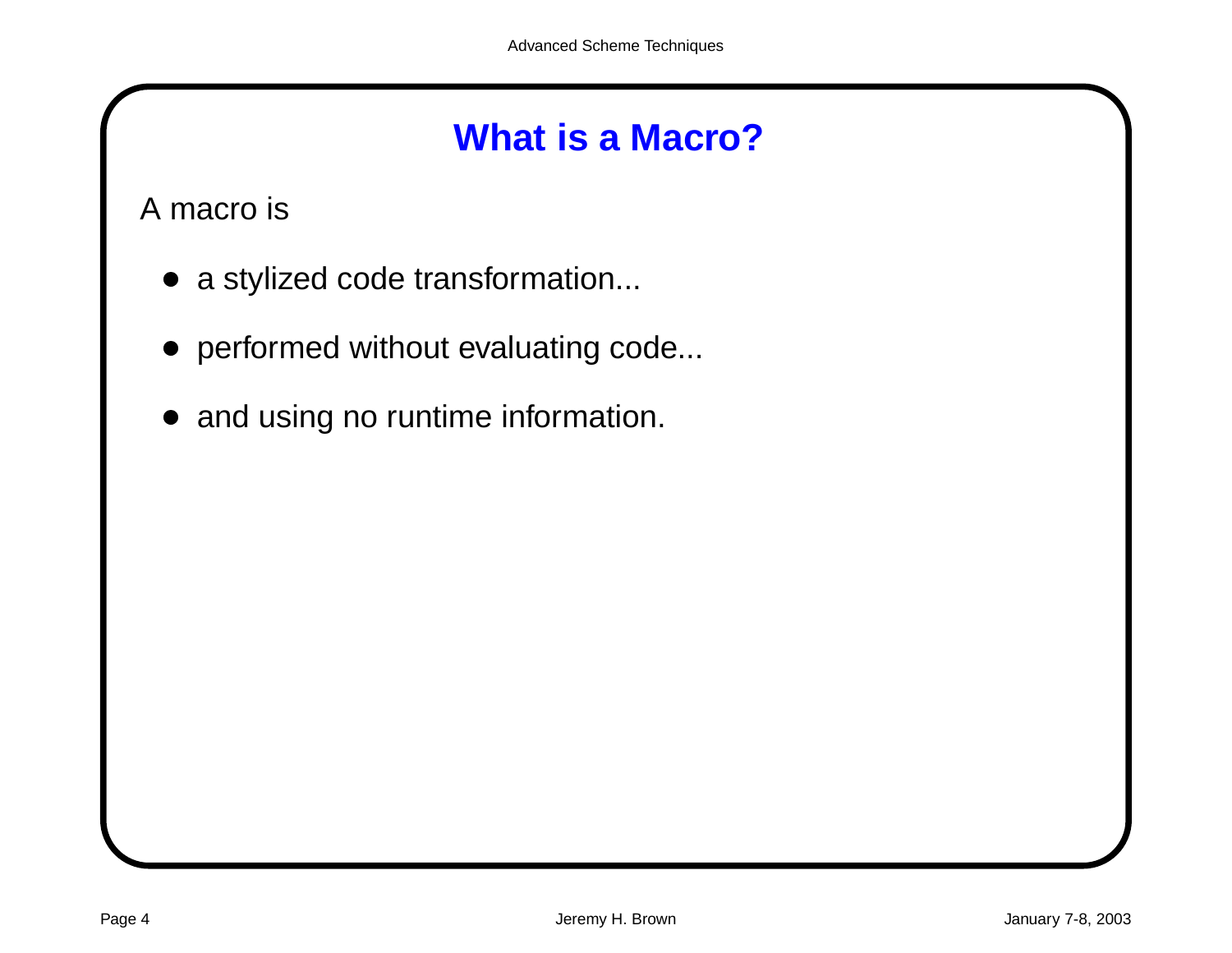A macro is

- a stylized code transformation...
- performed without evaluating code...
- and using no runtime information.

Suppose cond-set! is <sup>a</sup> macro:

```
(cond-set! (> test 4) var 15)
```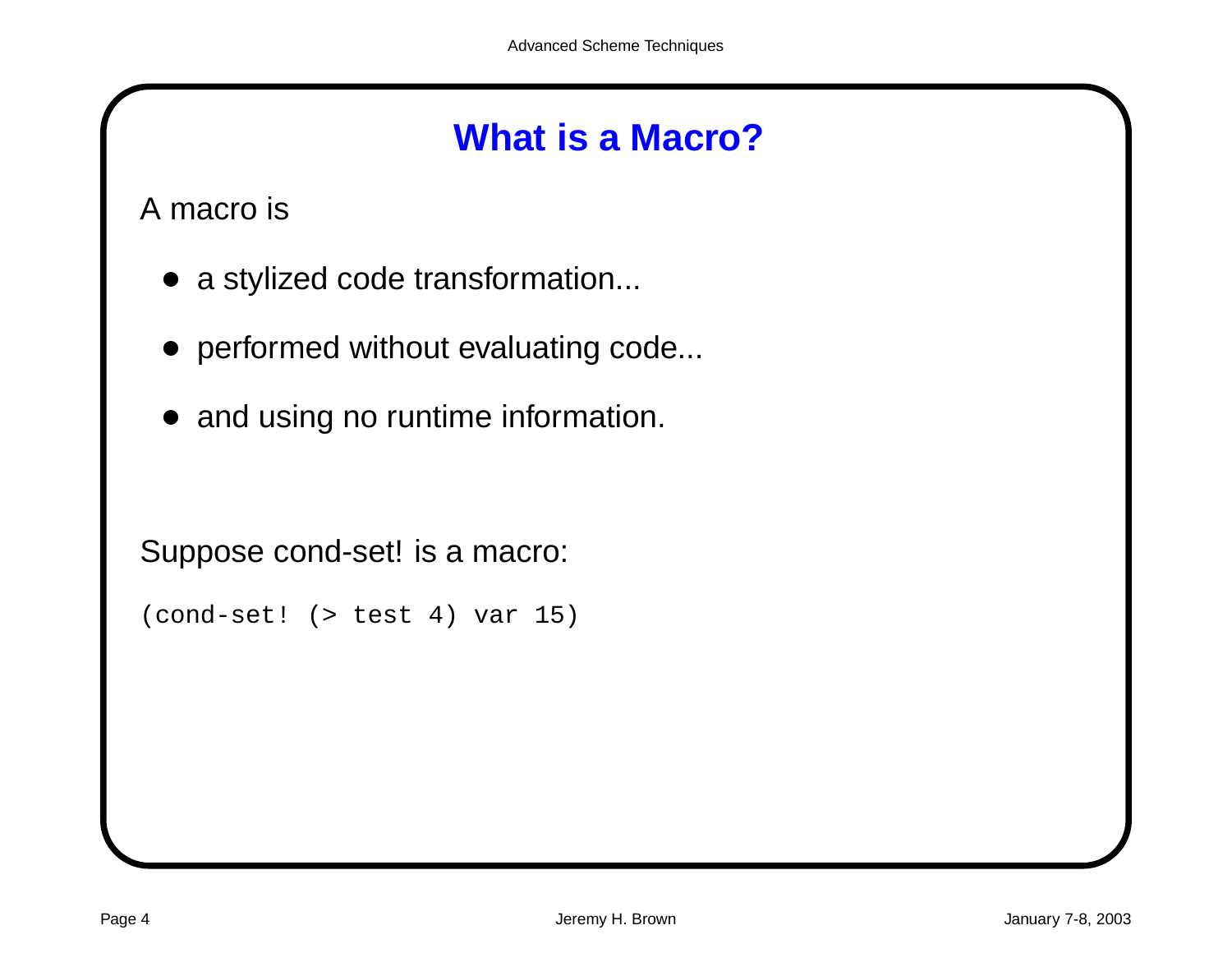A macro is

- a stylized code transformation...
- performed without evaluating code...
- and using no runtime information.

```
Suppose cond-set! is a macro:
```

```
(cond-set! (> test 4) var 15)
```
This expression might expand to:

```
(if (> test 4) (set! var 15))
```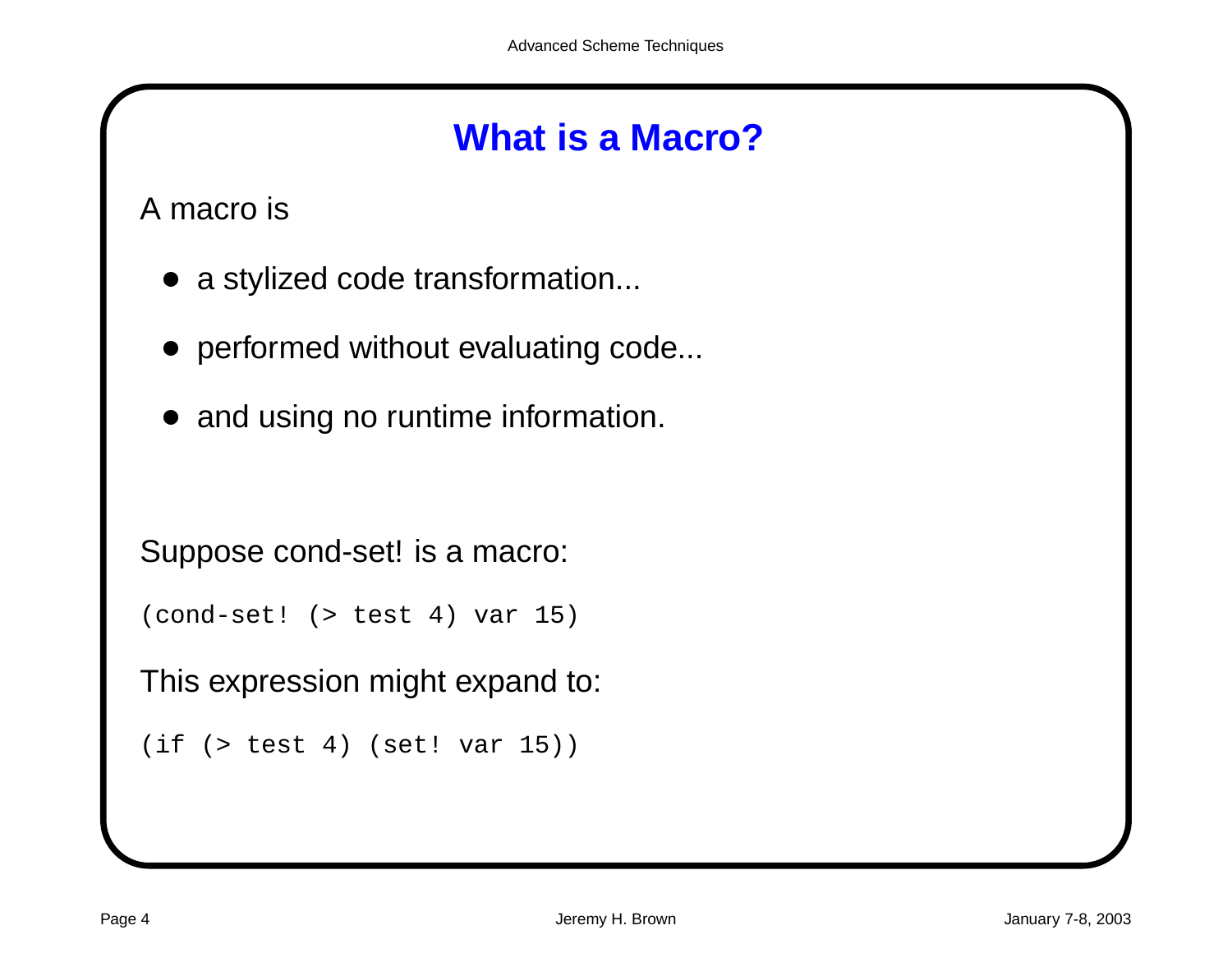A macro is

- a stylized code transformation...
- performed without evaluating code...
- and using no runtime information.

Suppose cond-set! is <sup>a</sup> macro:

```
(cond-set! (> test 4) var 15)
```
This expression might expand to:

```
(if (> test 4) (set! var 15))
```
Note: the expansion process does not evaluate test or var!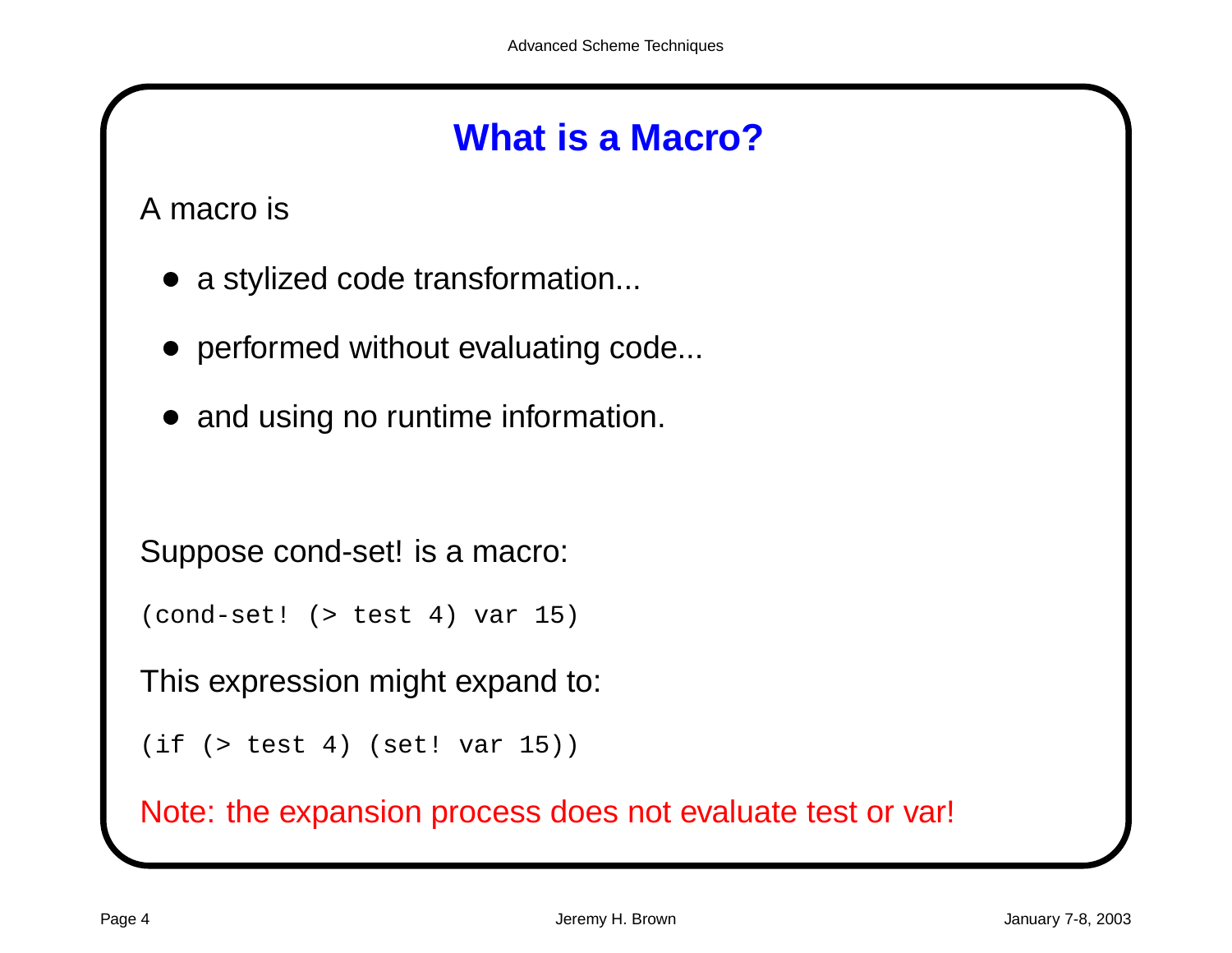# **When to Use Macros**

Use macros to vary the order of evaluation (in other words, to create new syntax/special forms). For example:

- conditional evaluation (cond, case)
- repeated evaluation (do, named-let)
- binding (let, let\*)
- $\bullet$  un-evaluated syntactic tokens (case's =>)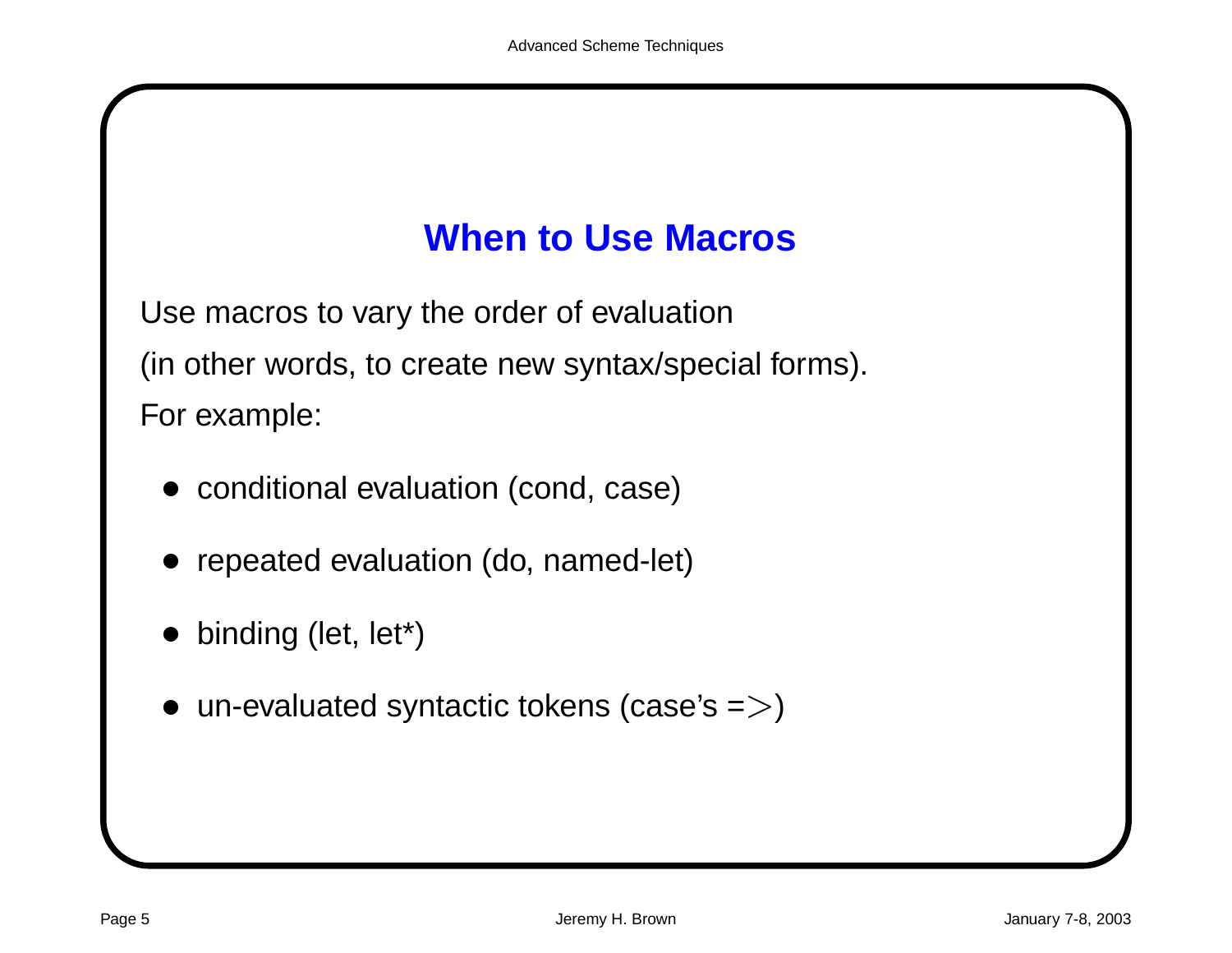# **When NOT to Use Macros**

Any time you can avoid it!

• Don't use them for efficiency hacks.

Let the compiler handle that.

Why not?

- Macros aren't first-class objects
	- You can't use <sup>a</sup> macro as any sort of runtime value
	- **–**Thus, you reduce your development flexibility.
- You make debugging more difficult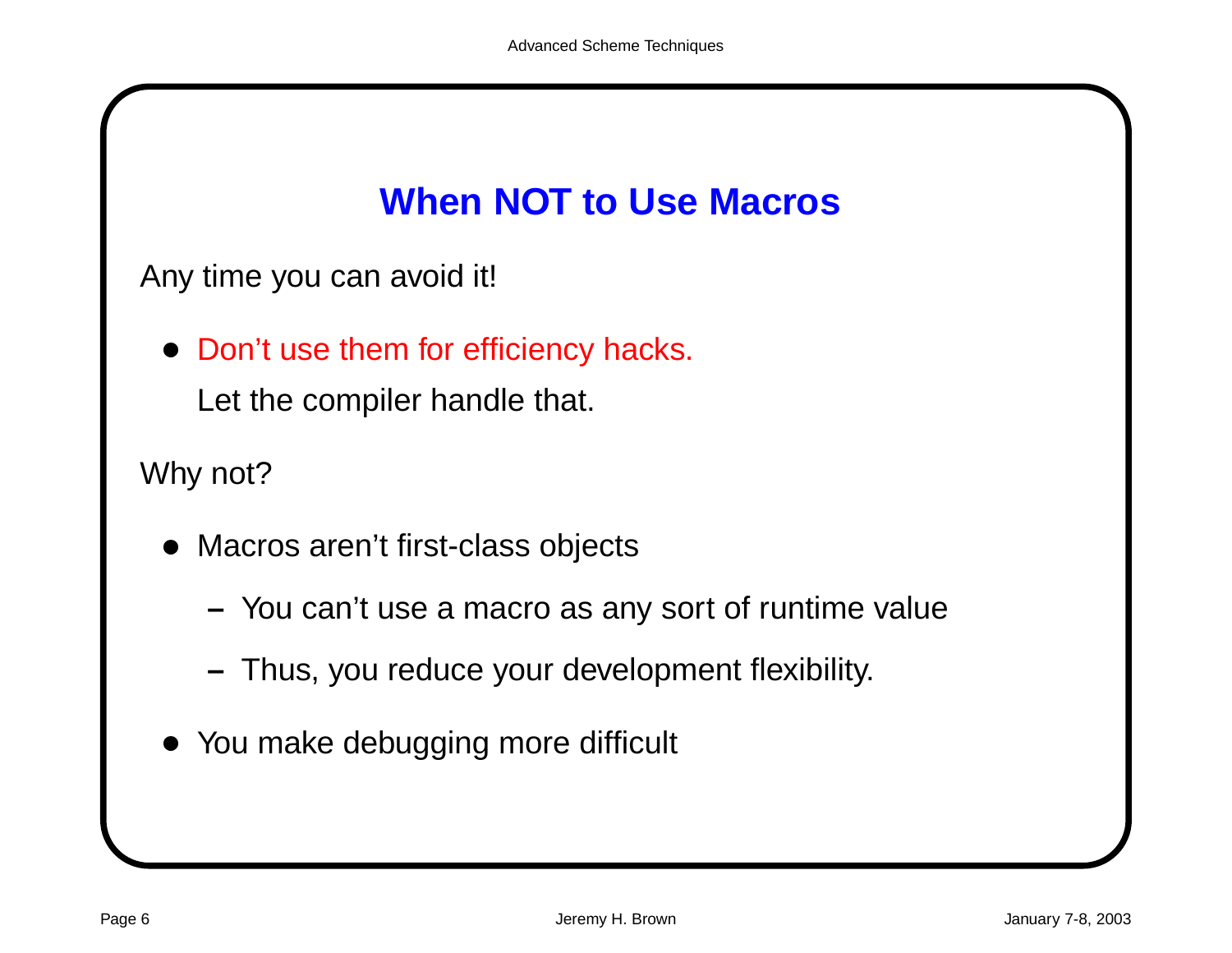## **Another Look at cond-set!**

Remember our example:

```
(cond-set! (> test 4) var 15)
```
What's wrong with making cond-set! <sup>a</sup> function? E.g:

```
(define (cond-set! test variable value)
```
(if test (set! variable value)))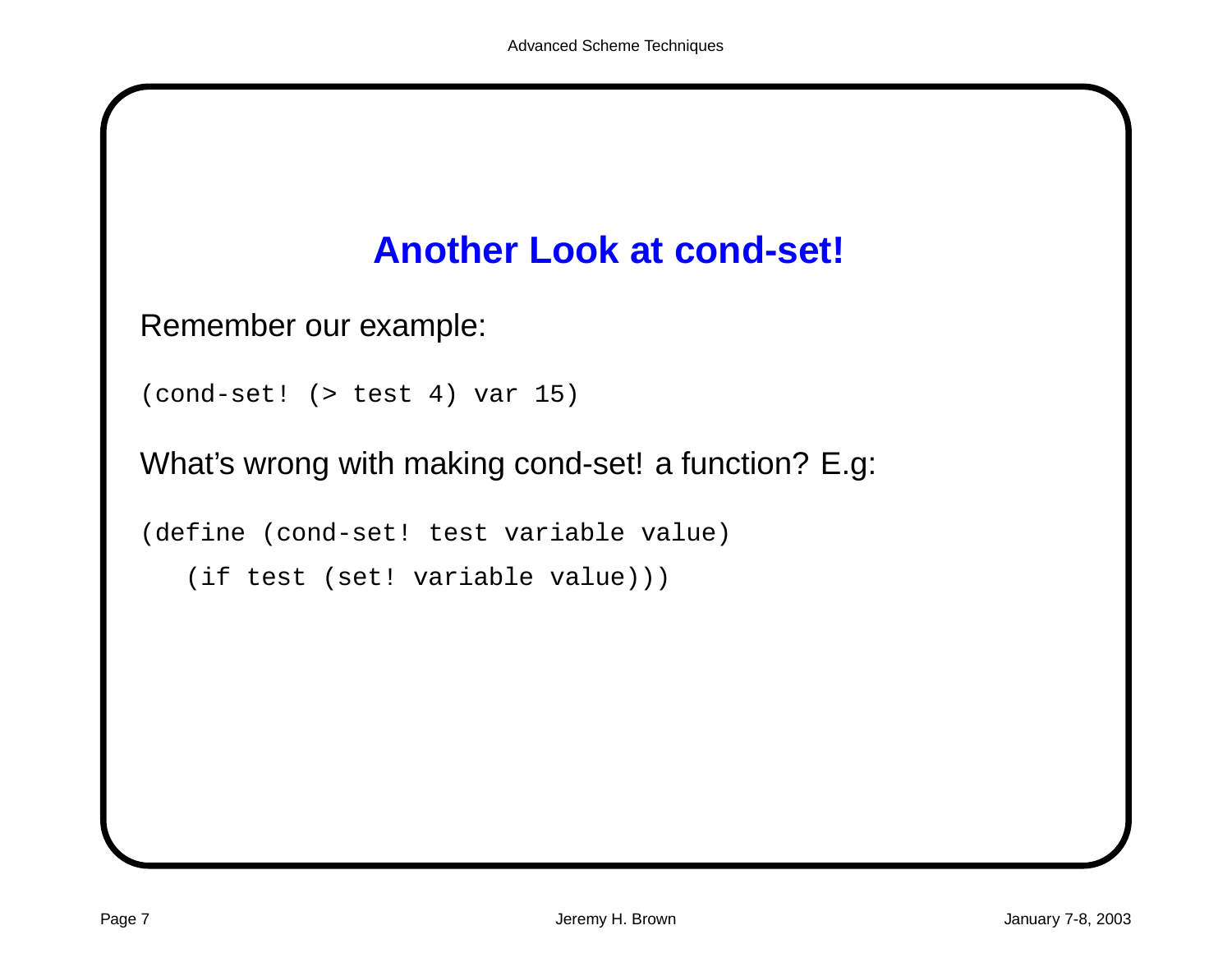## **Another Look at cond-set!**

Remember our example:

```
(cond-set! (> test 4) var 15)
```
What's wrong with making cond-set! a function? E.g:

```
(define (cond-set! test variable value)
```
(if test (set! variable value)))

The set! only mutates the parameter in the function. The original var is unchanged.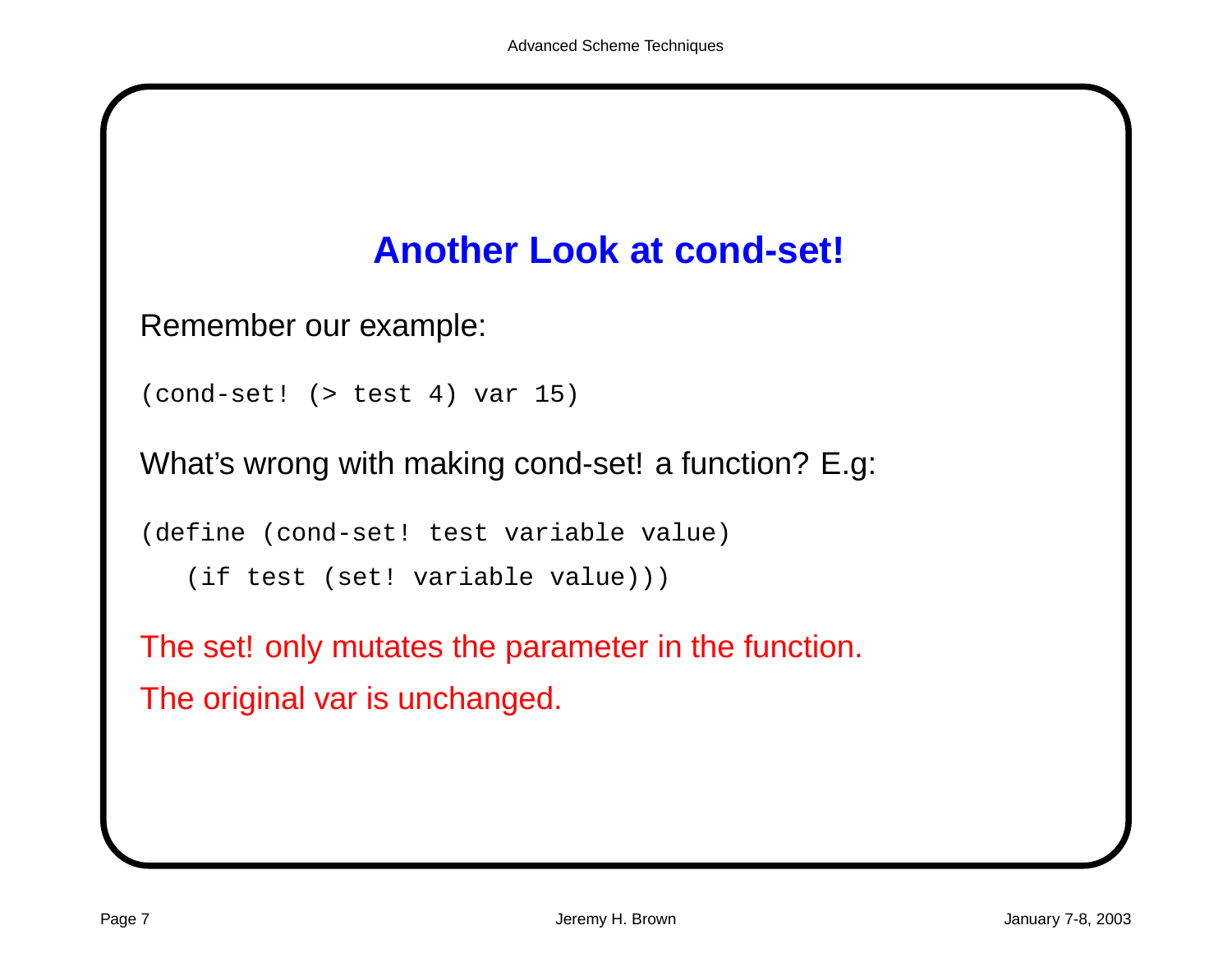# **Scheme's Derived Special Forms**

Scheme actually has very few primitive special forms:

- lambda
- $\bullet$  if
- quote
- set!

All the other forms may be derived using macros:

- conditionals (cond, case), binding (let, let\*), etc.
- sequencing (begin, and, or)
- iteration (do, named let)

Of course, they may be implemented directly by the compiler, too.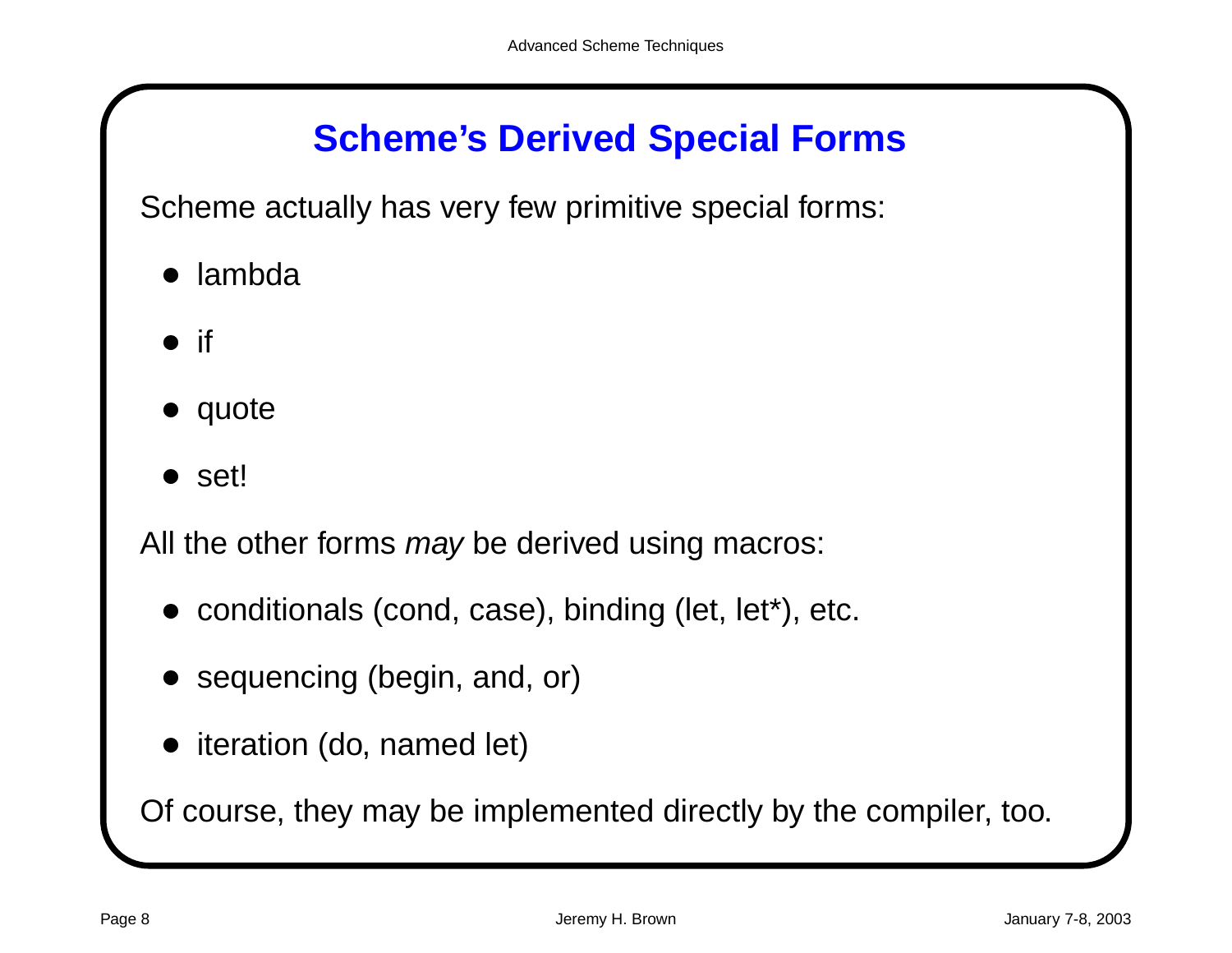# **Scheme Macro Systems**

A number of macro systems have been implemented for various Schemes:

- Common Lisp-style defmacro
- syntax-table
- syntactic closures
- syntax-case
- syntax-rules
- ...and more!

syntax-rules is the macro system endorsed by the "Revised $5$  Report on the Algorithmic Language Scheme" (R5RS). syntax-rules macros are often called "hygienic" macros.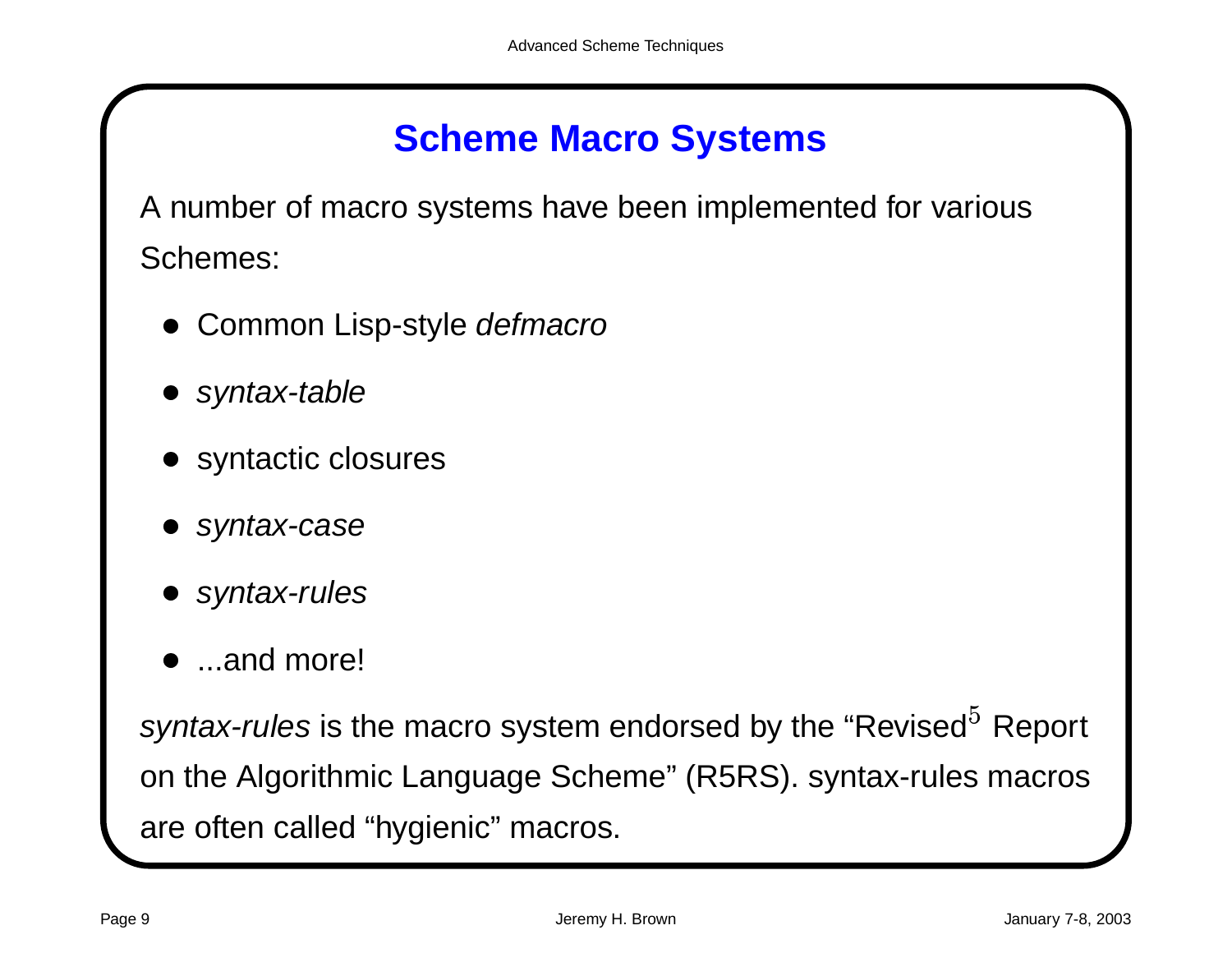# **Other Macro Systems You May Have Met**

- $\bullet$  m4
- tex/latex
- $\bullet$  cpp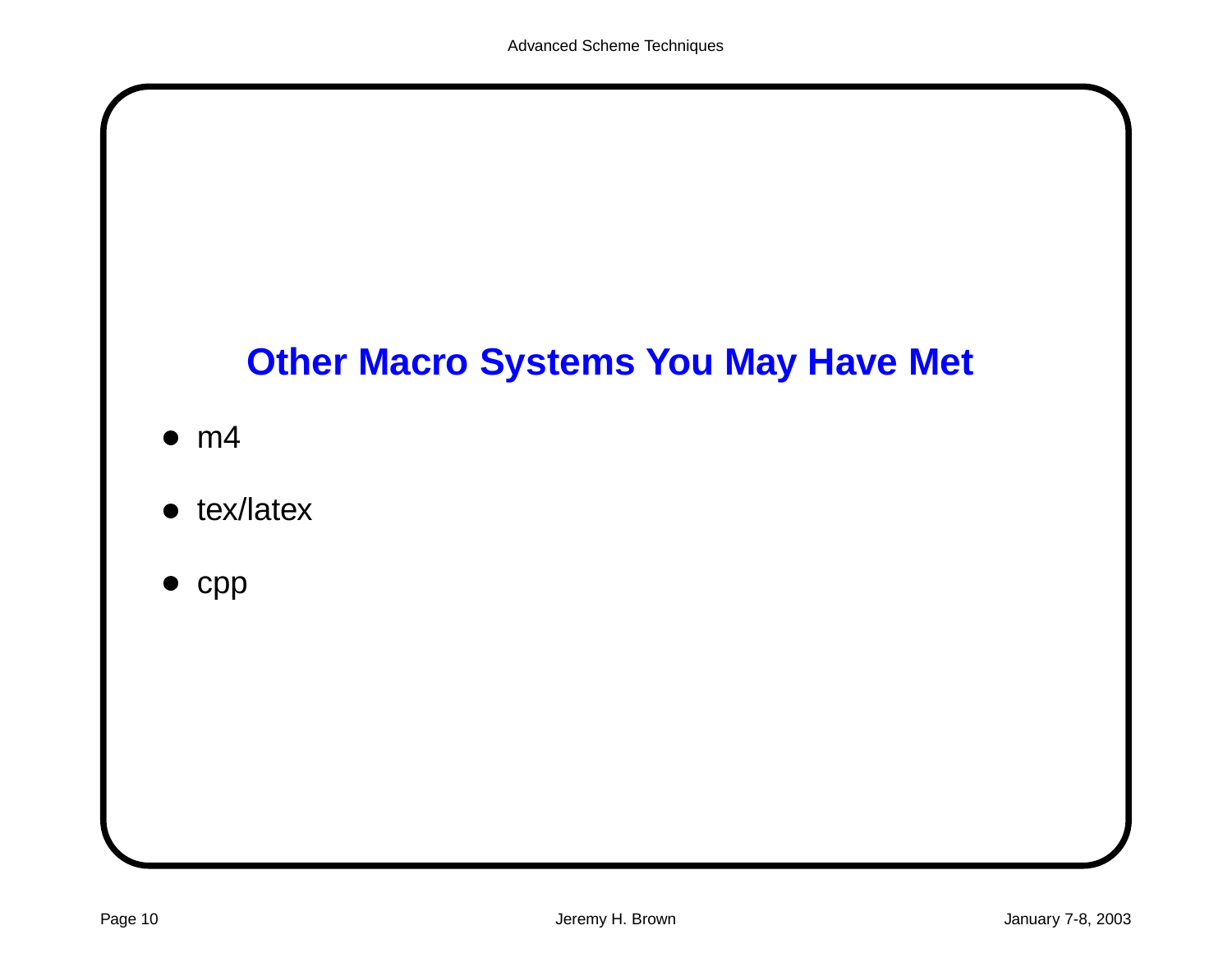# **R5RS Macro Properties**

Scheme "hygienic macros' feature three innovations (as enumerated by Matthias Felleisen)

- Pattern-matching syntax
- hygiene
- referential transparency

And I'll mention a fourth:

• Macro language is decoupled from base Scheme

We will cover these topics in order.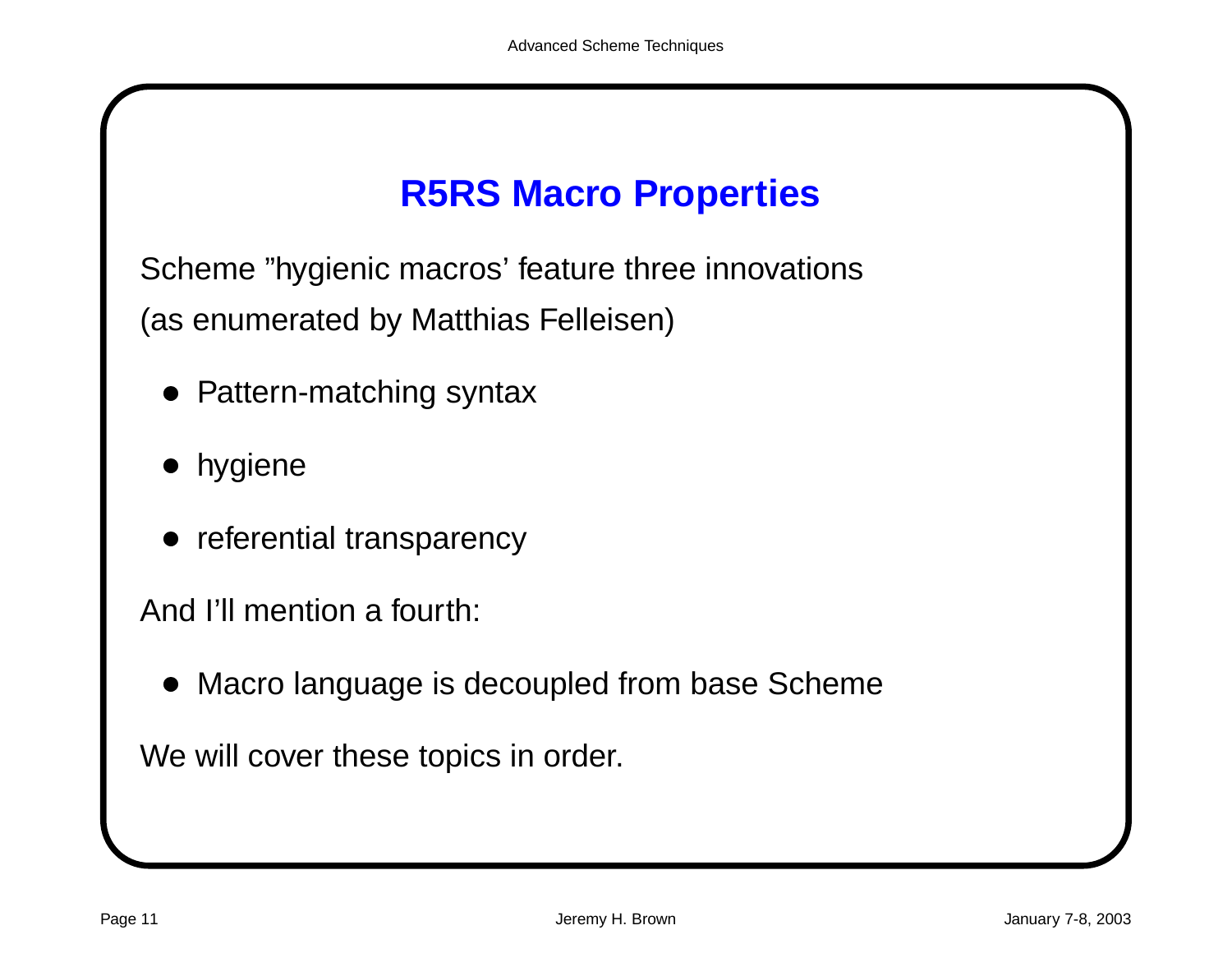## **Macro Expansion Overview**

A brief, somewhat inaccurate view of the macro expansion process:

- Pattern-matcher discovers an invocation form with macro keyword in operator position, e.g. (unless (procedure? f) (display f))
- Keyword is associated with one or more pattern/template pairs E.g.
	- <(when condition consequent),
		- (if (not condition) consequent)>
- If form matches a pattern, the corresponding template is filled in and replaces the form.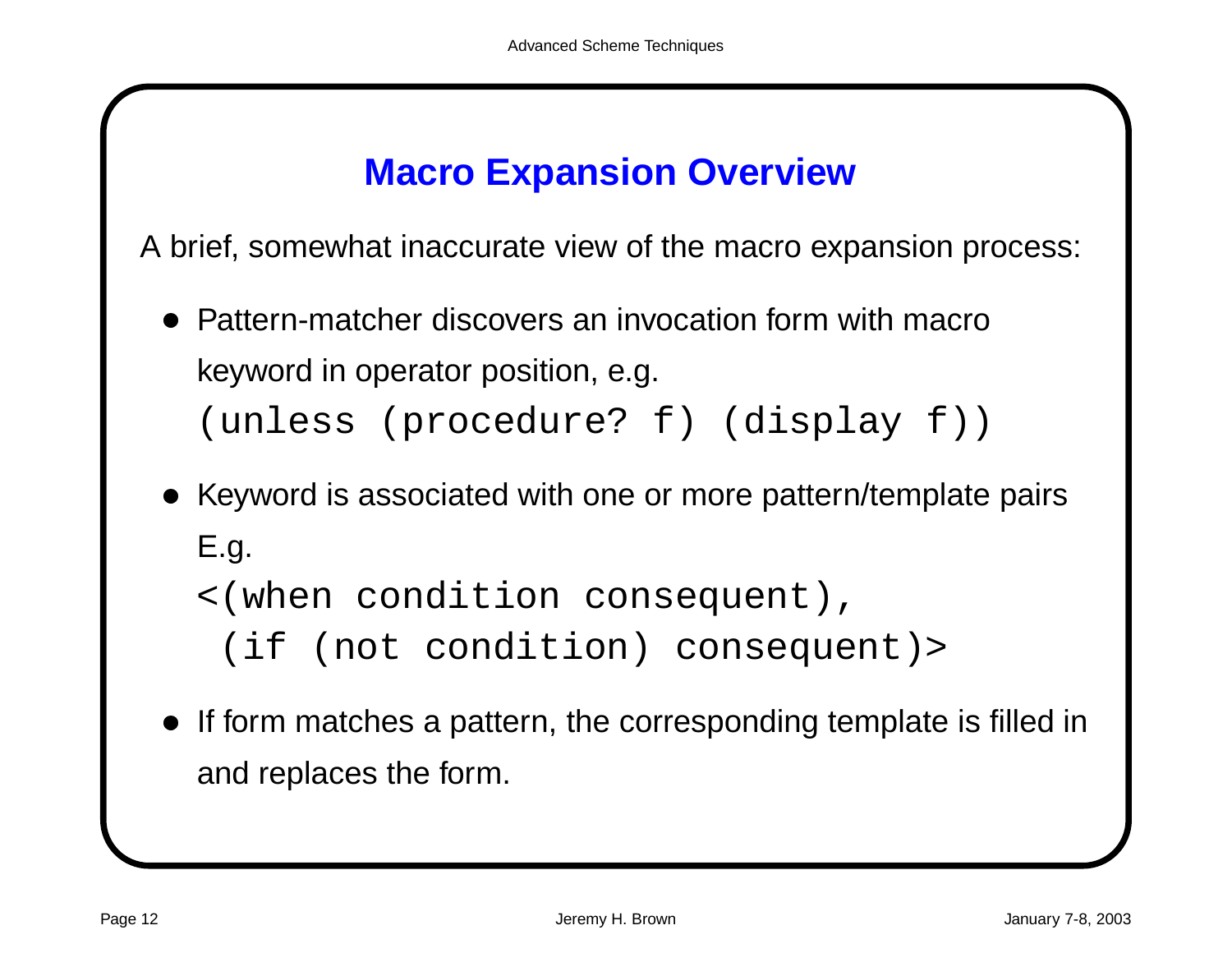## **Pattern Language**

A basic R5RS macro pattern is pretty straightforward:

- it is a list form
- its first element is the keyword
- strings, numbers, booleans, lists, vectors represent themselves
- non-keyword symbols represent pattern variables

For <sup>a</sup> form to match <sup>a</sup> pattern:

- each number, boolean, etc. must match exactly
- each pattern variable matches a single subform

Unaddressed so far: how do we represent specific symbols? We'll come back to that in awhile.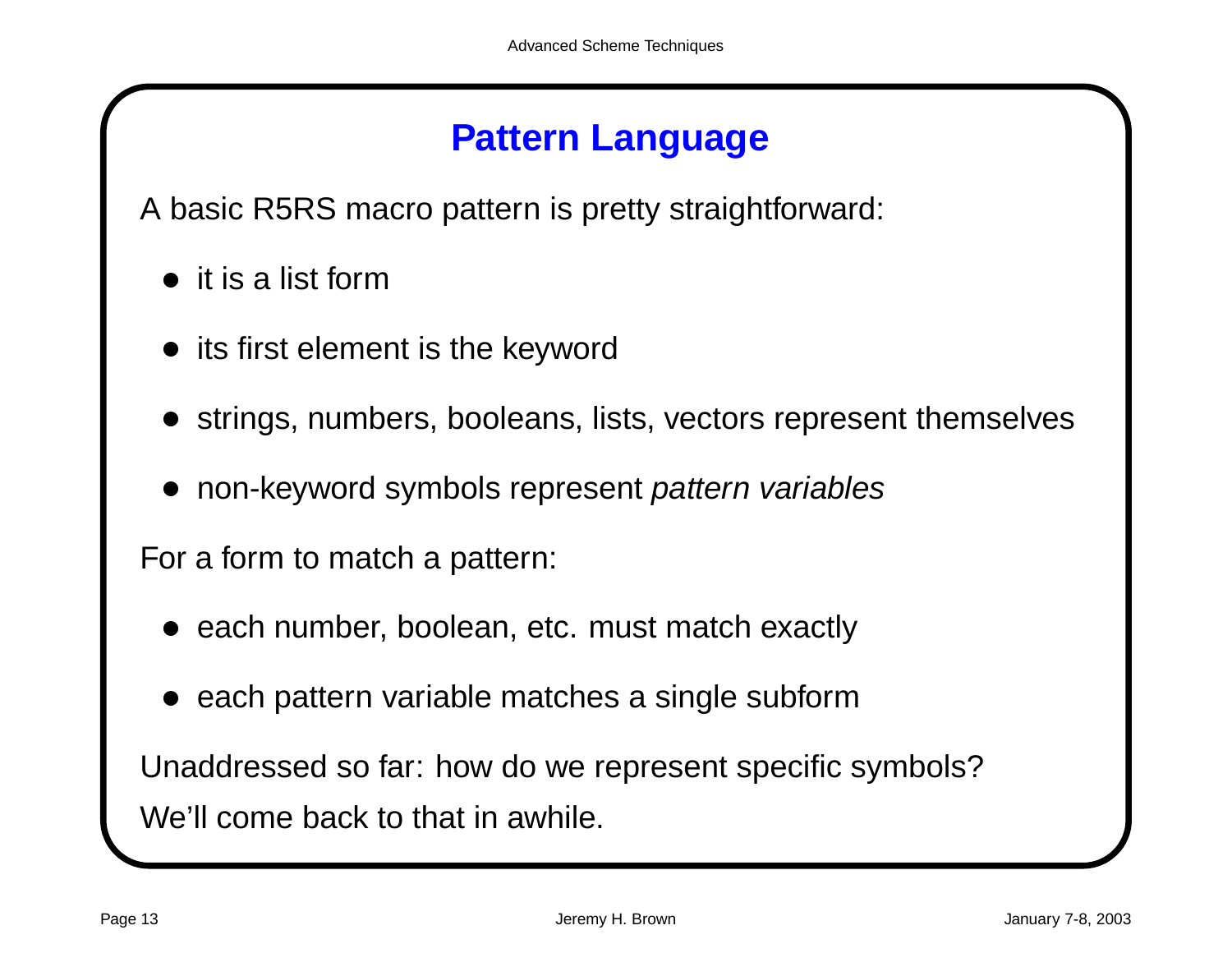# **Pattern Language Examples I**

#### **Pattern**

```
(let1 (name value) body)
```
#### matches form

```
(let1 (x (read))
  (if (not x) (display "you said no")))
```
with the pattern variables matching like this:

```
name = xvalue = (read)
body = (if (not x) (display "you said no"))
```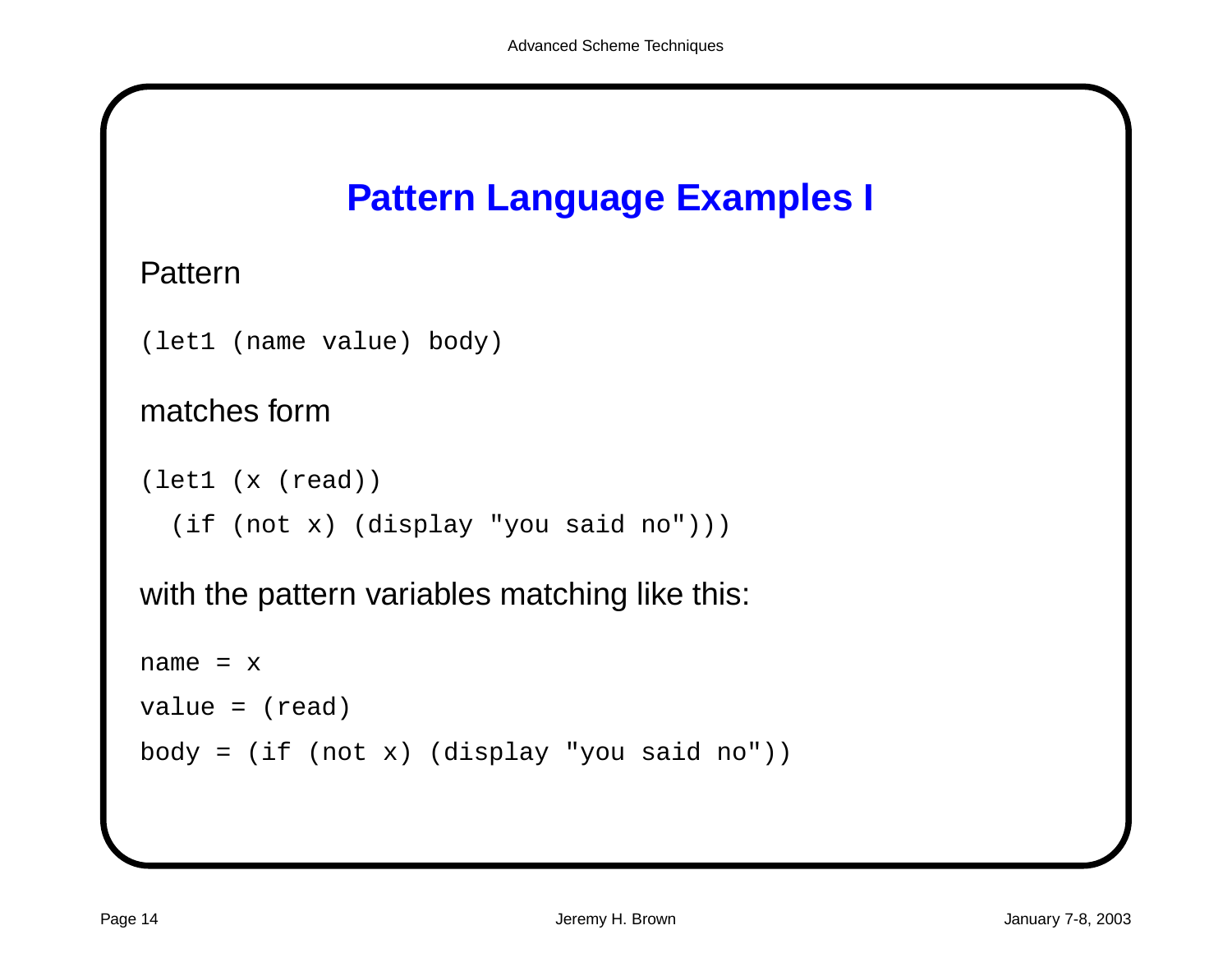

#### **Pattern**

```
(contrived #((first . rest) #(3 any)))
```
#### matches form

```
(contrived #((1 2 3 4 5) #(3 '(foo))))
```
with the pattern variables matching like this:

```
first = 1rest = (2 \ 3 \ 4 \ 5)any = '(foo) AKA (quote (foo))
```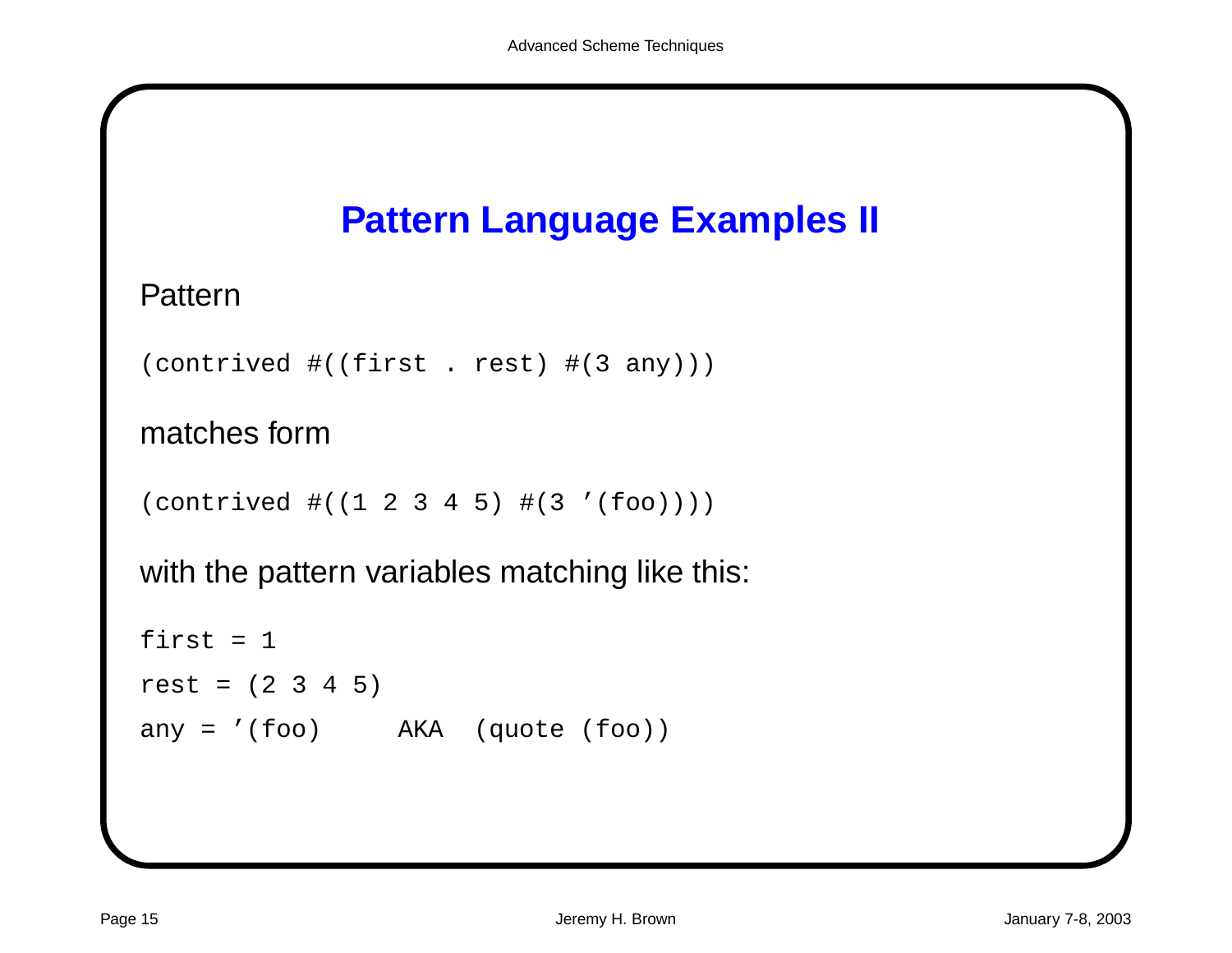# **Template Language**

A template is an arbitrary Scheme form whose interpretation depends on the pattern it's paired with.

- numbers, booleans, lists, vectors represent themselves
- symbols which don't appear in the pattern represent themselves
- symbols which do appear in the pattern represent pattern variables

Expansion replaces each pattern variable in <sup>a</sup> template with the subform it matched in the input form.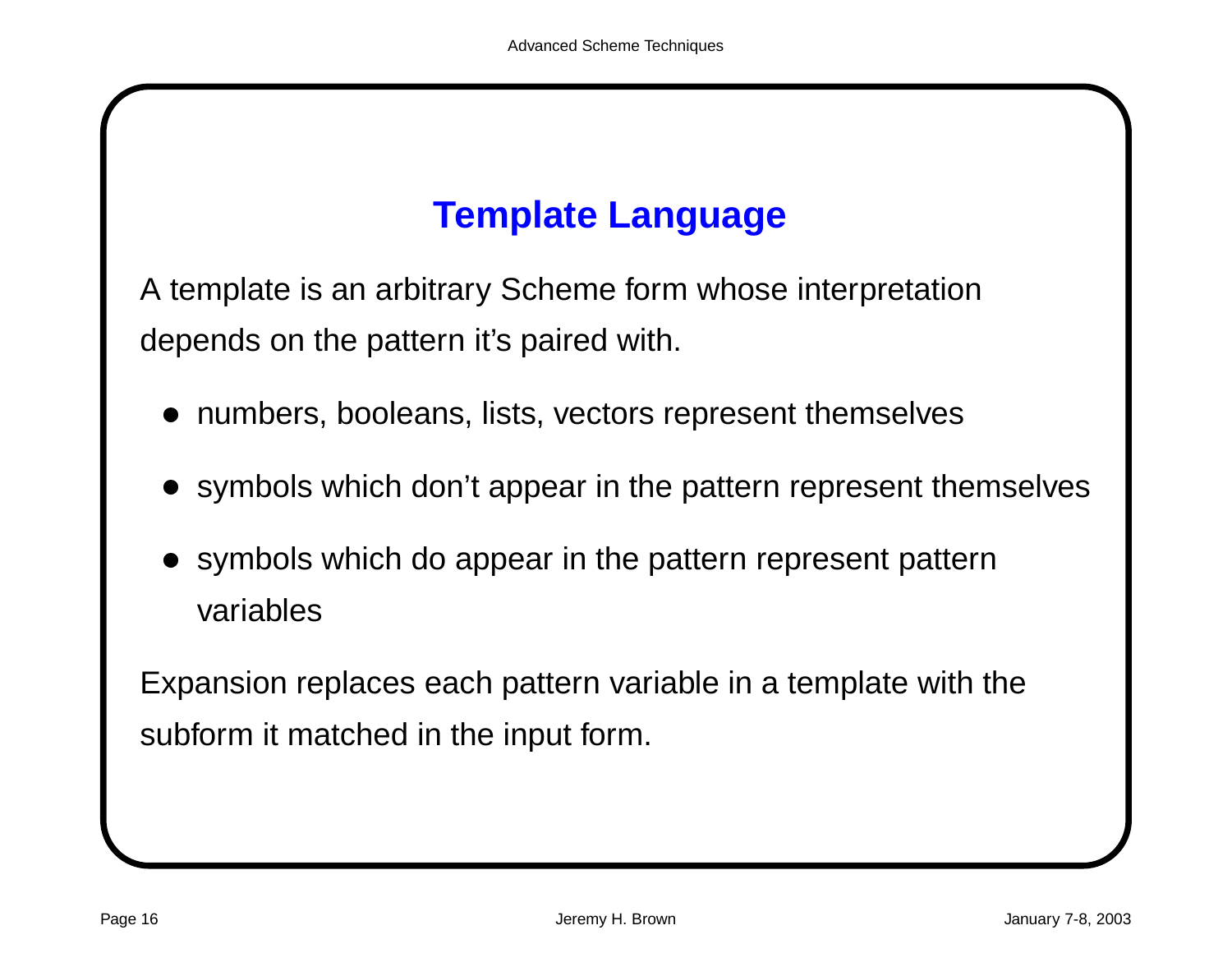#### **Template Language Example**

#### **Pattern**

```
(let1 (name value) body)
```
#### and template

```
(let ((name value)) body)
```
#### applied to form

```
(let1 (x (read))
  (if (not x) (display "you said no")))
expands to
```

```
(let ((x (read)))
  (if (not x) (display "you said no")))
```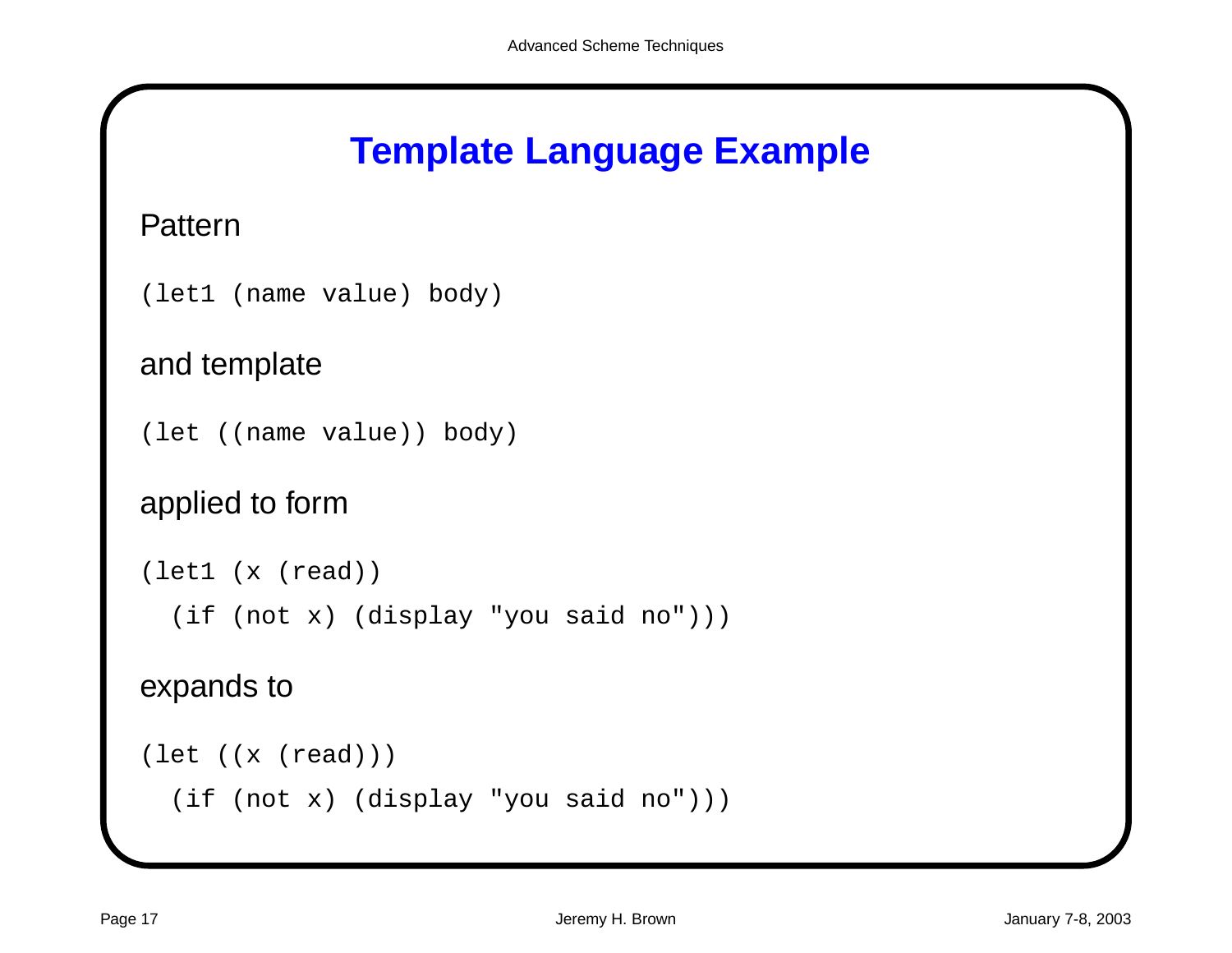## **Matching Multiple Forms at Once**

A pattern variable followed by ... (an ellipsis) matches <sup>a</sup> group of consecutive forms.

For example, if we match the pattern

```
(dotimes count statement ...)
```
against the code form

 $(dotimes 5 (set! x (+ x 1)) (display x))$ 

then

statement  $\ldots$  = (set! x (+ x 1)) (display x))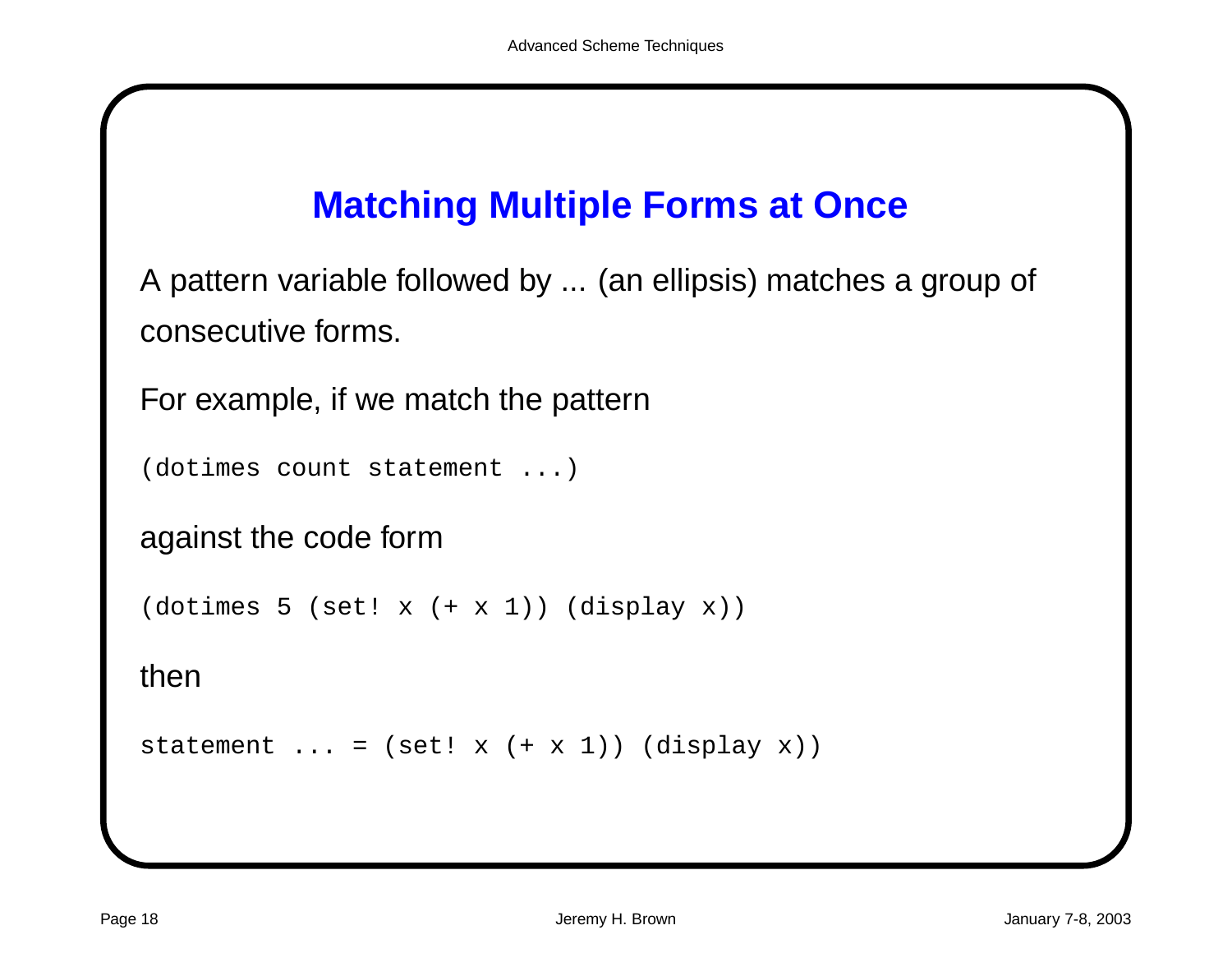# **Template Expansion with Ellipses I**

In <sup>a</sup> template, <sup>a</sup> pattern variable followed by an ellipsis expands into the group of forms it matched.

E.g. given this template for dotimes

```
(let dotimes-loop ((counter count))
    (if (> counter 0)
      (begin
        statement ...
        (dotimes-loop (- counter 1)))))
```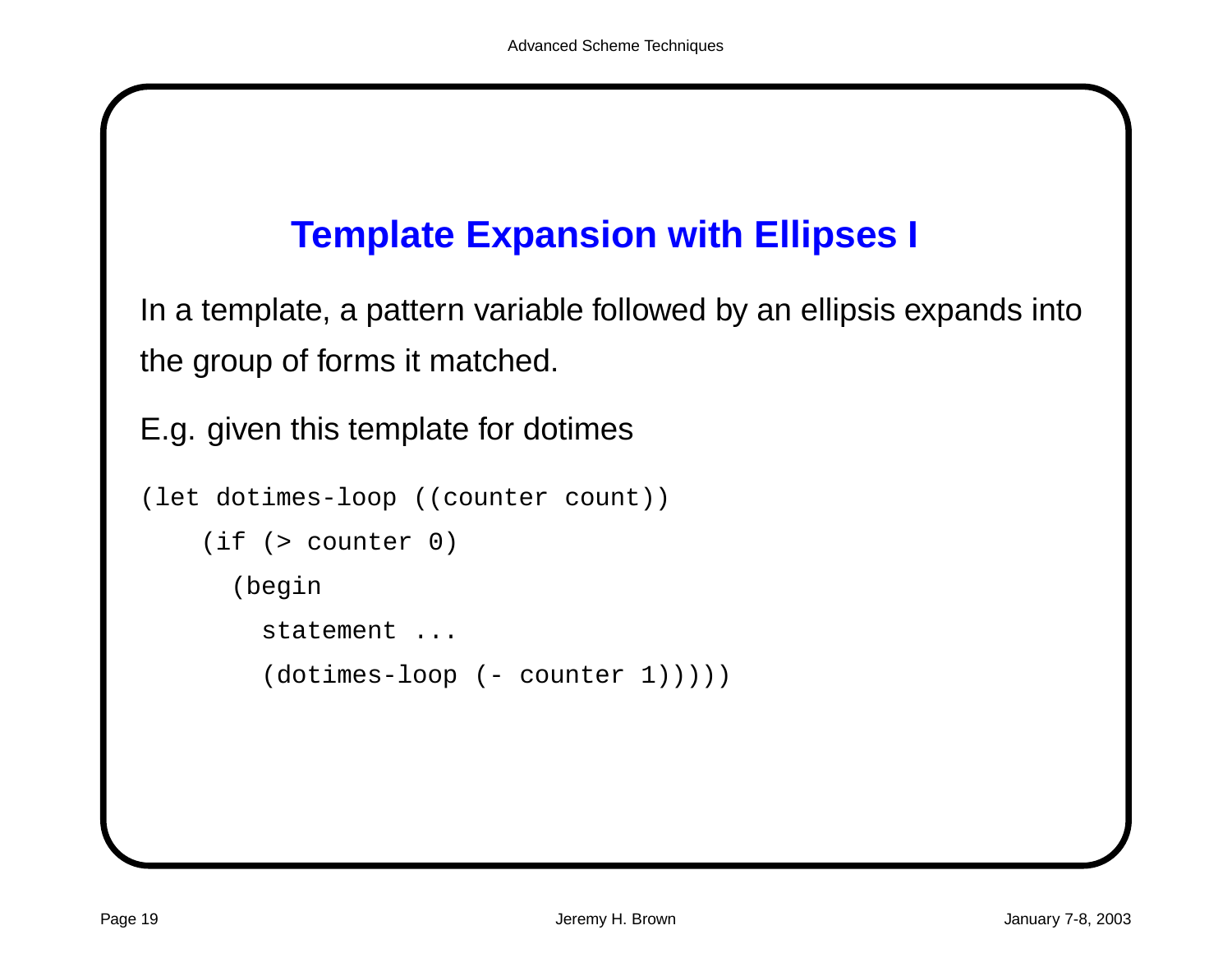

...then the expansion will look like this:

```
(let dotimes-loop ((counter 5))
    (if (> counter 0)
      (begin
        (set! x (+ x 1))
        (display x)
        (dotimes-loop (-counter 1))))
```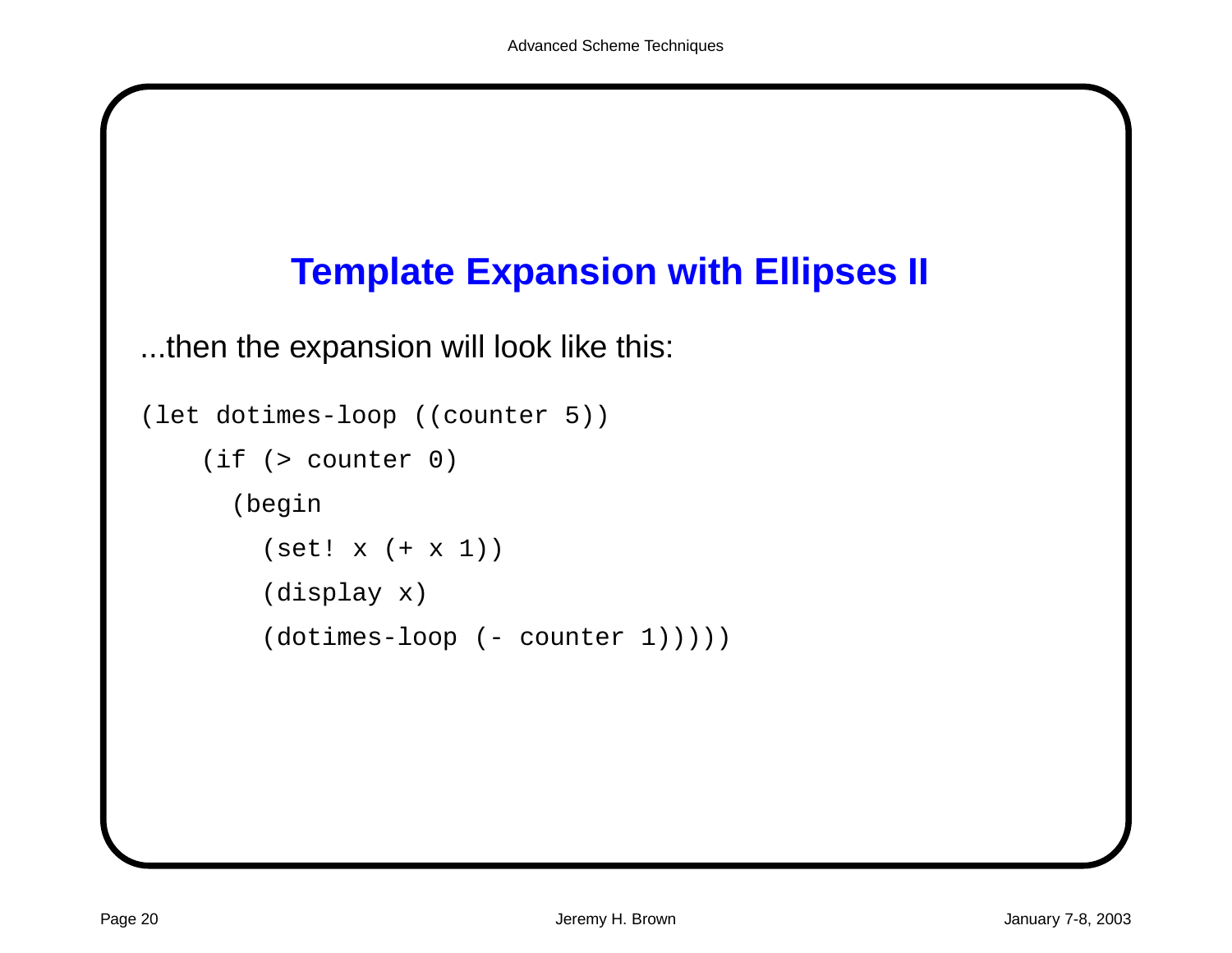

```
Suppose we want
```

```
(thunkify 5 (* x x))
```

```
to expand to
```

```
(list (lambda () 5) (lambda () (* x x)))
```

```
This does the trick:
```

```
Pattern: (thunkify body ...)
```

```
Template: (list (lambda () body) ...)
```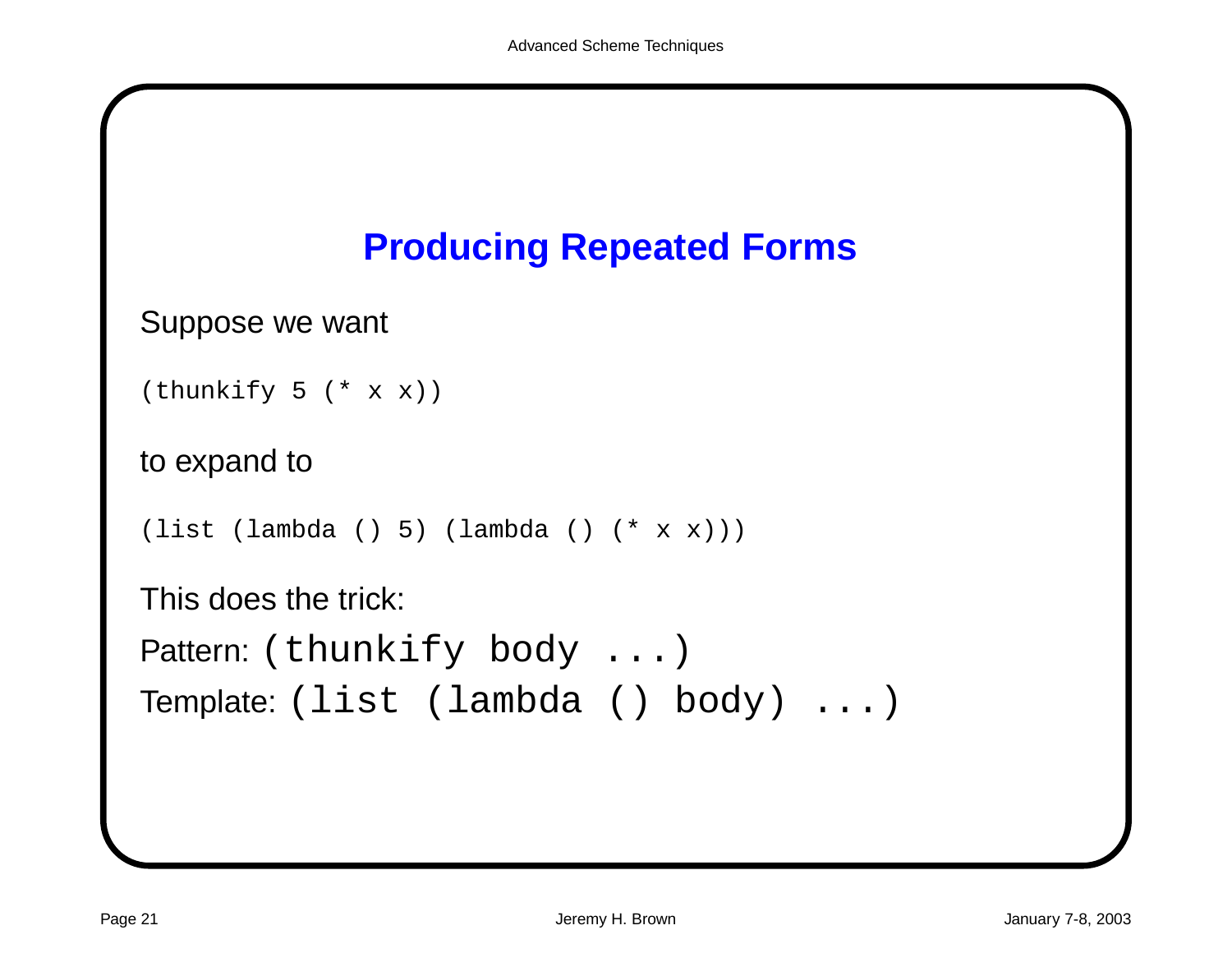## **Matching Repeated Forms**

#### Suppose we want

```
(update-if-true!
```

```
((> x 5) x-is-big)
```

```
((zero? y) y-is-zero))
```
#### to expand to

(begin

```
(let ((test (> x 5)))
 (if test (set! x-is-big test)))
(let ((test (zero? y)))
 (if test (set! y-is-zero test))))
```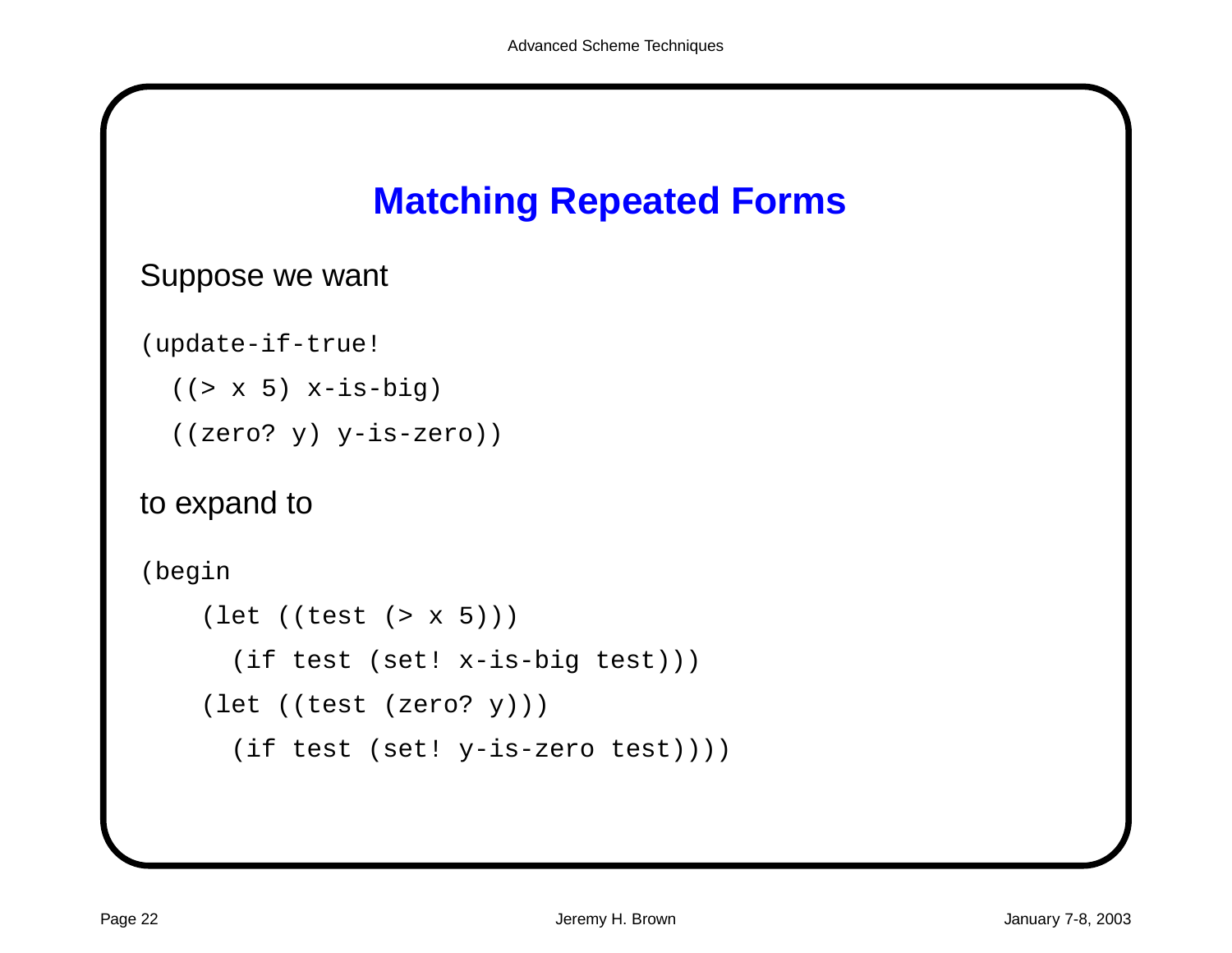# **Matching Repeated Forms II**

We can match a group of forms by following a form with ... pattern variables in the form match the corresponding subforms.

This does the trick:

Pattern:

(update-if-true! (condition variable) ...)

Template:

```
(begin (let ((test condition))
```

```
(if test (set! variable test))) ...)
```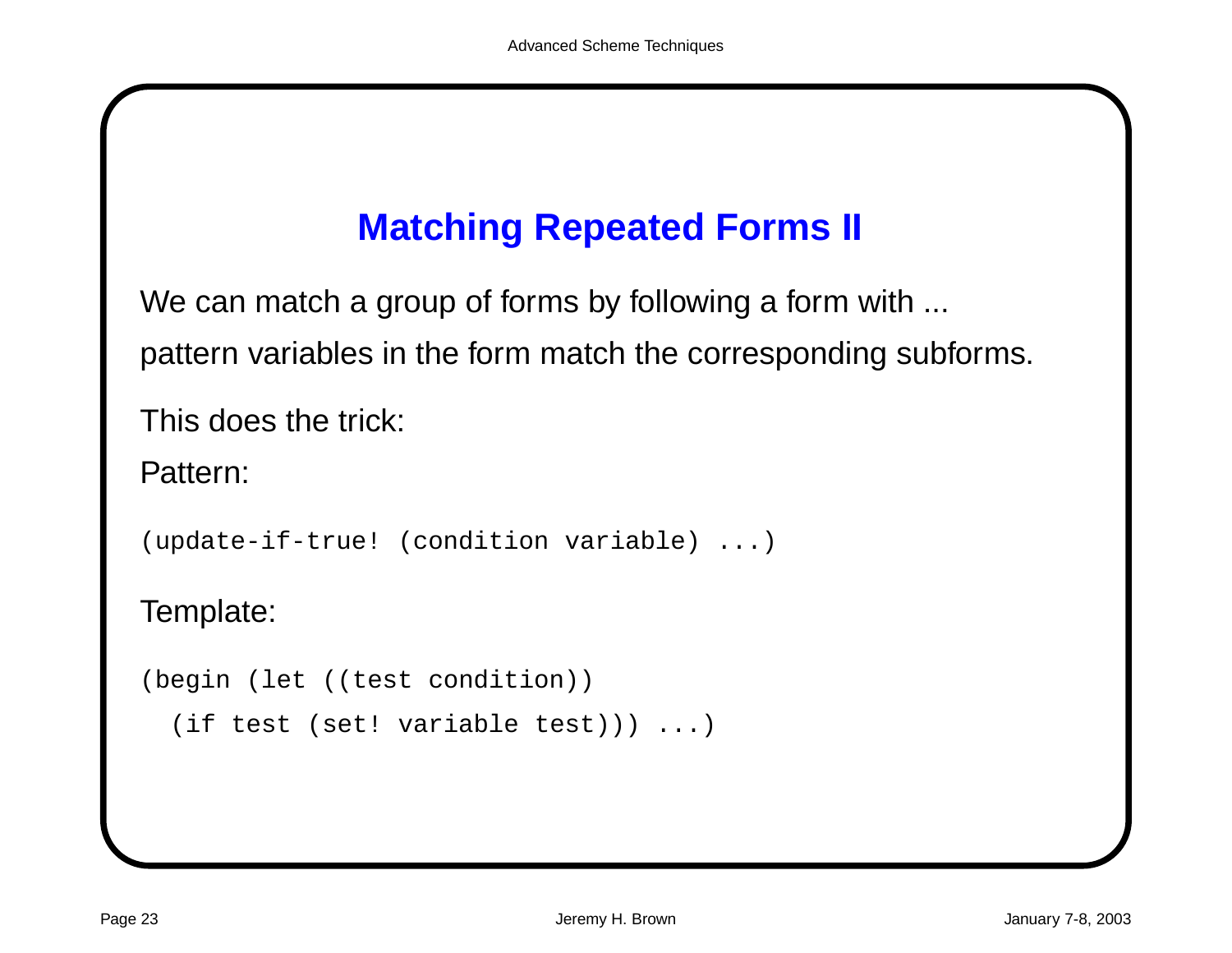## **Nesting Ellipses**

Ellipses may be nested in both patterns and templates.

A highly artificial example: we want this

```
(\text{quoted-append} (1 2 3) (\text{a b c}) (+ x y))
```
to expand into this

 $'(1 2 3 a b c + x y)$ 

This does it:

```
Pattern: (quoted-append (guts ...) ...)
Template: (quote (guts ... ...))
```
This can be tricky!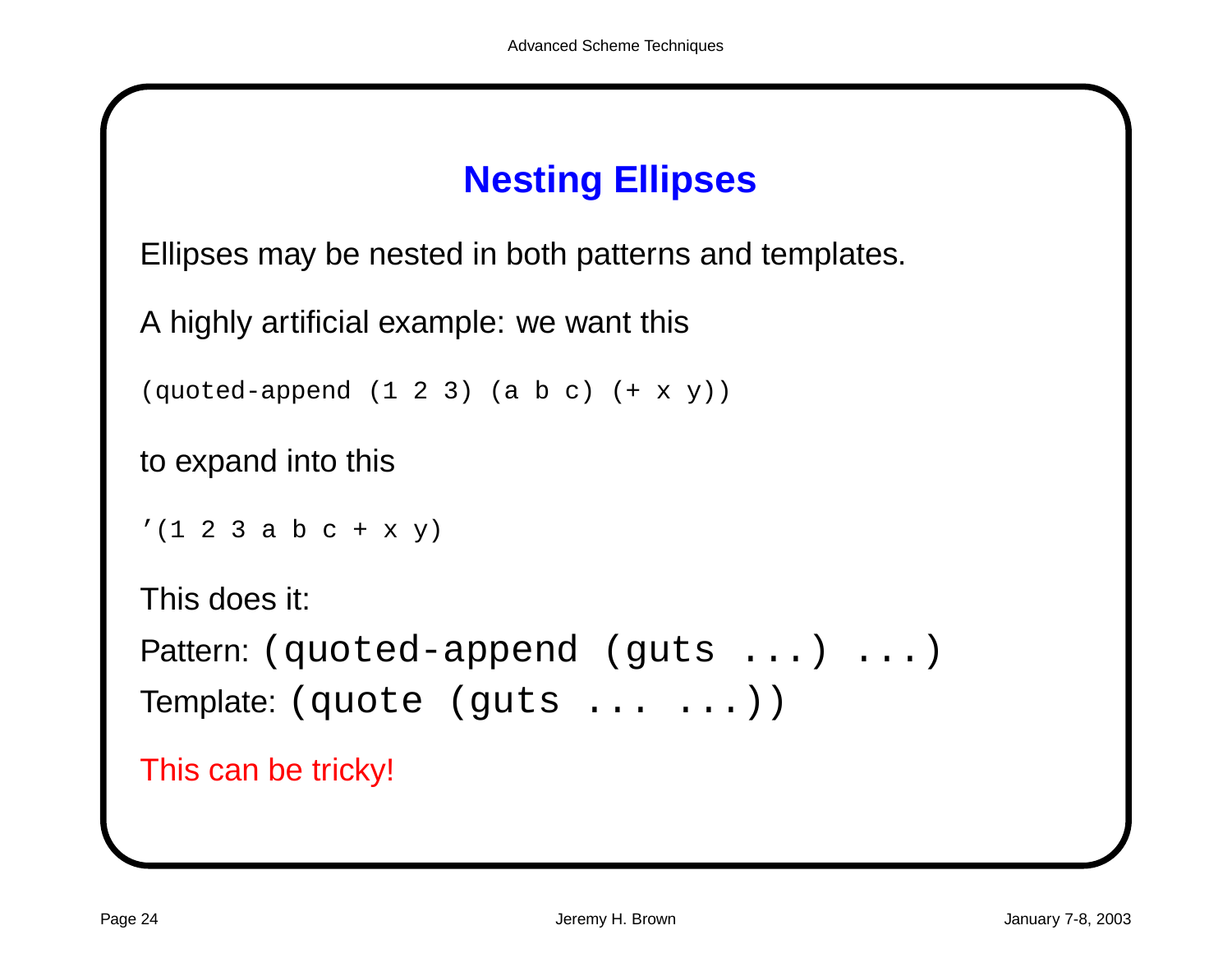## **Grouping Pattern/Template Pairs**

A keyword may be associated with multiple pattern/template pairs. The complete ruleset for a keyword is given by a syntax-rules form, for instance this syntax-rules for and from R5RS:

```
(syntax-rules ()
 ((and) #t) \qquad \qquad ; first pair
 ((and test) test) \qquad \qquad ; second pair
 ((and test1 test2 ...) ; third pattern
  (if test1 (and test2 \ldots) #f)))) ; third templ.
```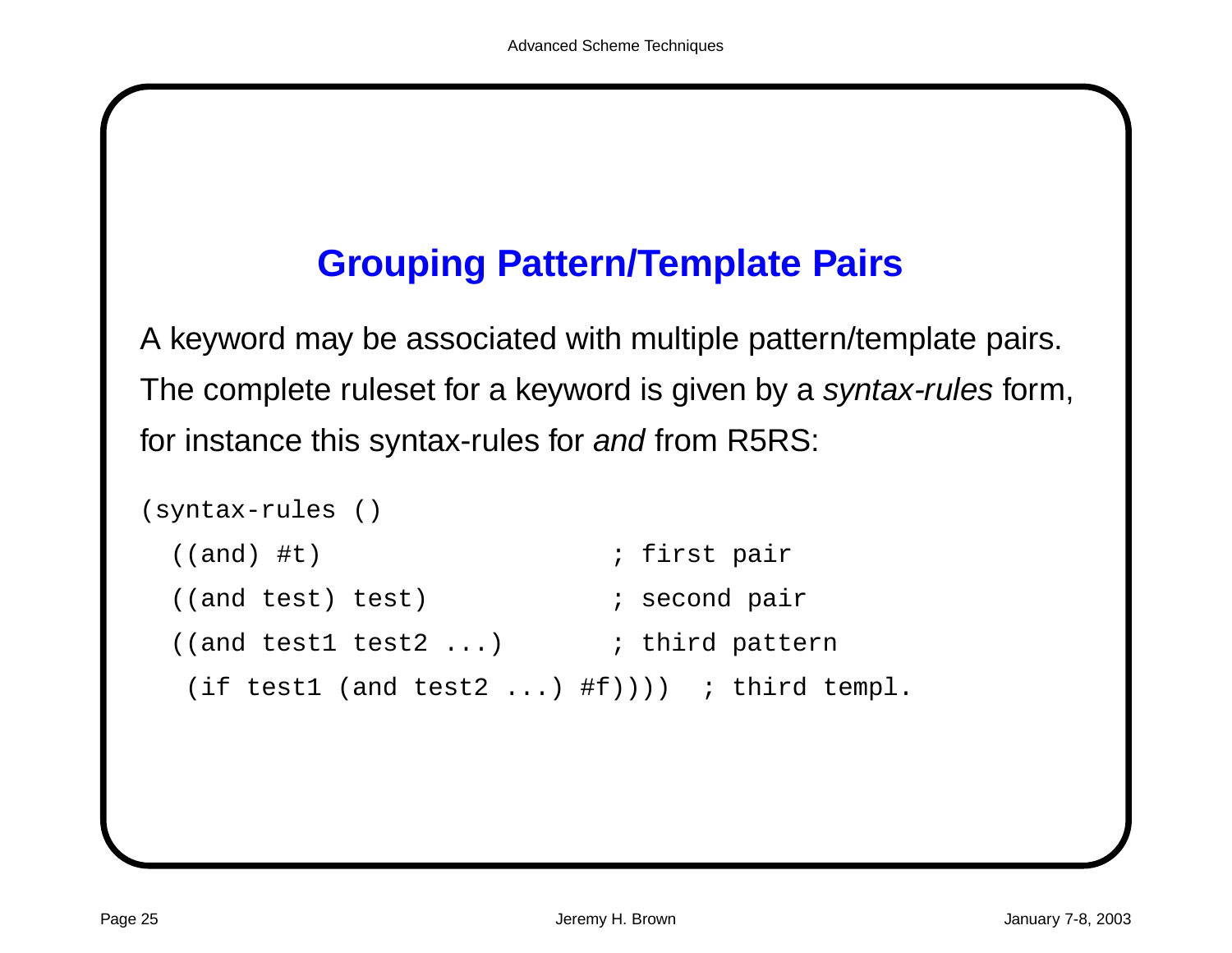## **Notes on syntax-rules**

- Patterns may contain their keyword, causing recursive expansion!
- Forms are matched against patterns in top-down order
- and syntax-rules solves another problem for us...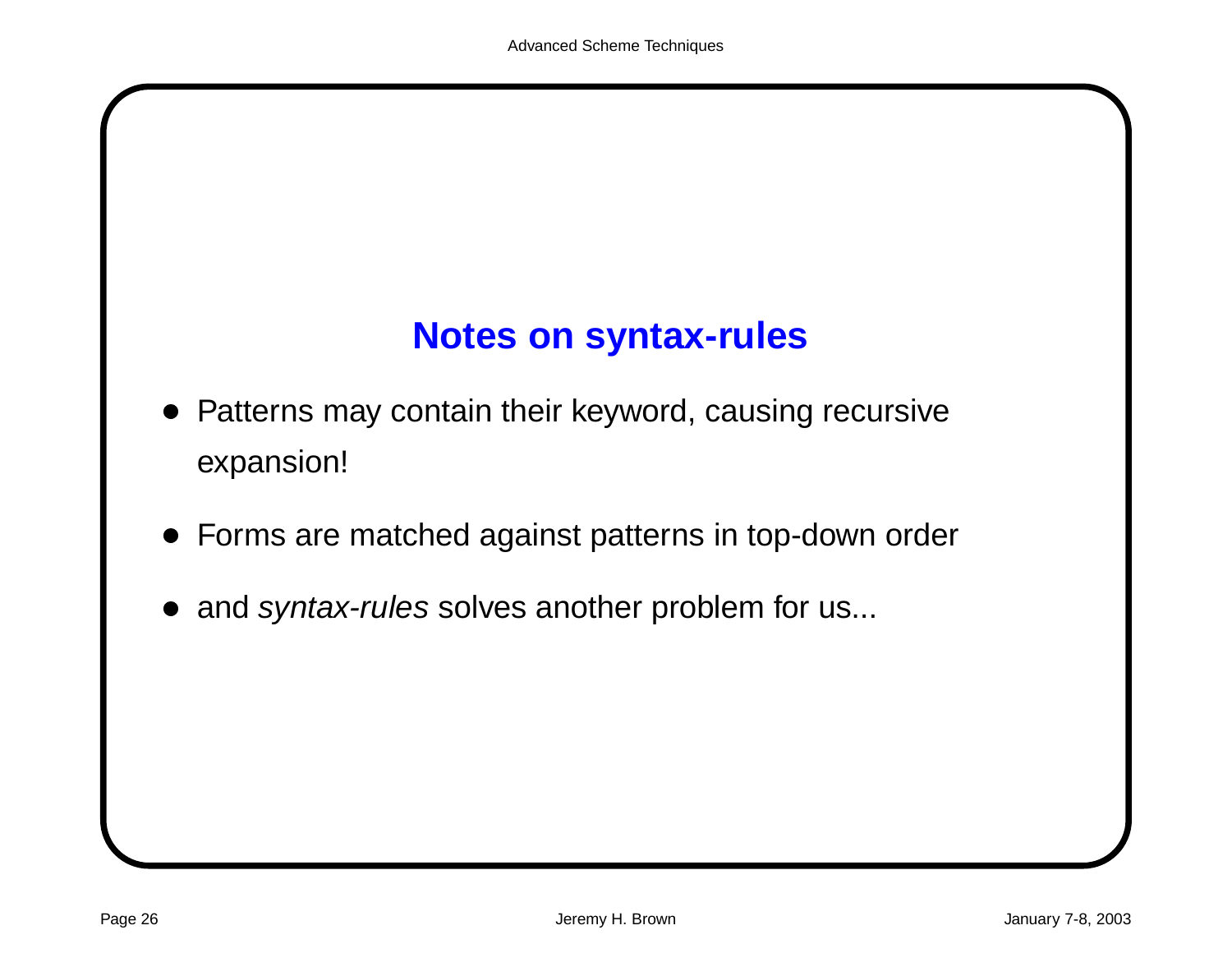#### **Representing Specific Symbols in Patterns**

```
Suppose we want
(\text{implications} (a \Rightarrow b) (c \Rightarrow d) (e \Rightarrow f))to expand to
(begin (if a b) (if c d) (if e f))
But "=\gt" is a scheme symbol just like "foo"; if we write
(syntax-rules ()
  ((implications (condition => consequent) ...)
   (begin (if condition consequent) ...)))
(implications (test =. (set! testp #t))) ;typo
then "=\gt" would match =., instead of the expander signaling an
```
error.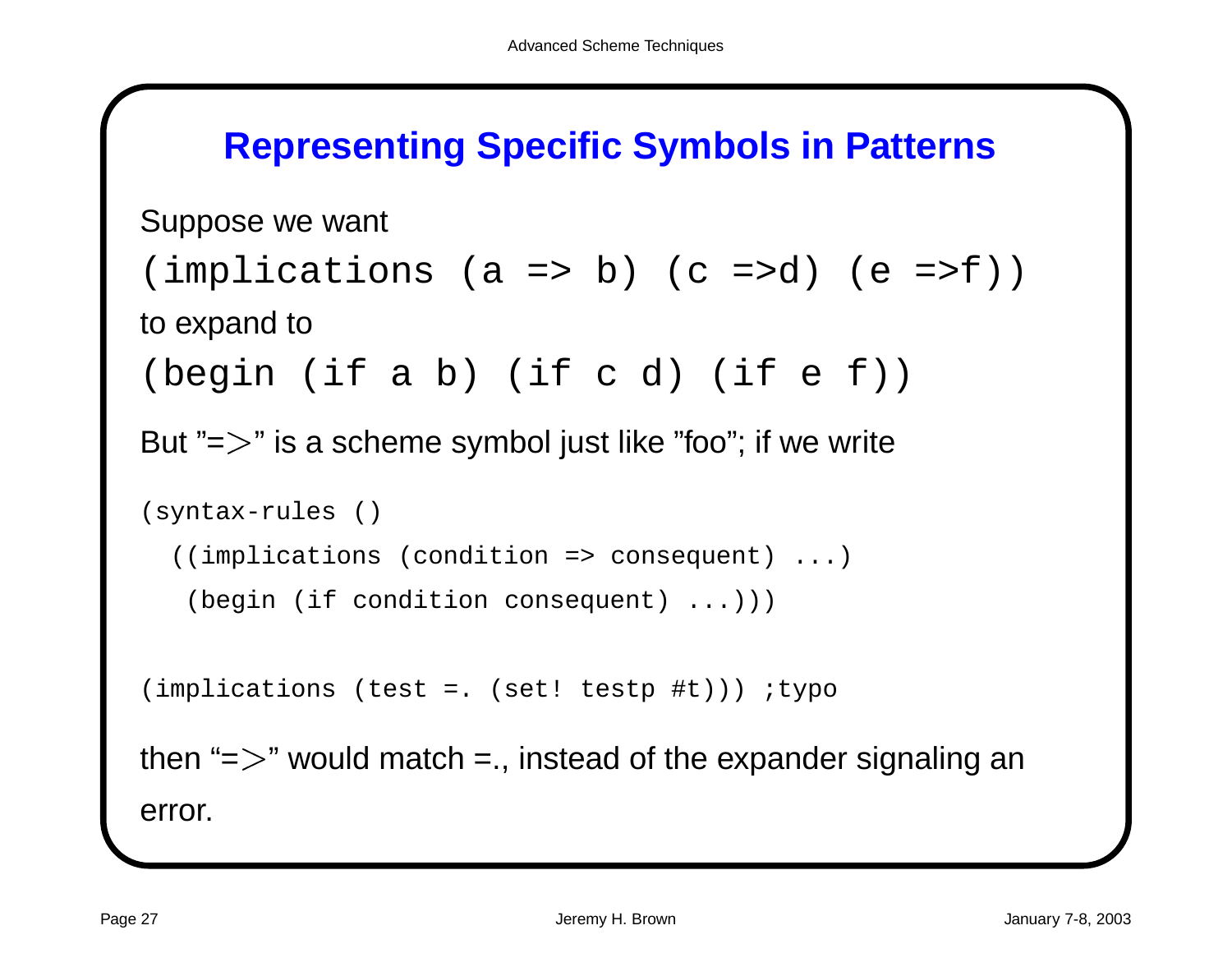### **Representing Specific Symbols in Patterns II**

We can specify <sup>a</sup> list of non-pattern-variable symbols as part of syntax rules, for example

```
(syntax-rules (=>)
  ((implications (condition => consequent) ...)
   (begin (if condition consequent) ...)))
```
Now the "= $\!>$ " in the pattern will only match the symbol "= $\!>$ "; it is no longer <sup>a</sup> pattern variable.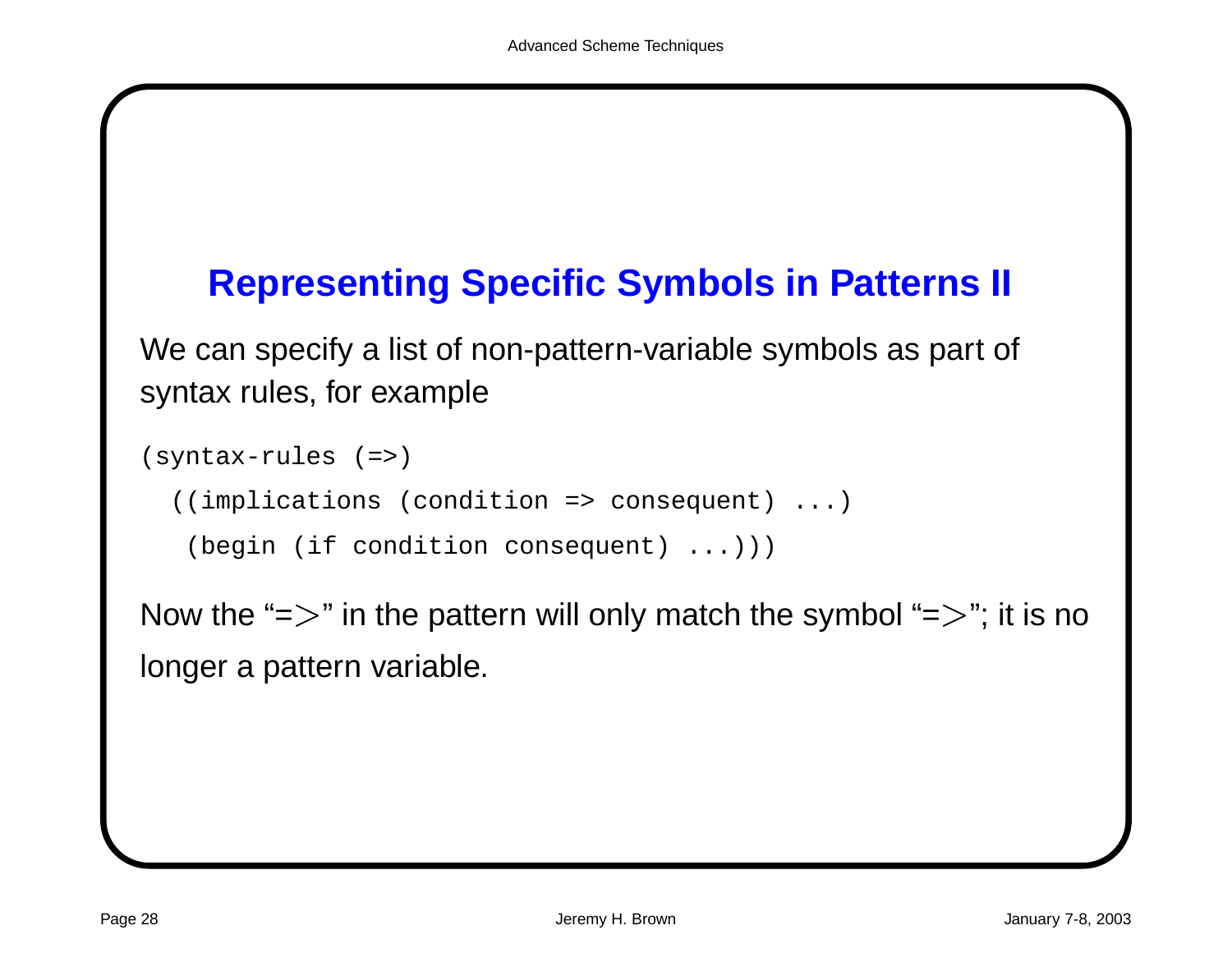# **Binding Constructs**

We are now ready to use syntax-rules for real. But how?

We have three options:

- (let-syntax bindings body)
- (letrec-syntax bindings body)  $\ddot{\phantom{0}}$
- (define-syntax symbol (syntax-rules .... (top level only)

All behave in an extraordinarily obvious way.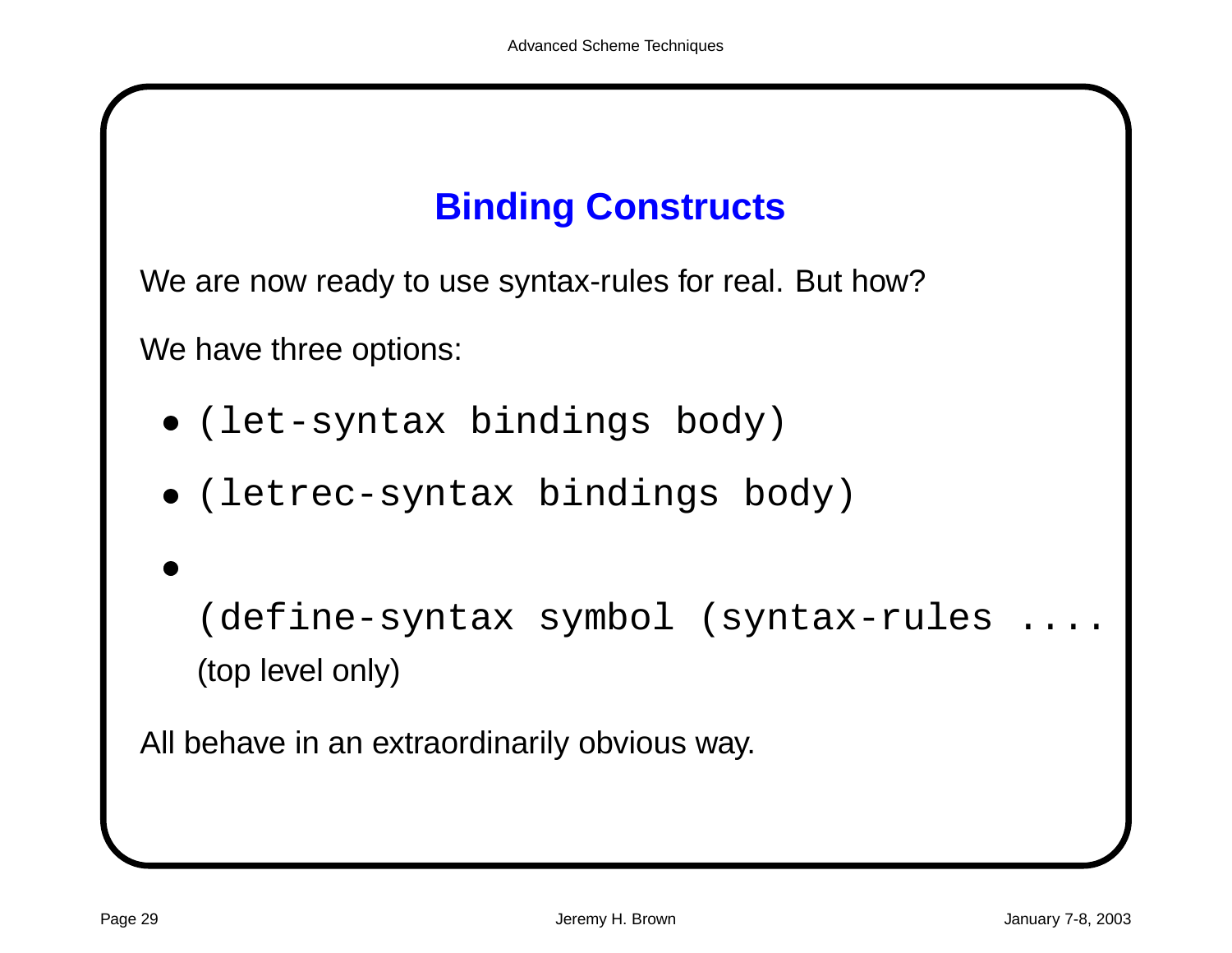#### **Representing Specific Symbols in Patterns III**

```
One final subtlety arises. Consider
```

```
(define-syntax implications
  (syntax-rules (=>) ; body elided
))
(\text{let } ((=&5)))(implications (foo => bar)))
```
In the define-syntax form, " $\equiv$   $>$ " names an implicit top-level binding.

In the implications form, " $\Rightarrow$ " names the let binding.

Because of this, they do not match. Thus,

in this lexical context, the expansion of implications will fail.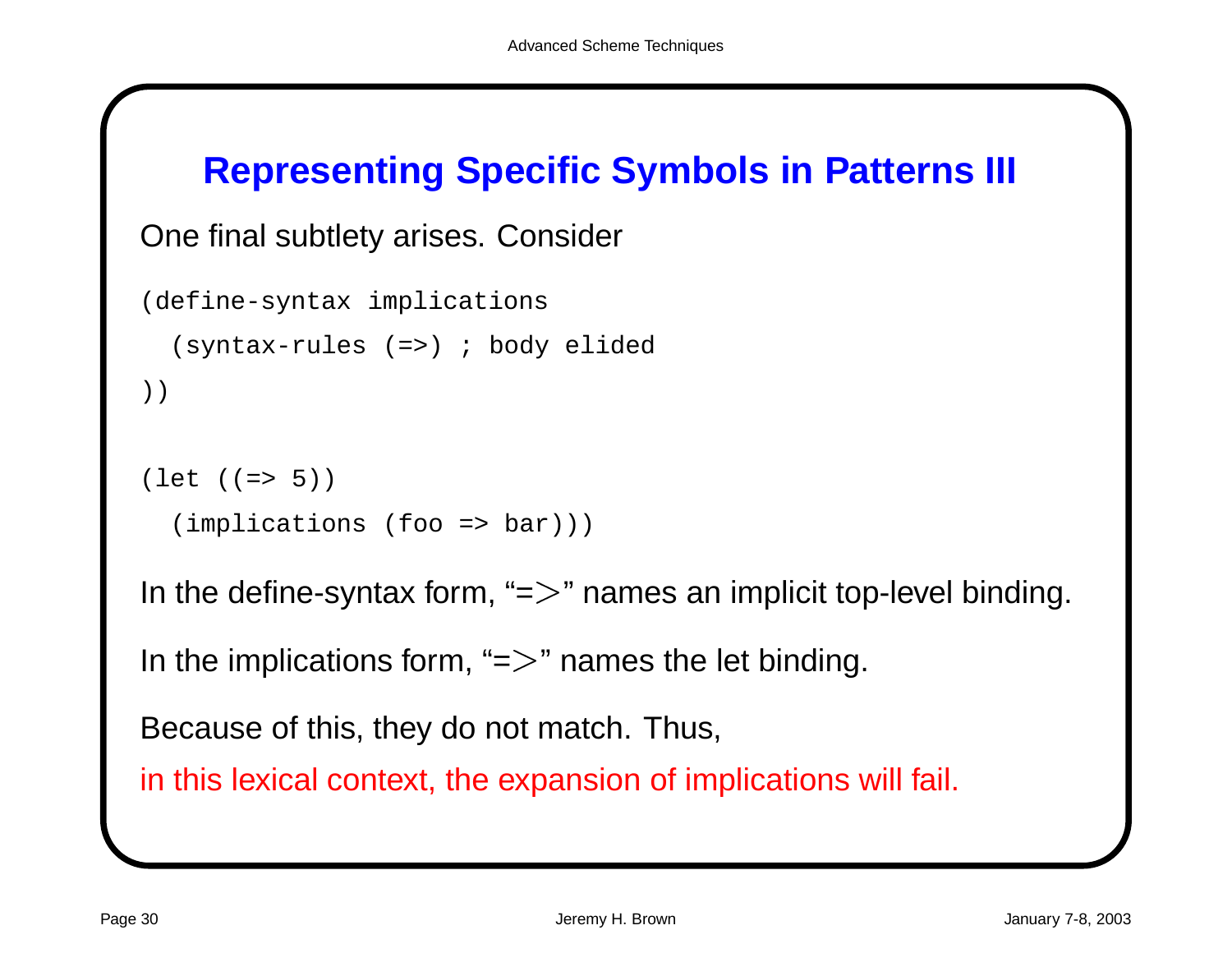# **Representing Specific Symbols in Patterns IV (Final)**

In general:

- A literal symbol in <sup>a</sup> syntax-rules names <sup>a</sup> binding in the lexical scope of the syntax-rules.
- A symbol in <sup>a</sup> form names <sup>a</sup> binding in the lexical scope in which the form appears.
- A symbol in <sup>a</sup> form will only match <sup>a</sup> literal symbol in <sup>a</sup> pattern if both symbols name the same binding.
- (A symbol which doesn't correspond to an explicit binding is assumed to correspond to an implicit binding in the top level.)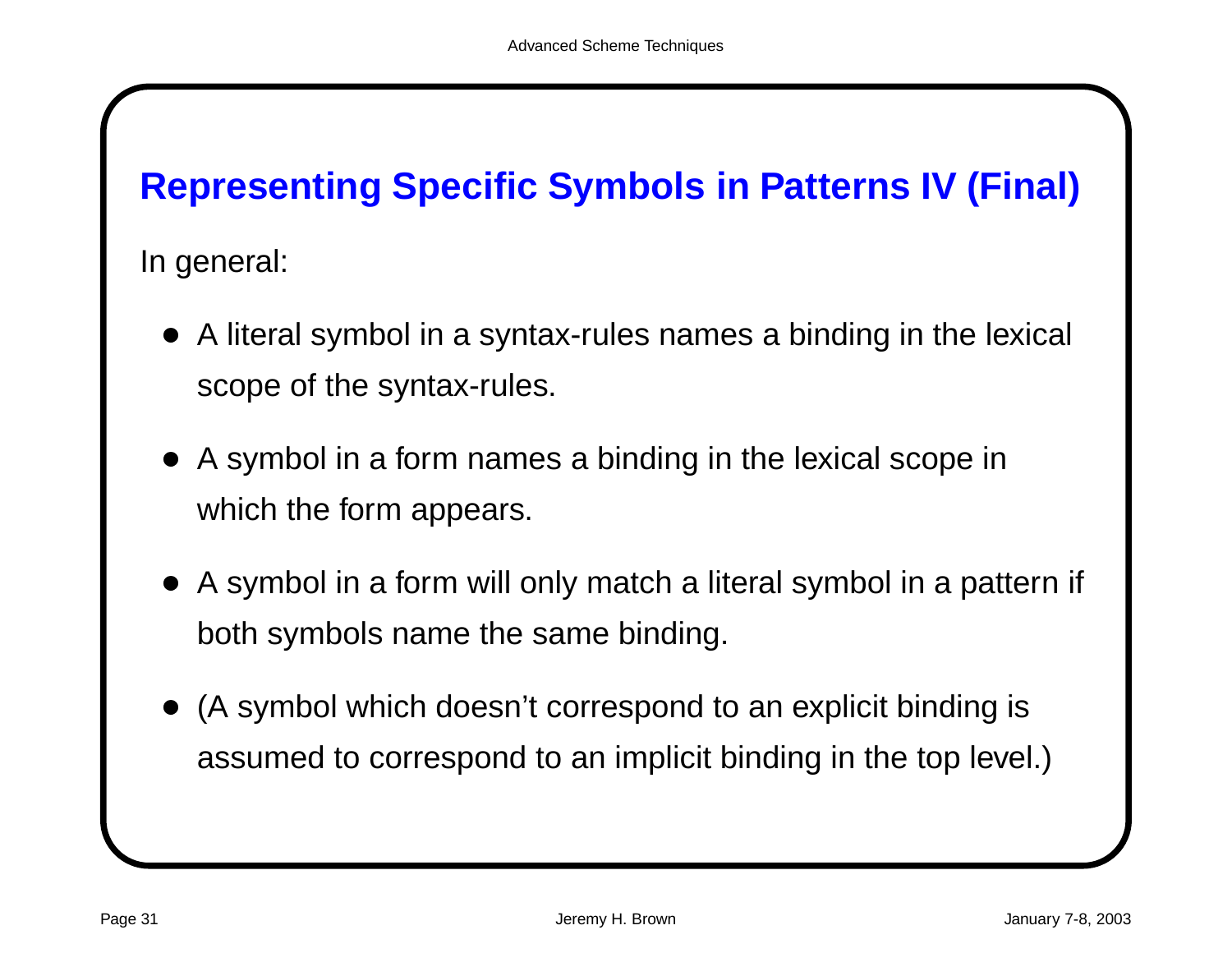#### **The Pattern Keword**

The keyword that starts <sup>a</sup> pattern is ignored. Some people prefer to use \_ in its place:

```
(define-syntax when
  (syntax-rules ()
        ((_ cond consequent ...)
          (if cond (begin consequent \ldots)))))
```
Thoughts on this convention:

- Visually distinguishes the beginning of <sup>a</sup> pattern
- Makes renaming <sup>a</sup> macro somewhat easier
- Yet somehow tasteless.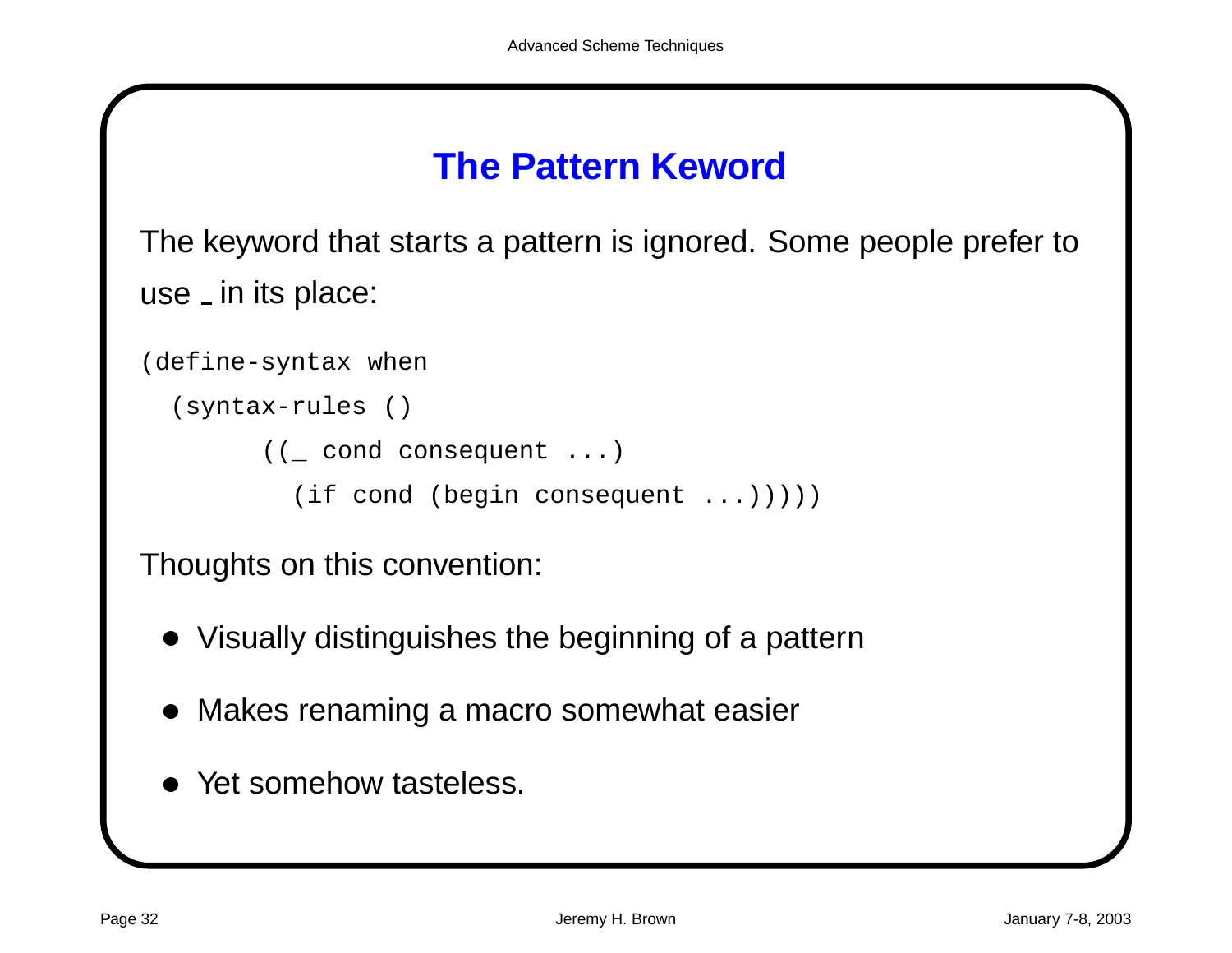# **Debugging Tips**

- Quote the result of an expansion that's giving you trouble in order to see the intermediate result.
- If MIT scheme says "Hardware trap SIGSEGV" when you define <sup>a</sup> macro, it means you have ellipses that don't make sense.
- MIT scheme doesn't like ellipses in vectors, i.e.  $\#(a \ldots)$ buys you <sup>a</sup> SIGSEGV message.

Yes, I'll report these bugs. RSN.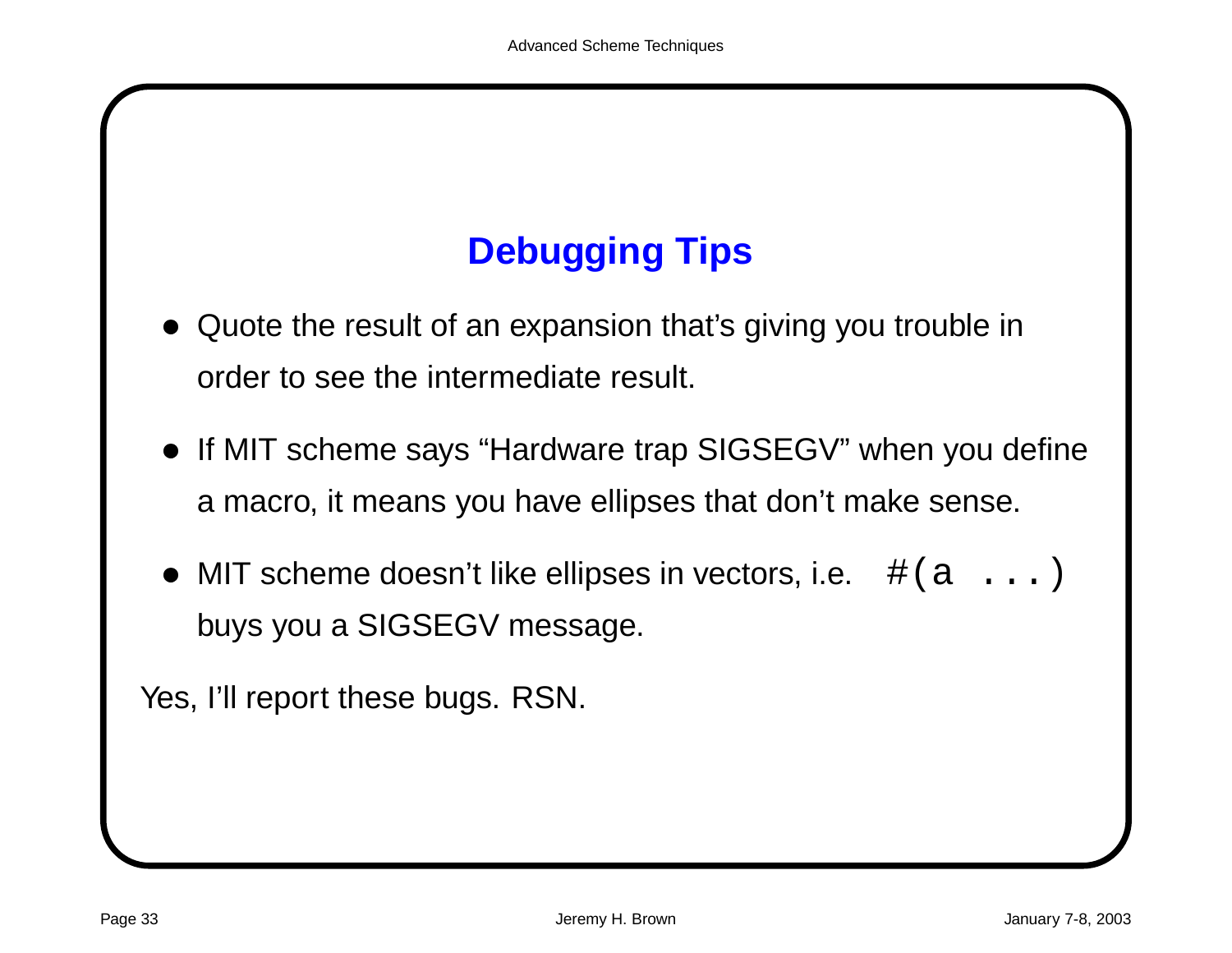# **10 Minute Break**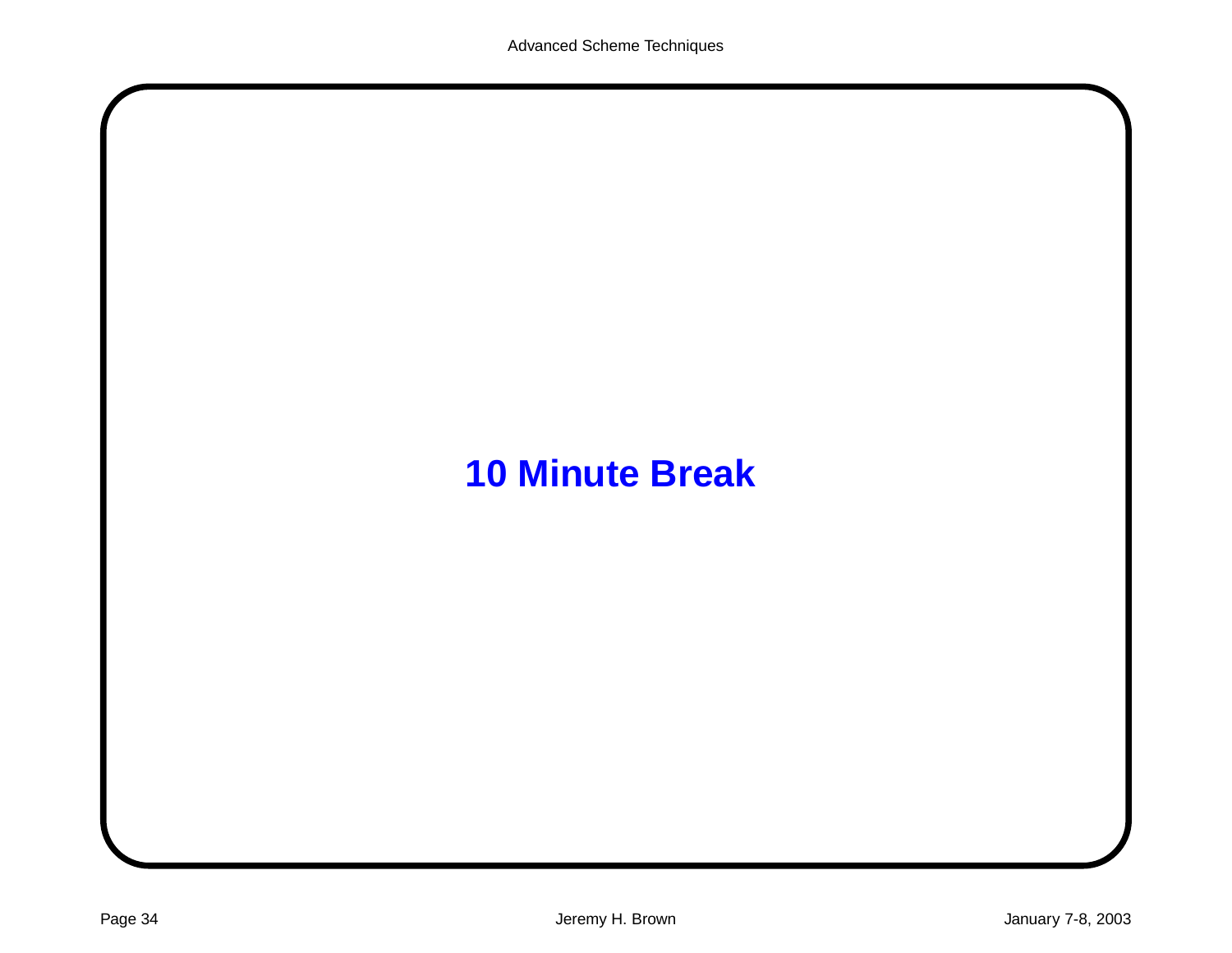### **R5RS Macro Semantics**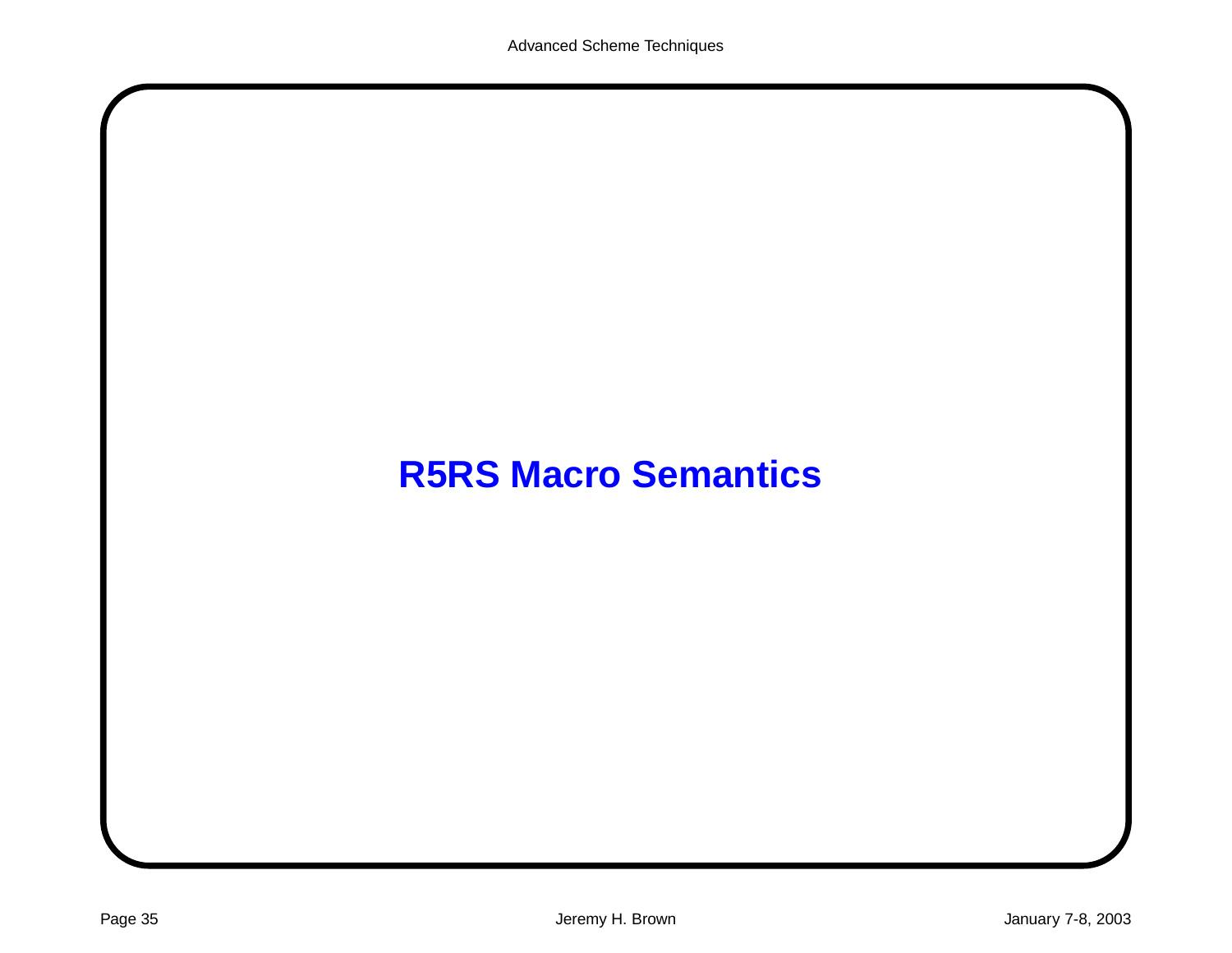#### **Macro Expansion: Apparent Danger**

```
(define-syntax dotimes
  (syntax-rules ()
    ((dotimes count body ...)
     (let loop ((counter count))
       (if (> counter 0)
           (begin
             body ...
             (logo p (- counter 1))))))(define counter 0)
(dotimes 5 (set! counter (+ counter 1)))
Does the dotimes invocation ever terminate?
```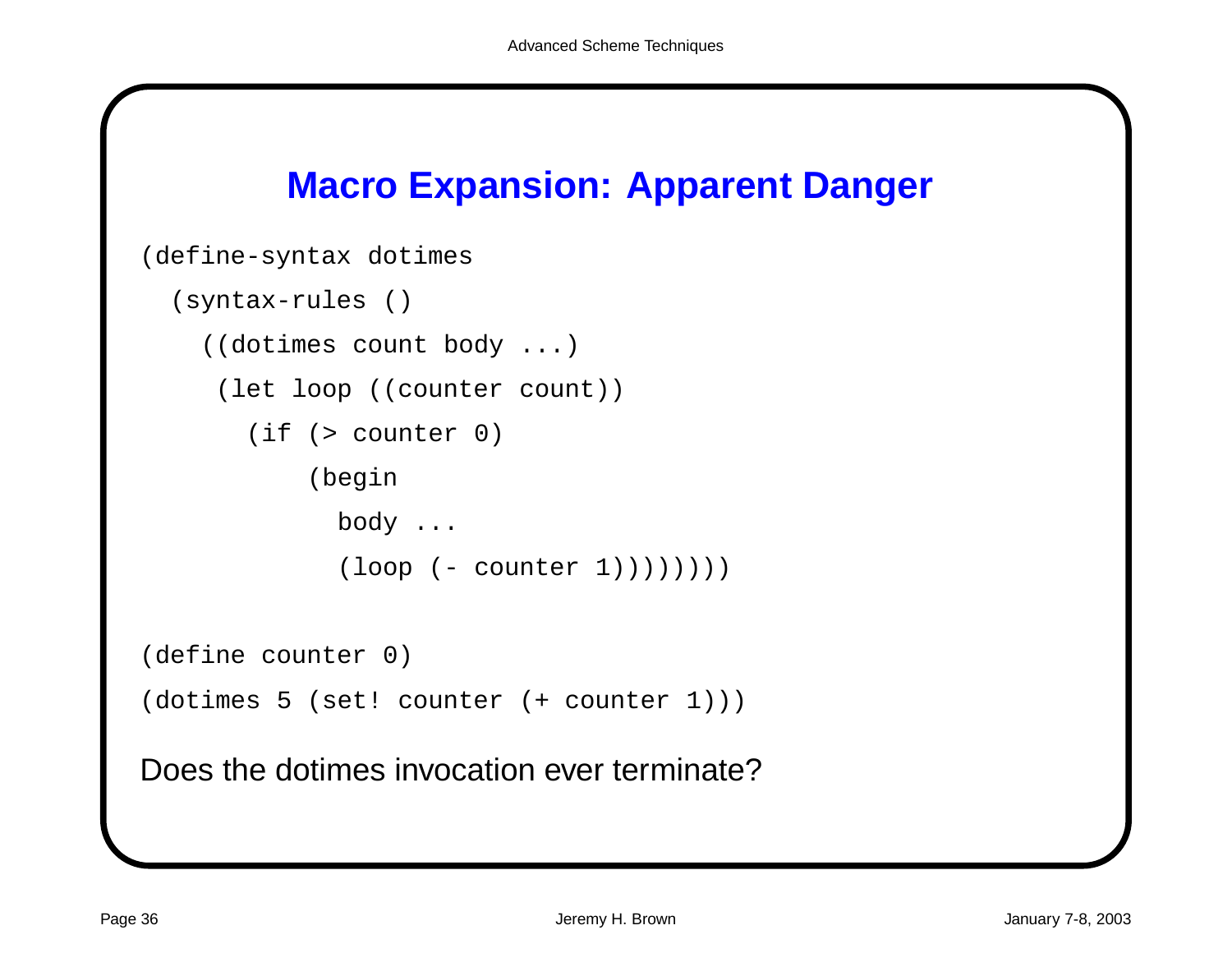# **Dotimes Expansion**

```
(let loop ((counter 5))
```

```
(if (> counter 0)
```
(begin

```
(set! counter (+ counter 1))
```

```
(logo p (- counter 1))))
```
Doesn't look good!

Appears that the let binding of counter will capture the user's reference to counter.

This really happens with some macro systems — but not Scheme's.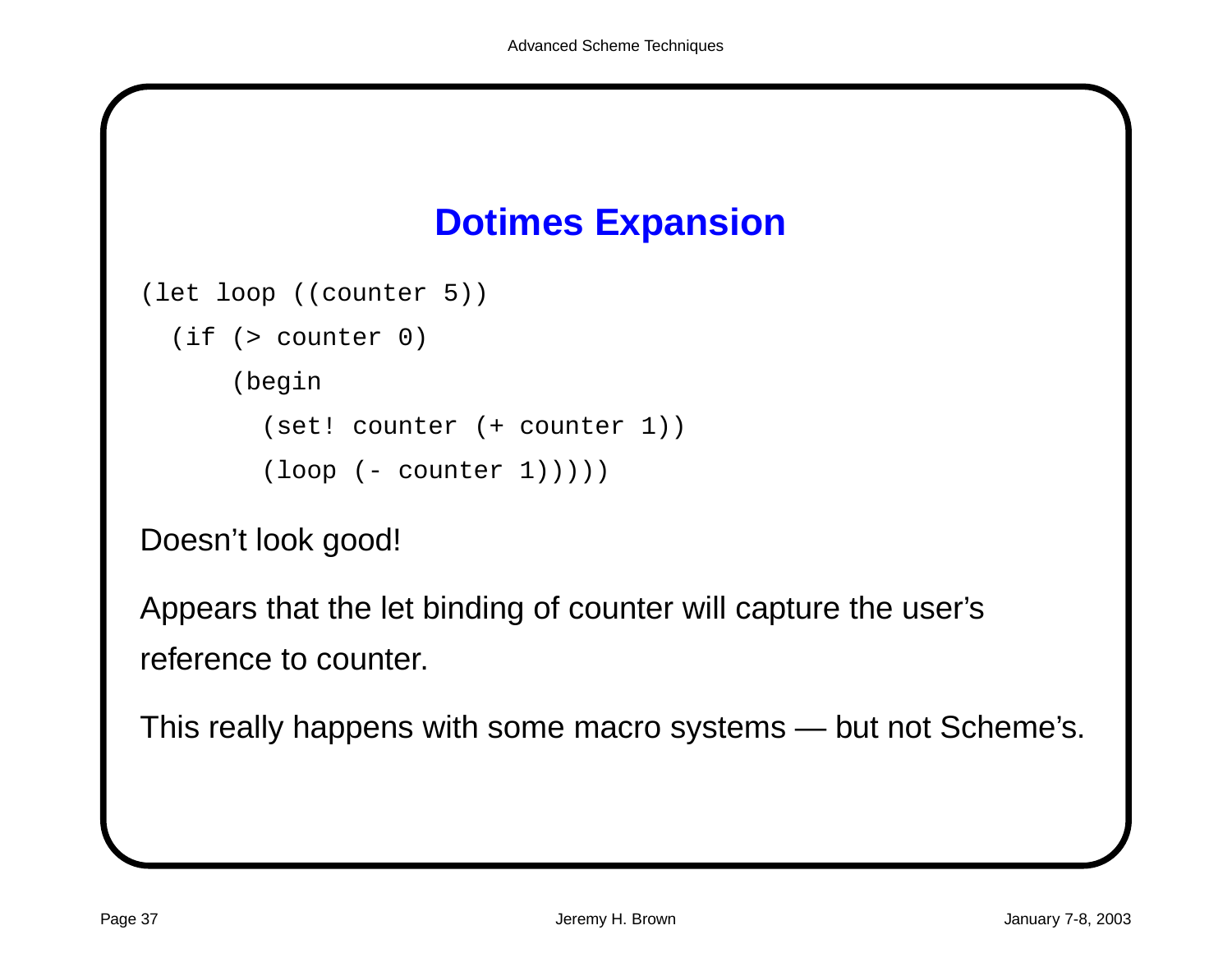# **Macro Hygiene**

Hygienic macros cannot contaminate the lexical scope in which they expand by introducing symbols that shadow other bindings.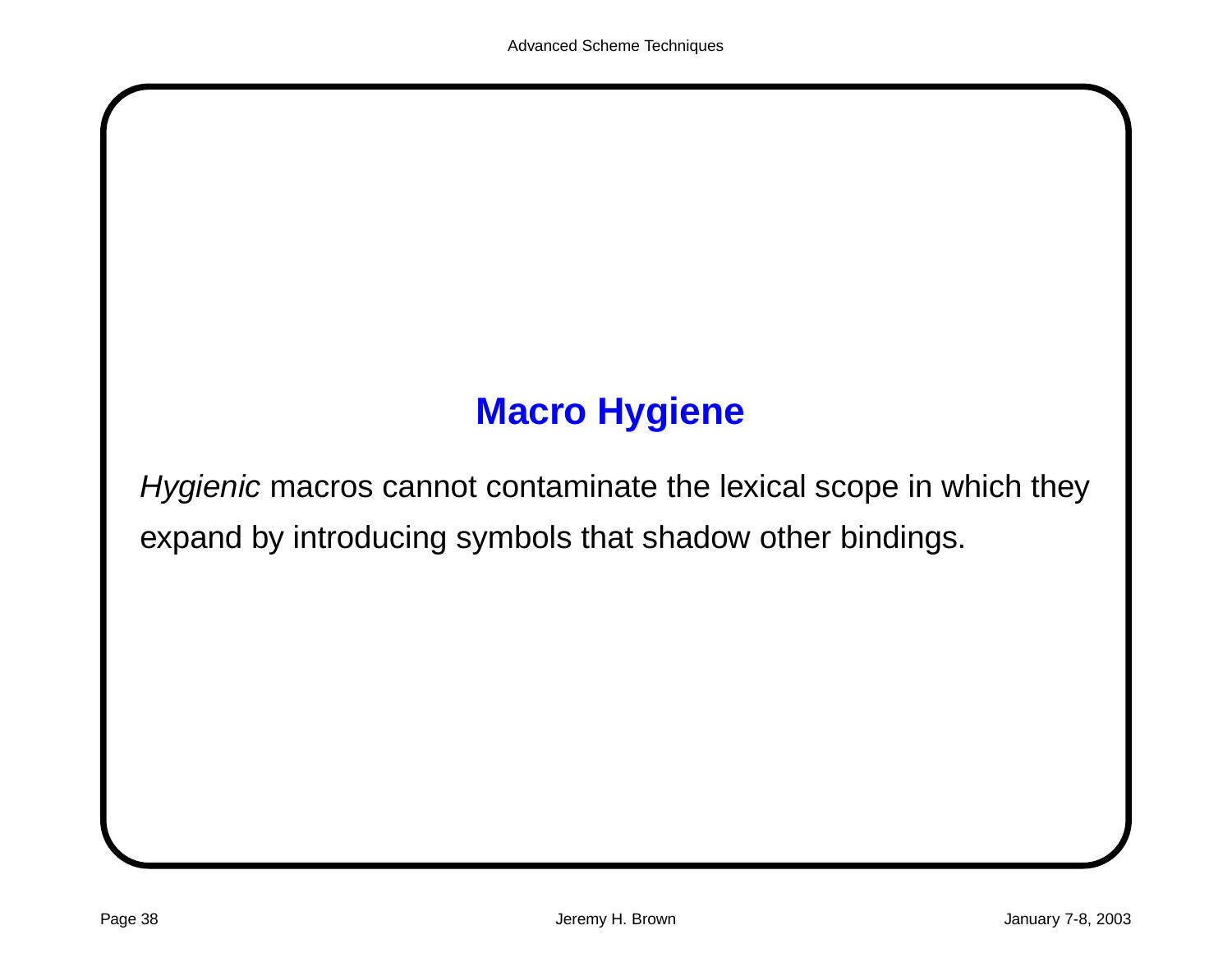# **Hygienic Dotimes Expansion**

A hygienic expansion contains extra information:

```
(let loop ((counter 5))
  (if (> counter 0)
      (begin
        (set! counter (+ counter 1))
        (logo) (- counter 1)))))
```
counter is not the same as counter, and therefore is not captured by the let.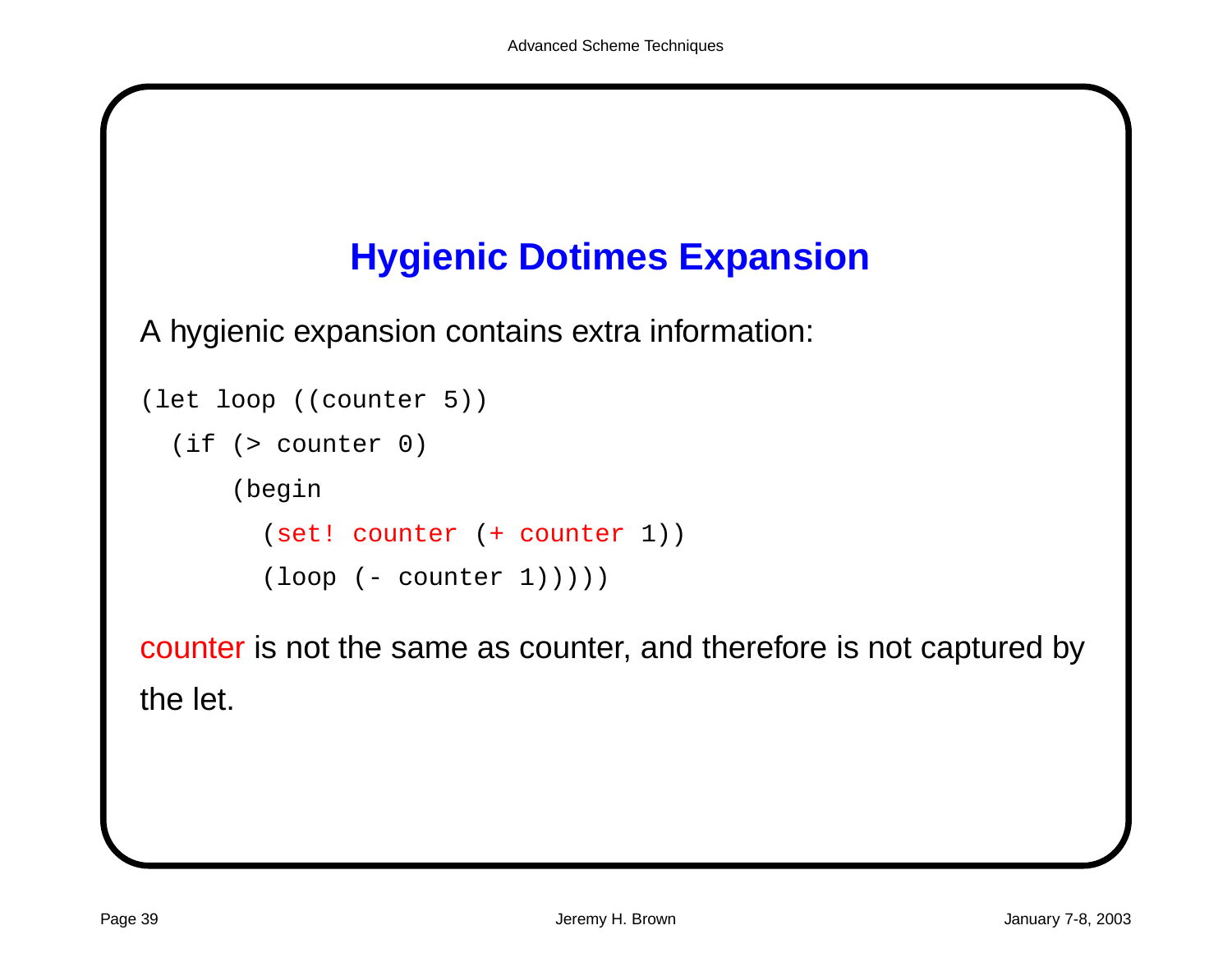### **Substitutions Can Shadow**

Using pattern-variables, macros can create bindings that shadow lexically-enclosing bindings.

```
(define-syntax shadow
  (syntax-rules () ((shadow used-arg body)
                     (let ((used-arg 5)) body))))
(define test 7)
(shadow test test))
yields
(left (test 5)) test = 5
```
This technique is how binding constructs are implemented.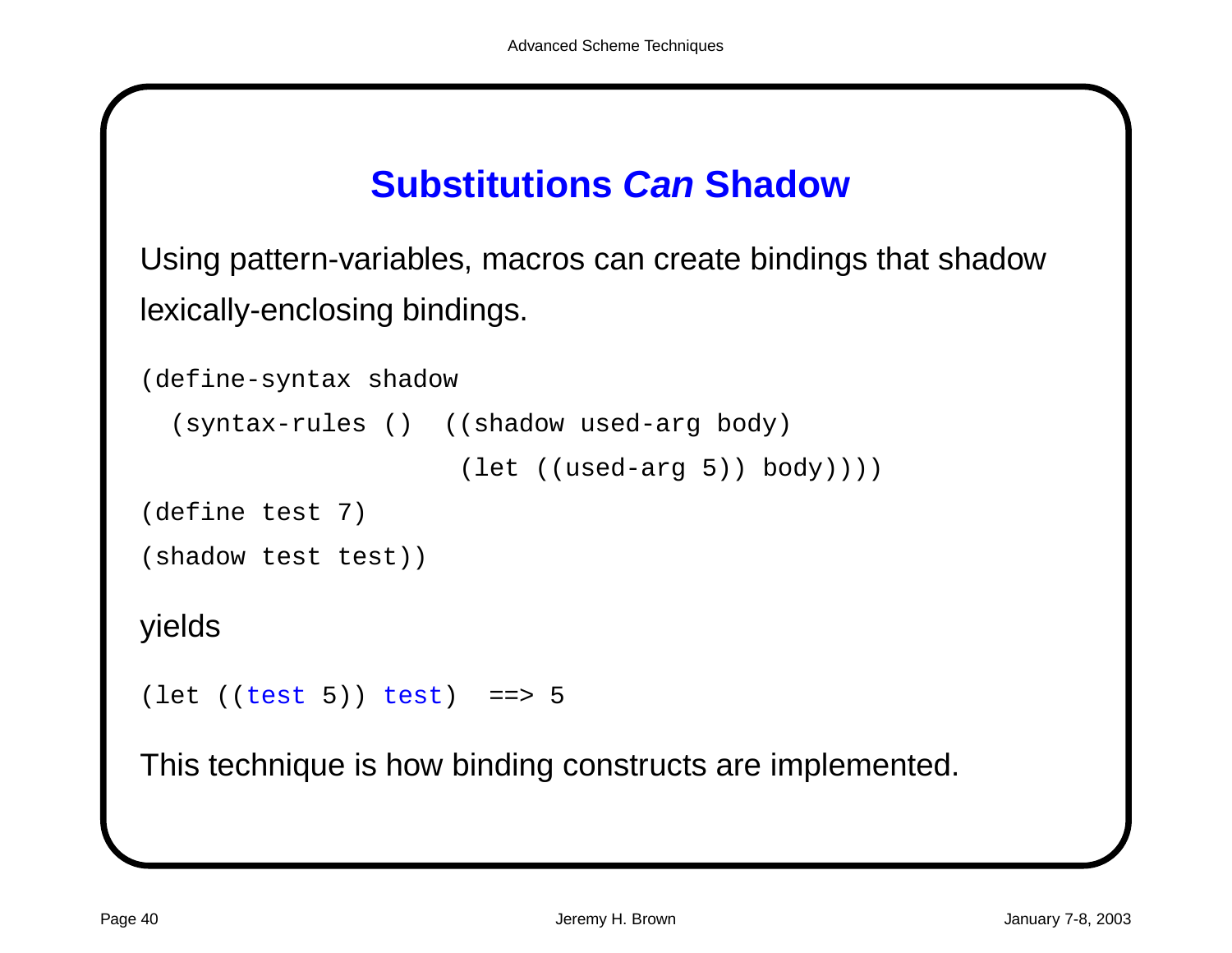### **Another Apparent Danger**

```
(define-syntax dotimes
  (syntax-rules ()
    ((dotimes count body ...)
     (let loop ((counter count))
       (if (> counter 0)
            (begin
              body ...
              (loop (- counter 1))))))))
(\text{let } (( - \text{'minus}))(dotimes 5 (display "hello, world")
Does (- counter 1) evaluate properly?
```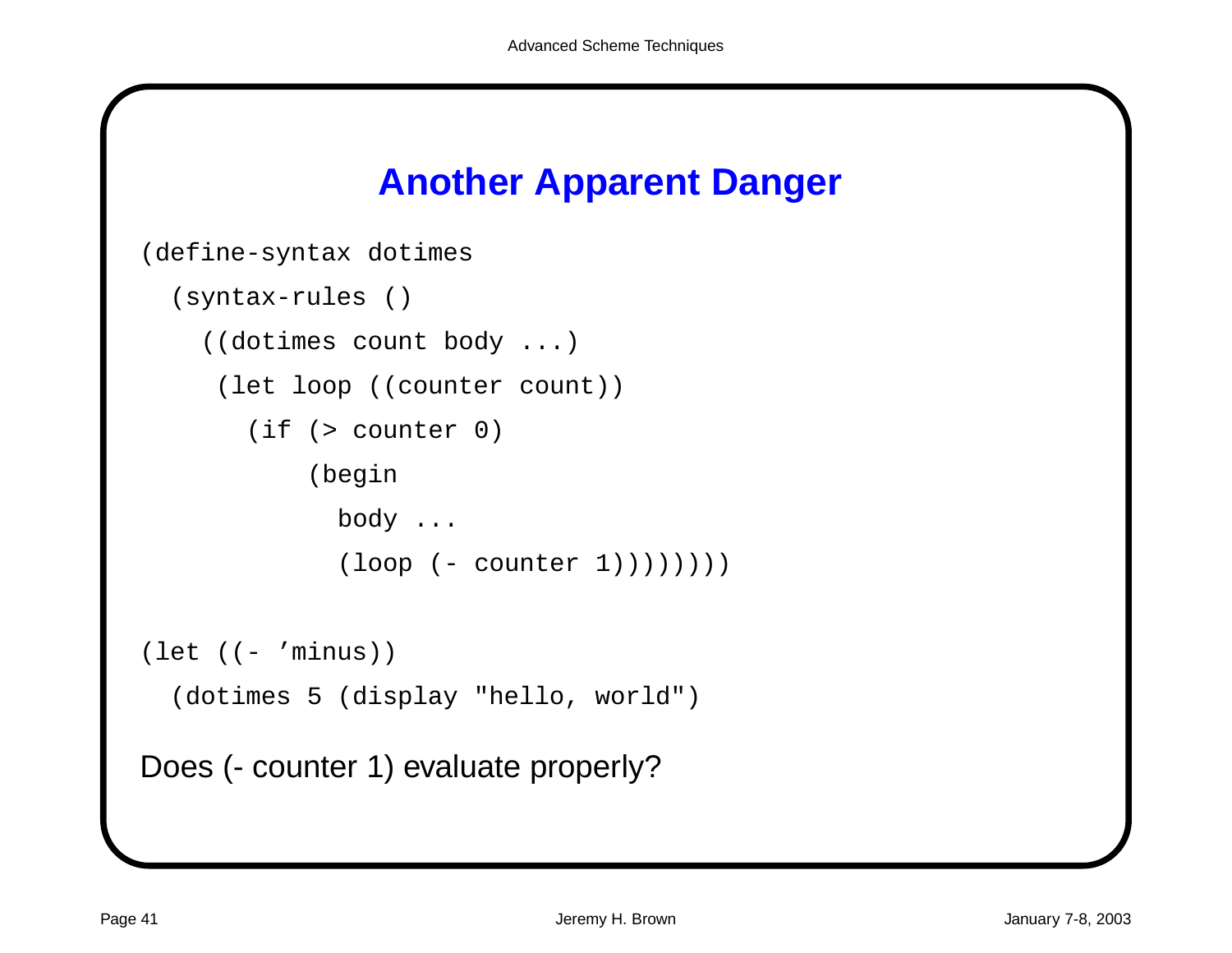

```
(\text{let } (( - \text{'minus}))(let loop ((counter 5))
    (if (> counter 0)
         (begin
           (display "hello, world")
           (loop (- counter 1))))
```
Fudging for clarity: the outer let, if it were implemented as <sup>a</sup> macro, would have already expanded first.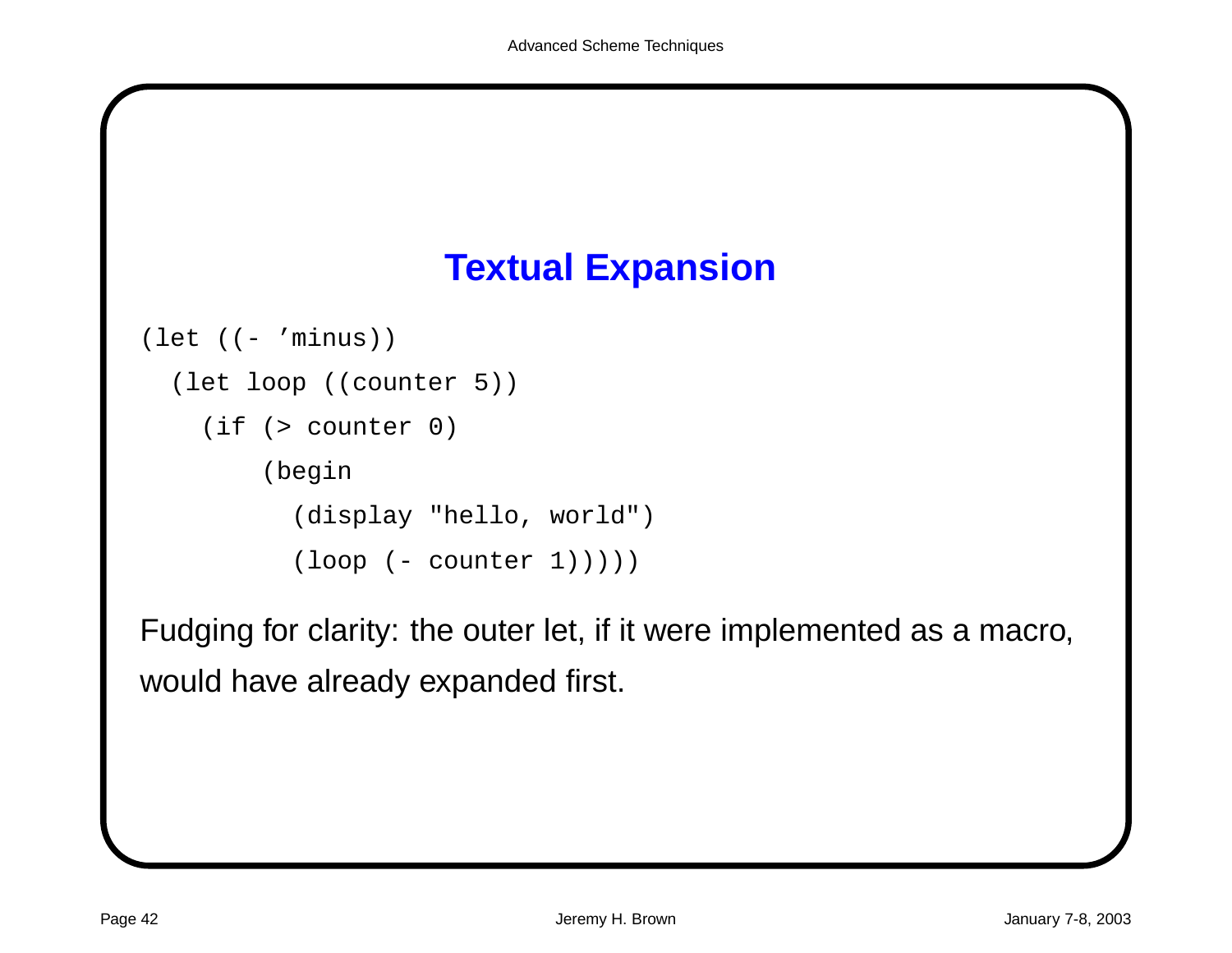### **Referential Transparency**

Referentially-transparent macros are not contaminated by the lexical scope in which they expand.

Identifiers introduced by the template refer to their bindings at the point of macro definition.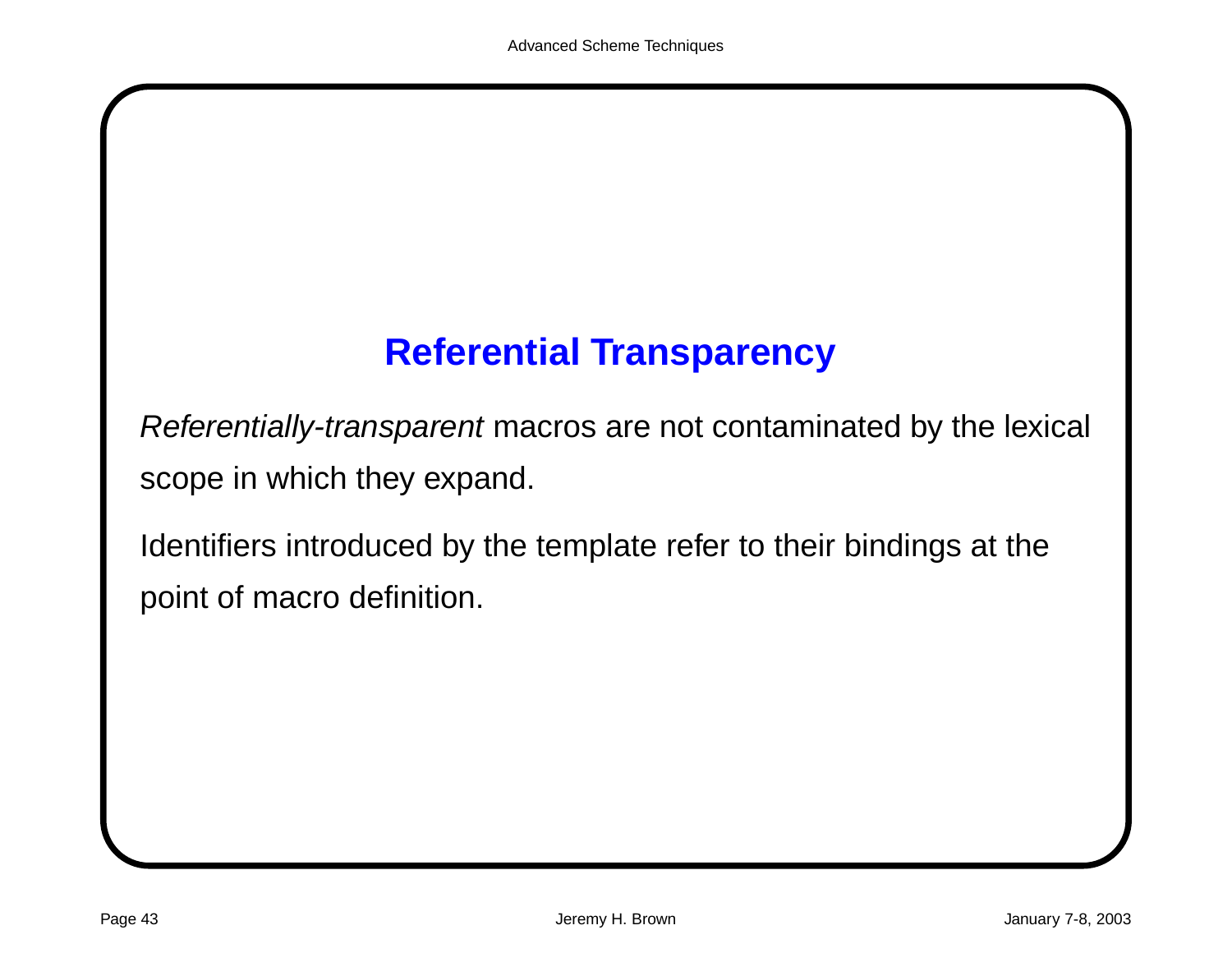### **Referentially Transparent Dotimes Expansion**

```
(let ((- 'minus))
```

```
(let loop ((counter 5))
```

```
(if (> counter 0)
```
(begin

```
(display "hello, world")
```

```
(logo p (- counter 1))))
```
- is not the same as -; the macro expansion contains information differentiating identifiers introduced by the macro template from those bound in the expansion context.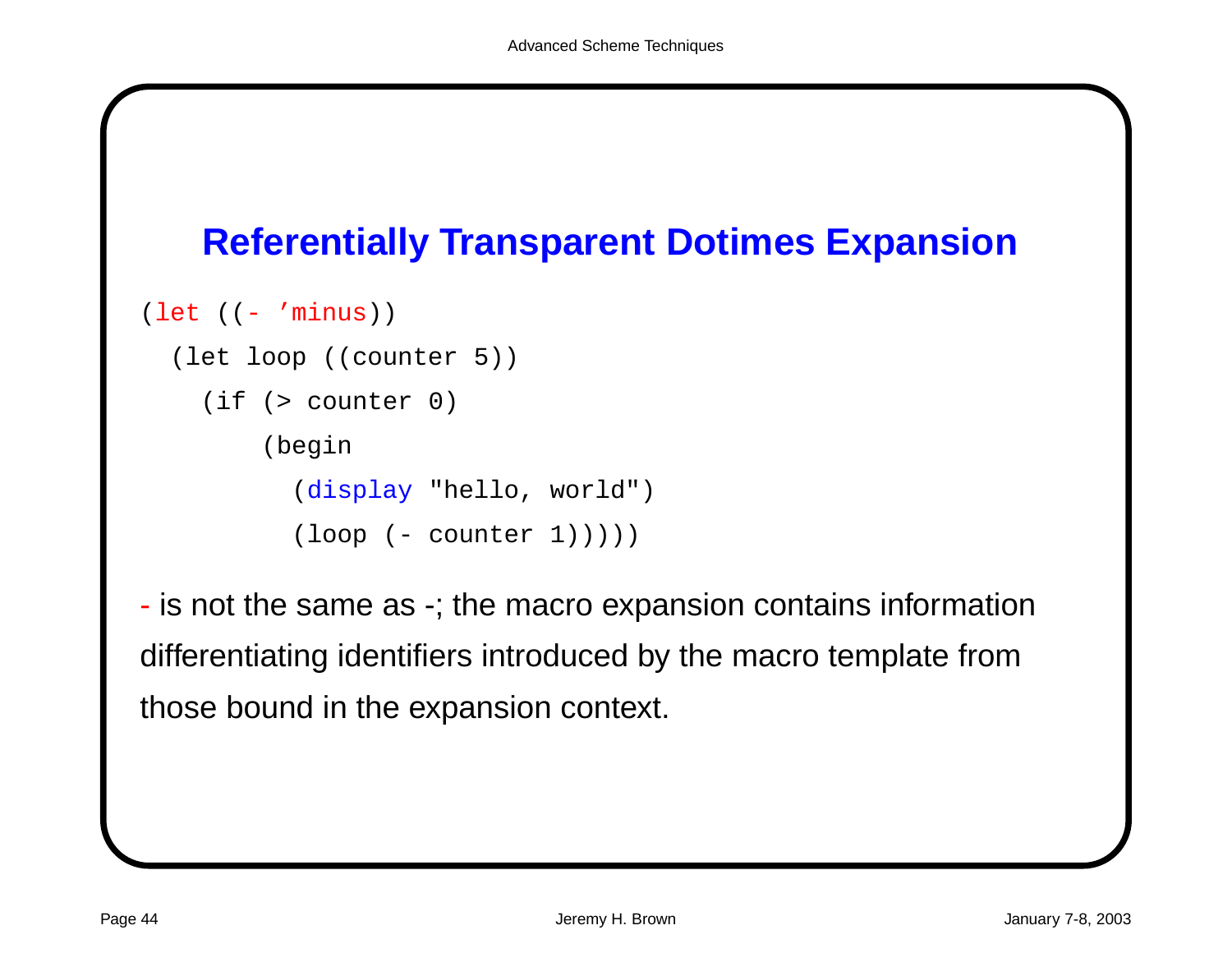### **Lexically-Safe Macros**

hygiene and referential transparency combine to make R5RS macros lexically safe: lexical scoping is always preserved. In particular:

- macros don't interfere with their expansion environments (hygiene)
- macros aren't interfered with by their expansion environments (referential transparency)
- temporary names introduced by recursive/nested macros never collide
- "Principle of least surprise"

R5RS macros are often (inaccurately) simply called "hygienic".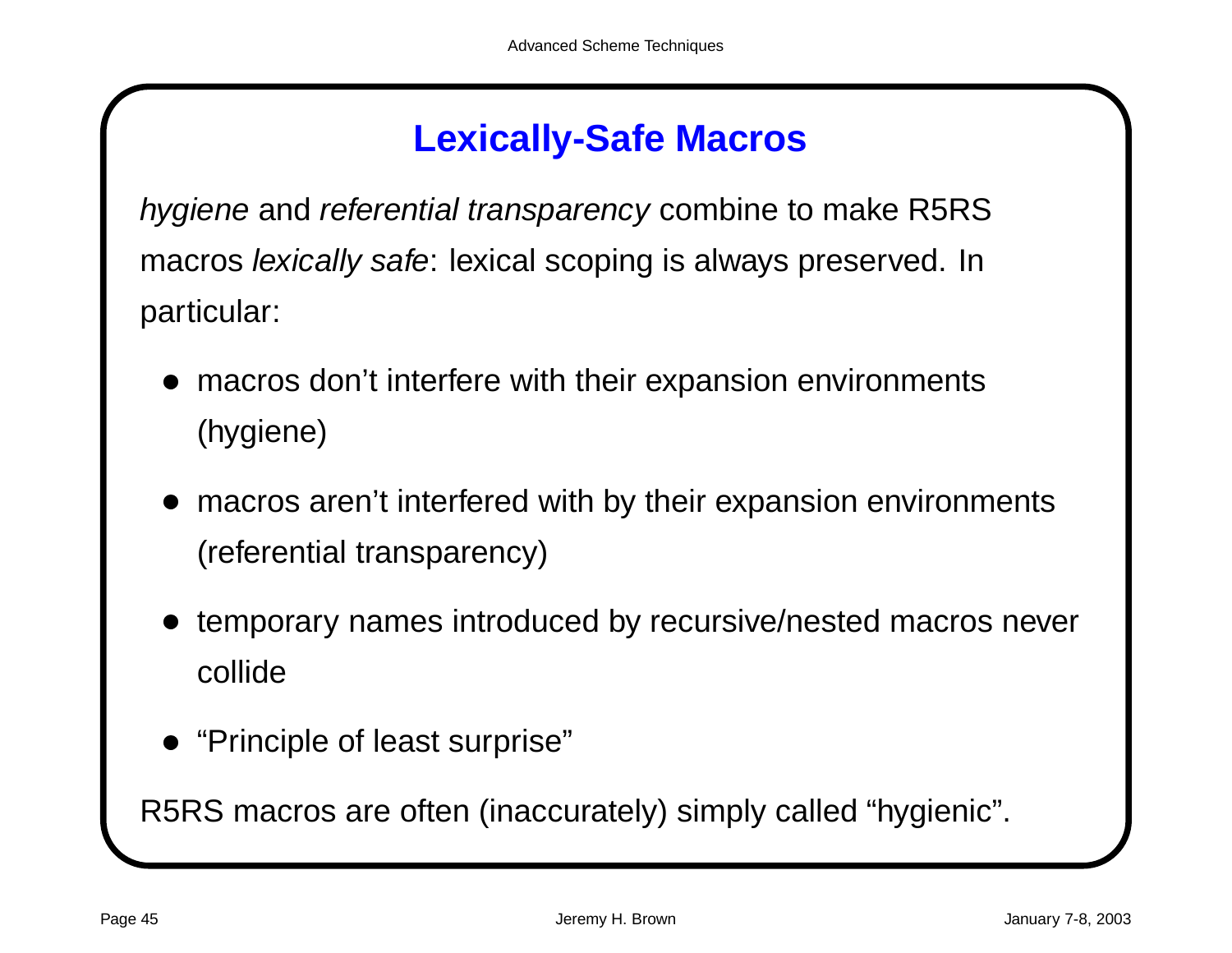# **R5RS Macro Properties In Review**

Felleisen's three key properties:

- pattern language
- hygiene
- referential transparency

The implication:

- Hygiene combined with referential transparency guarantees lexical scoping at all times...
- ...Even when you don't want it to. (We'll touch on that later.)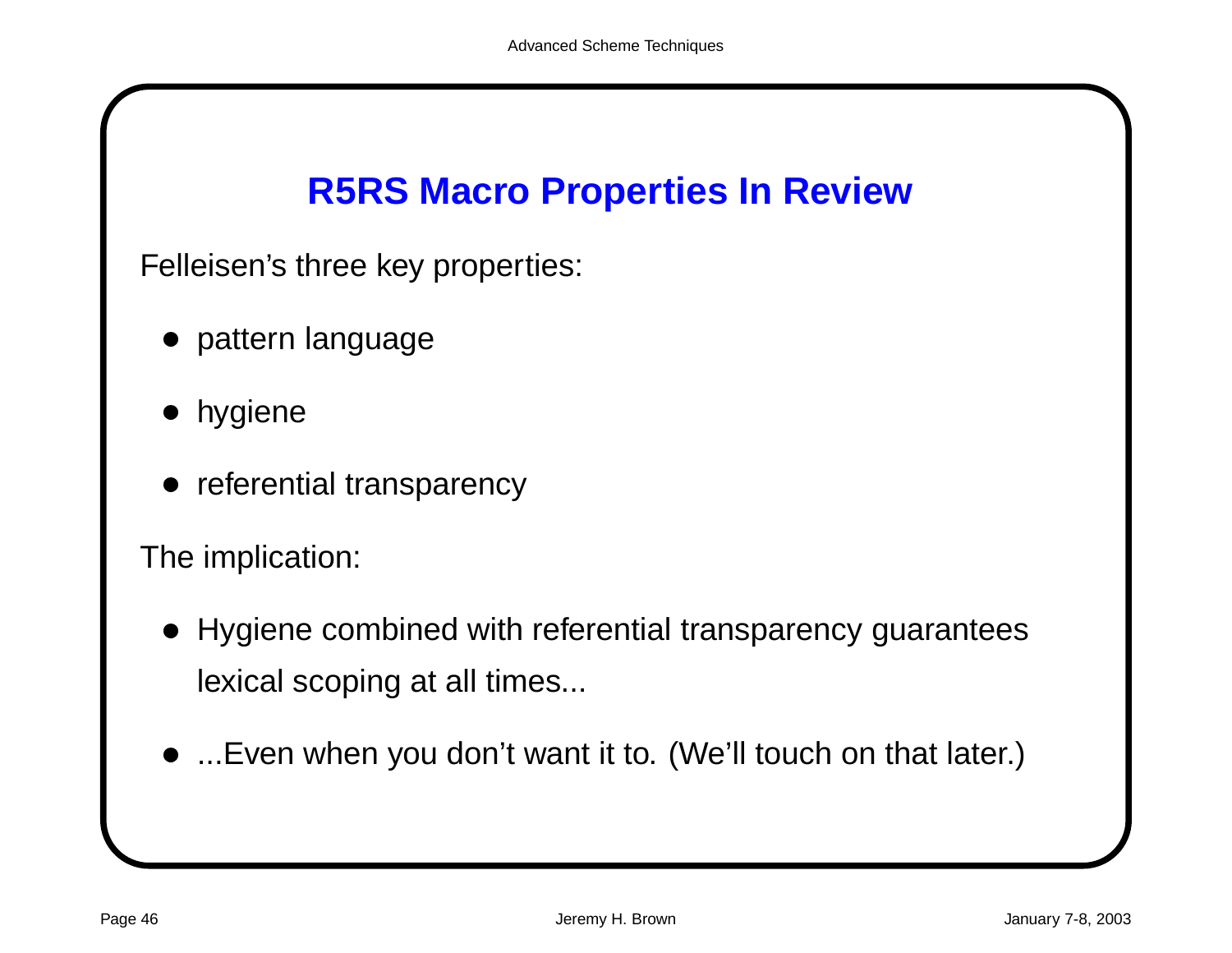### **One More Property**

The R5RS macro language is decoupled from base Scheme

Most (all?) other macro systems let you use Scheme as part of the macro expansion process, i.e.

- Some Scheme is executed at compile-time, to help produce...
- Scheme which is executed at runtime

Such macros can be exceedingly hard to read.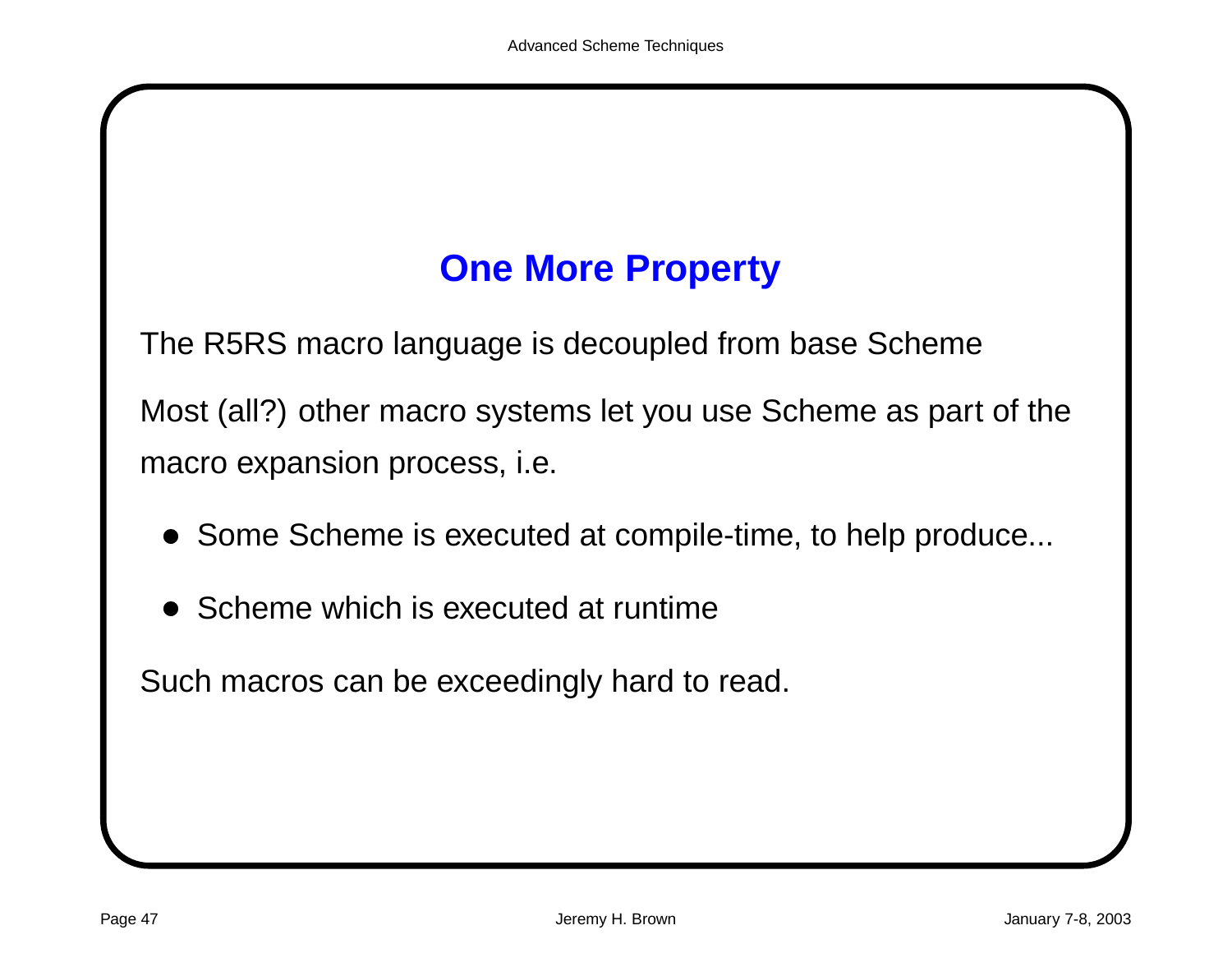# **Design Idioms**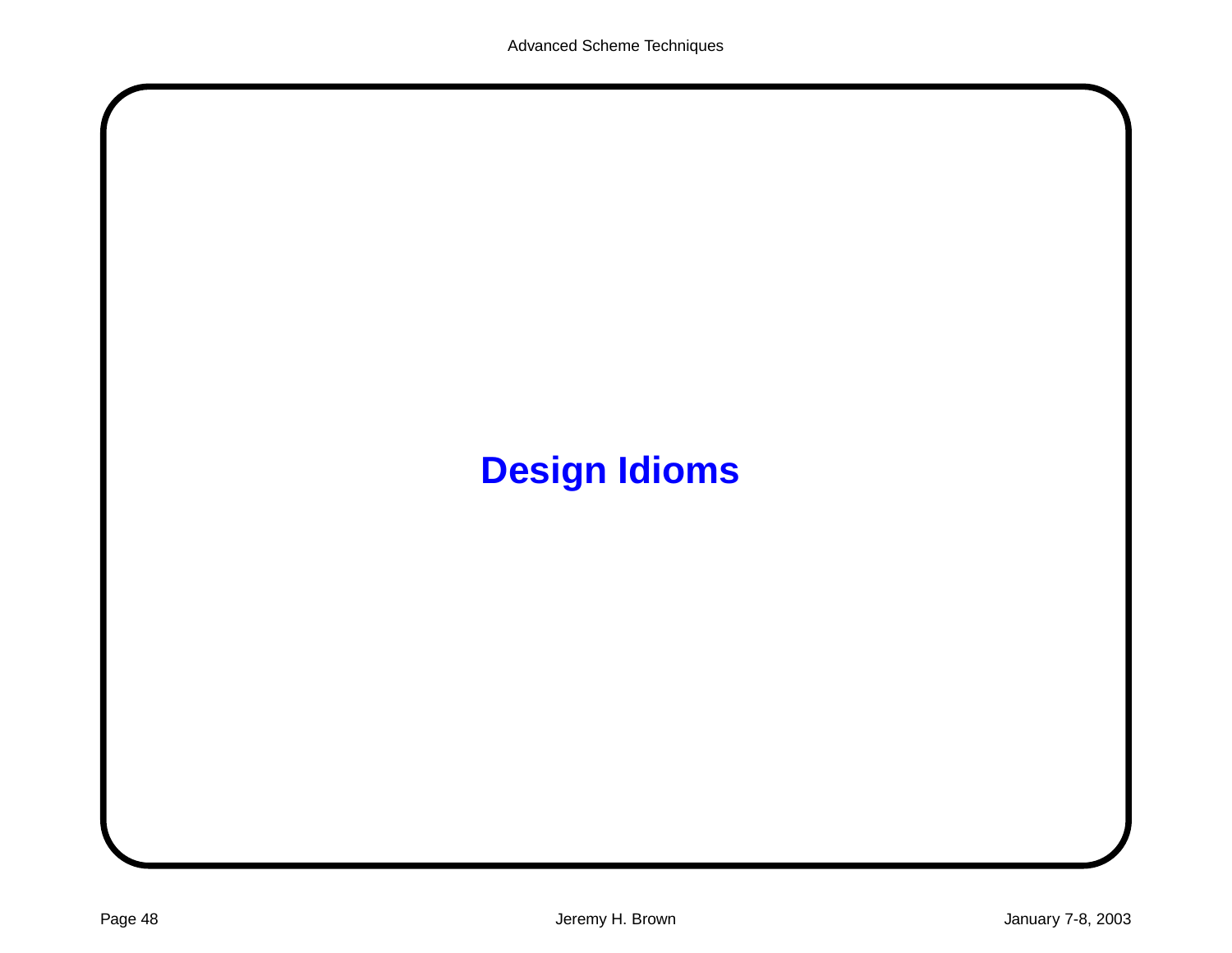# **Ordering Multiple Patterns**

A form is compared against <sup>a</sup> keyword's patterns in top-down order.

In dealing with things that process lists in order:

- The first form should match zero items
- The second should match one item
- The third should generalize for more than one item

For example, and...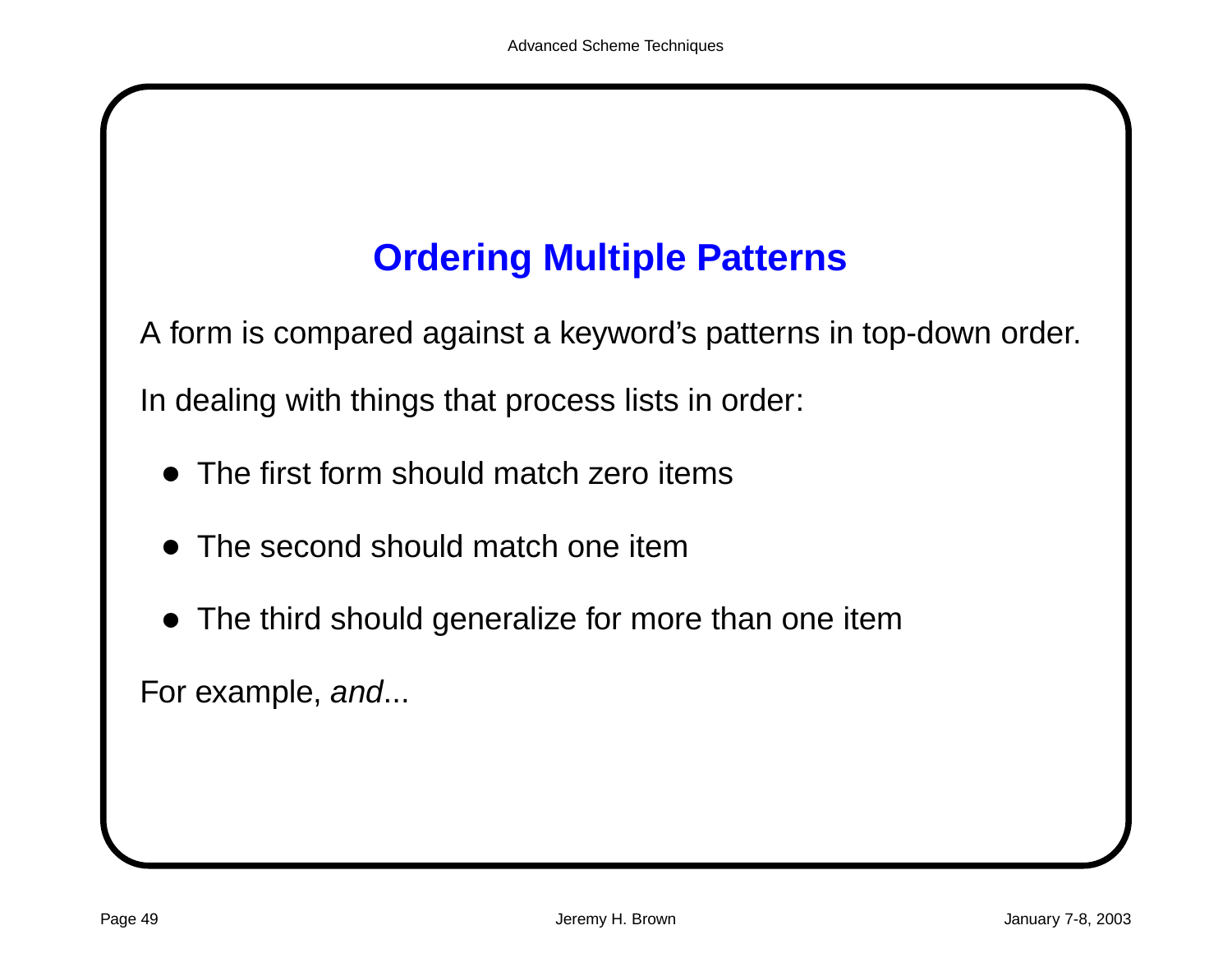

```
(define-syntax and
```

```
(syntax-rules ()
  ((and) #t) \qquad \qquad ; zero items
  ((and test) test) ; one item
  ((and test1 test2 ...) ; two items
  (if test1 (and test2 ...) #f)))
```
Your macros may not need all three cases.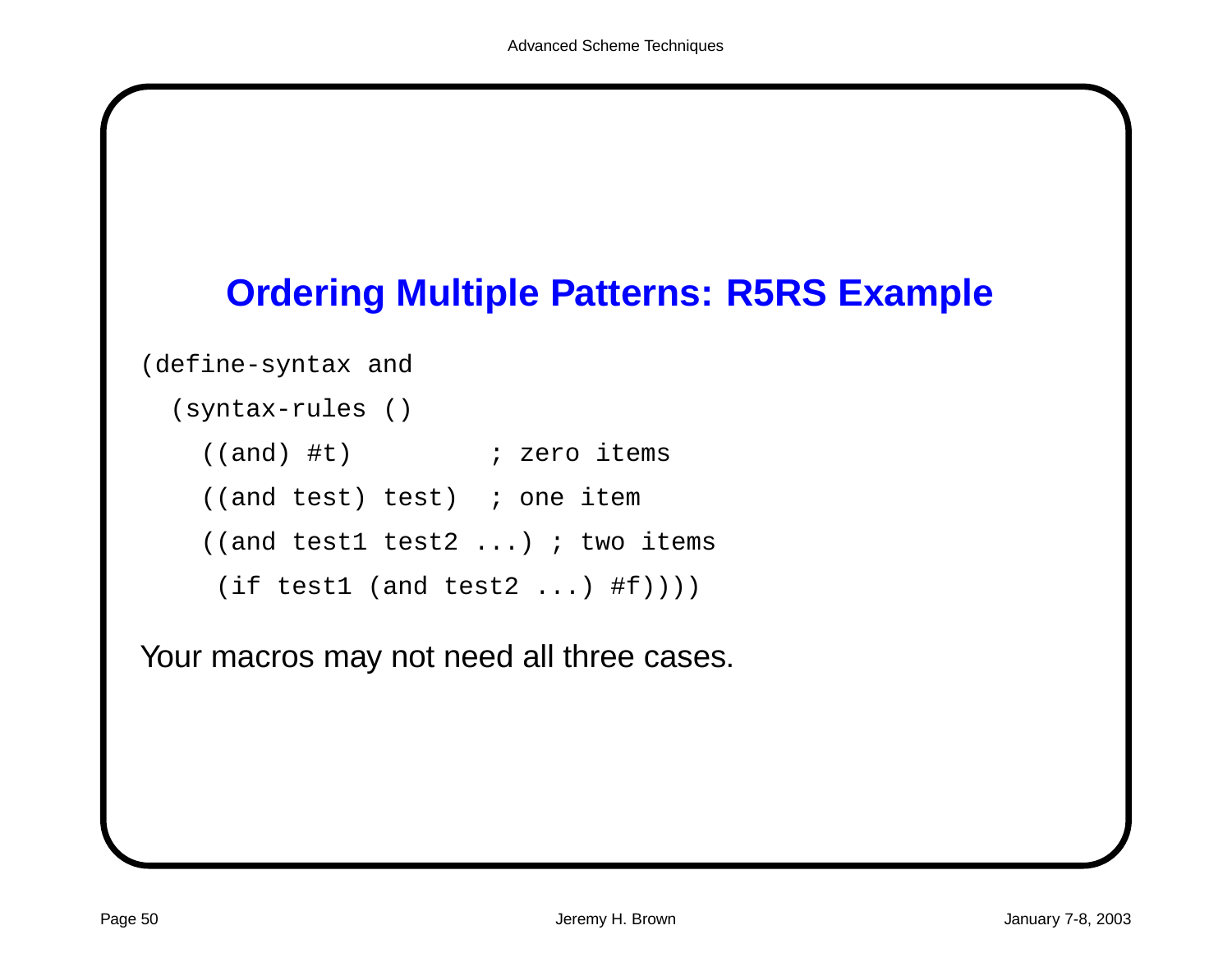### **Staged Expansion**

```
Consider this pair of macros:
```

```
(define-syntax reverse-and-quote-list
  (syntax-rules ()
    ((reverse-and-quote-list list)
     (rl-helper list ())))
(define-syntax rl-helper
  (syntax-rules ()
    ((rl-helper () (backw ...))
     '(\text{backw} \dots)((rl-helper (arg rest ...) (backw ...))
     (rl-helper (rest ...) (arg backw ... )))))
(reverse-and-quote-list (1 2 3 4 5)) ==> (5 4 3 2 1)
rl-helper can't be nested: it has ... in it
```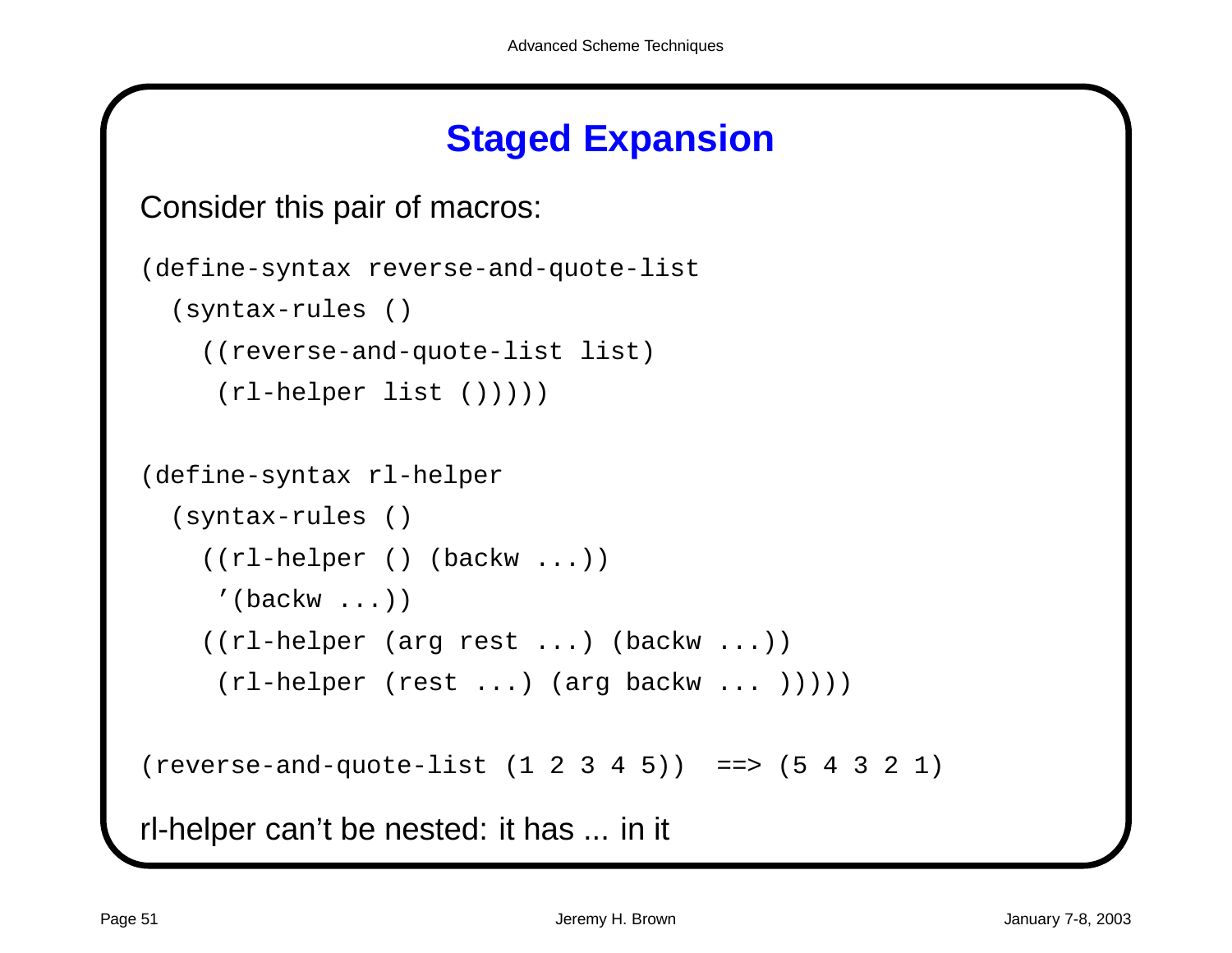### **Staged Expansion Using Keystrings**

Use "keystrings" to stage expansion without cluttering the namespace with innumerable helper macros.

```
(define-syntax reverse-and-quote-list
  (syntax-rules ()
    ((reverse-and-quote-list "helper" () (backw ...))
     '(\text{backw} \dots)((reverse-and-quote-list "helper" (arg rest ...)
                                        (backw ...))
     (reverse-and-quote-list "helper" (rest ...)
                                        (arg backw ... )))
    ((reverse-and-quote-list (list ...))
     (reverse-and-quote-list "helper" (list ...) ()))))
"Tail recursive" strategy.
```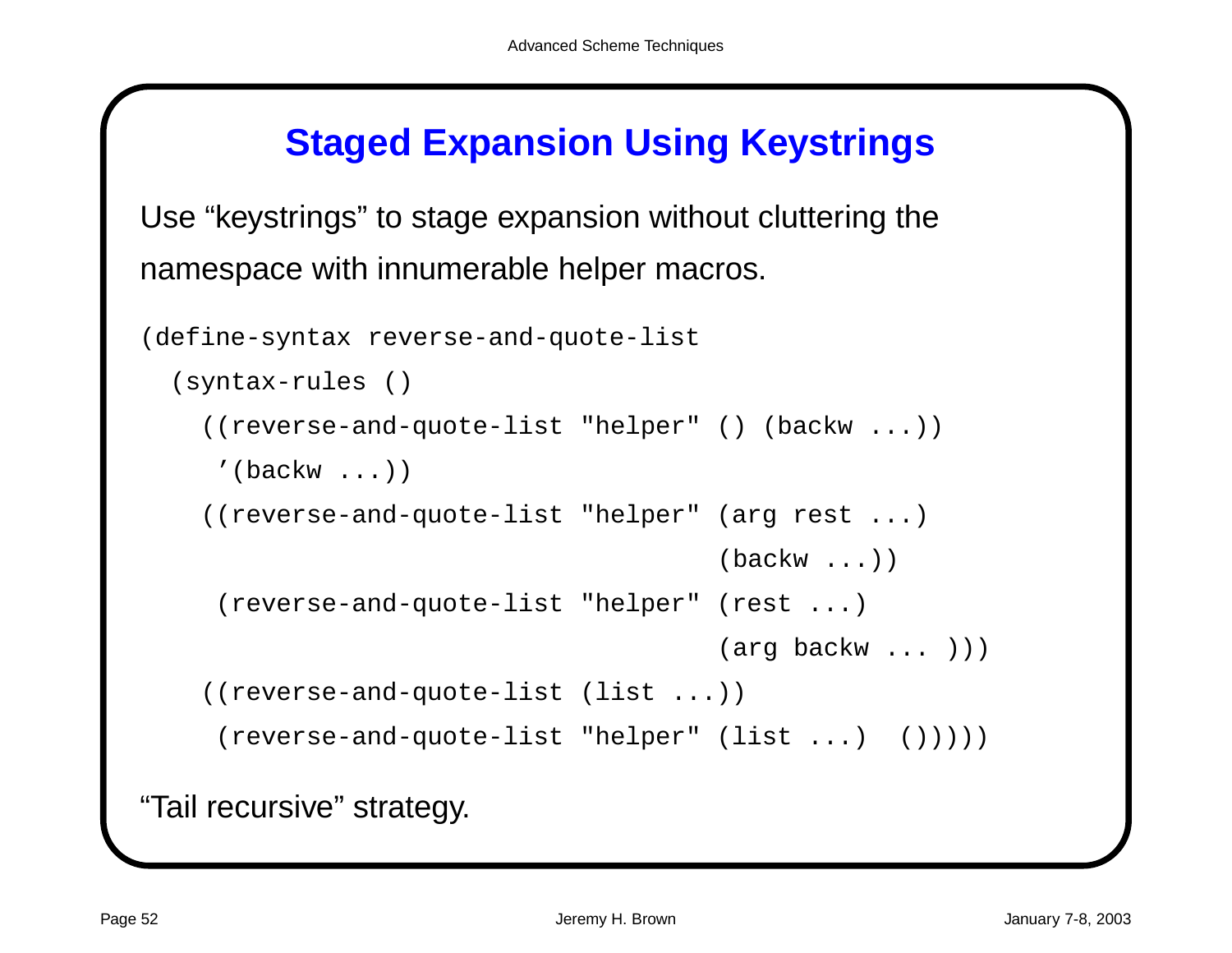### **Macro Subroutines: "Falling-Forward"**

Consider:

```
(let ((letrec 5)) letrec) ==> 5
```
The expansion process can reorganize the inner forms, so the outermost layer of <sup>a</sup> form is always expanded first.

The next expansion doesn't begin until the first one is completely done.

How can an macro call another macro as <sup>a</sup> subroutine, and continue expanding afterward?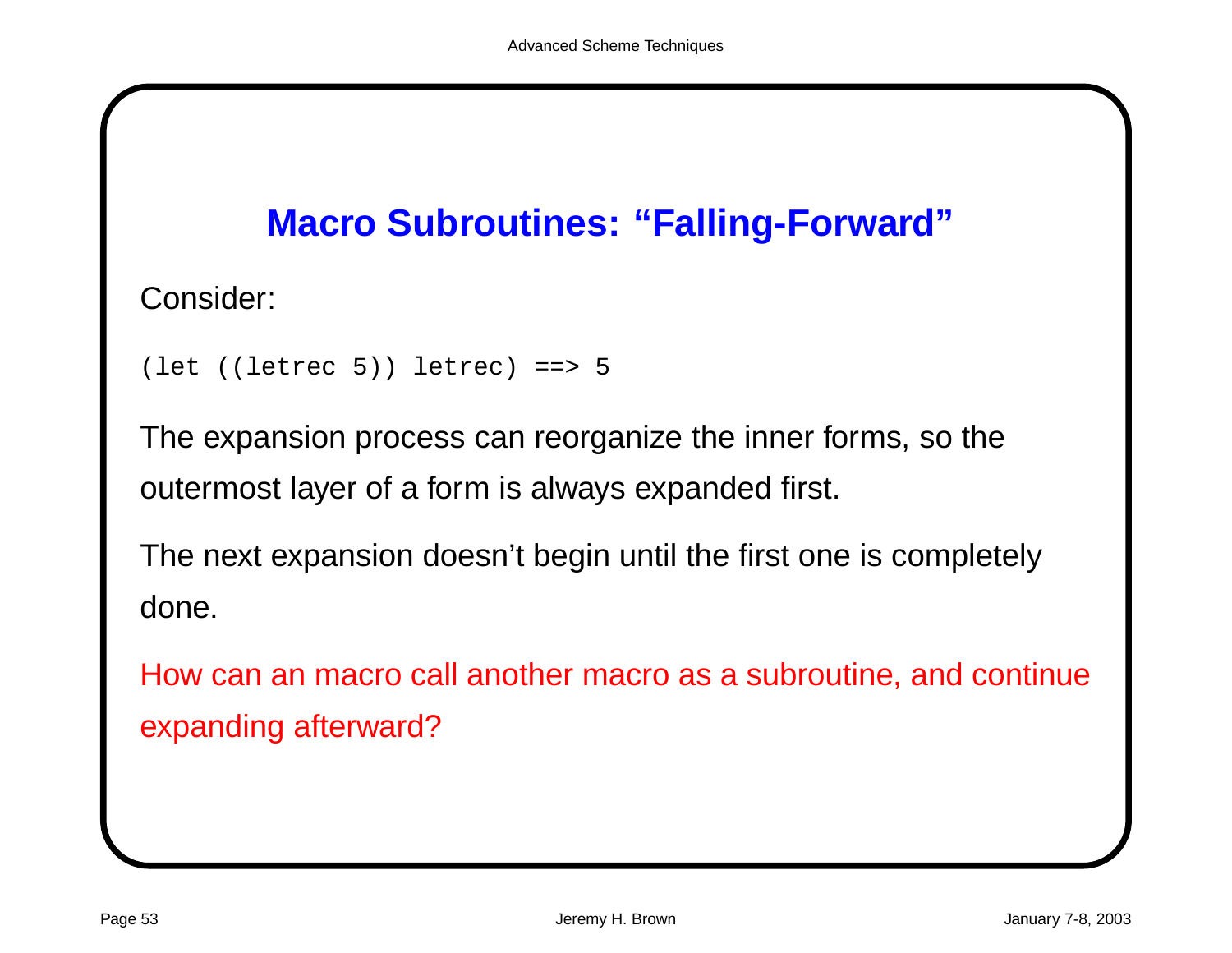### **Macro Subroutines**

#### **Passing the Next Macro as an Argument**

To use <sup>a</sup> macro as <sup>a</sup> subroutine, we pass along the "return" as pair of arguments to be used in <sup>a</sup> "tail-call" strategy.

- future-keyword names the macro to be applied when this one is through.
- *future-args* provides initial arguments to that macro.

Example:

(define-syntax cps-quote (syntax-rules () ((cps-quote future-keyword (future-args ...) stuff ...) (future-keyword future-args ... (quote stuff ...)))))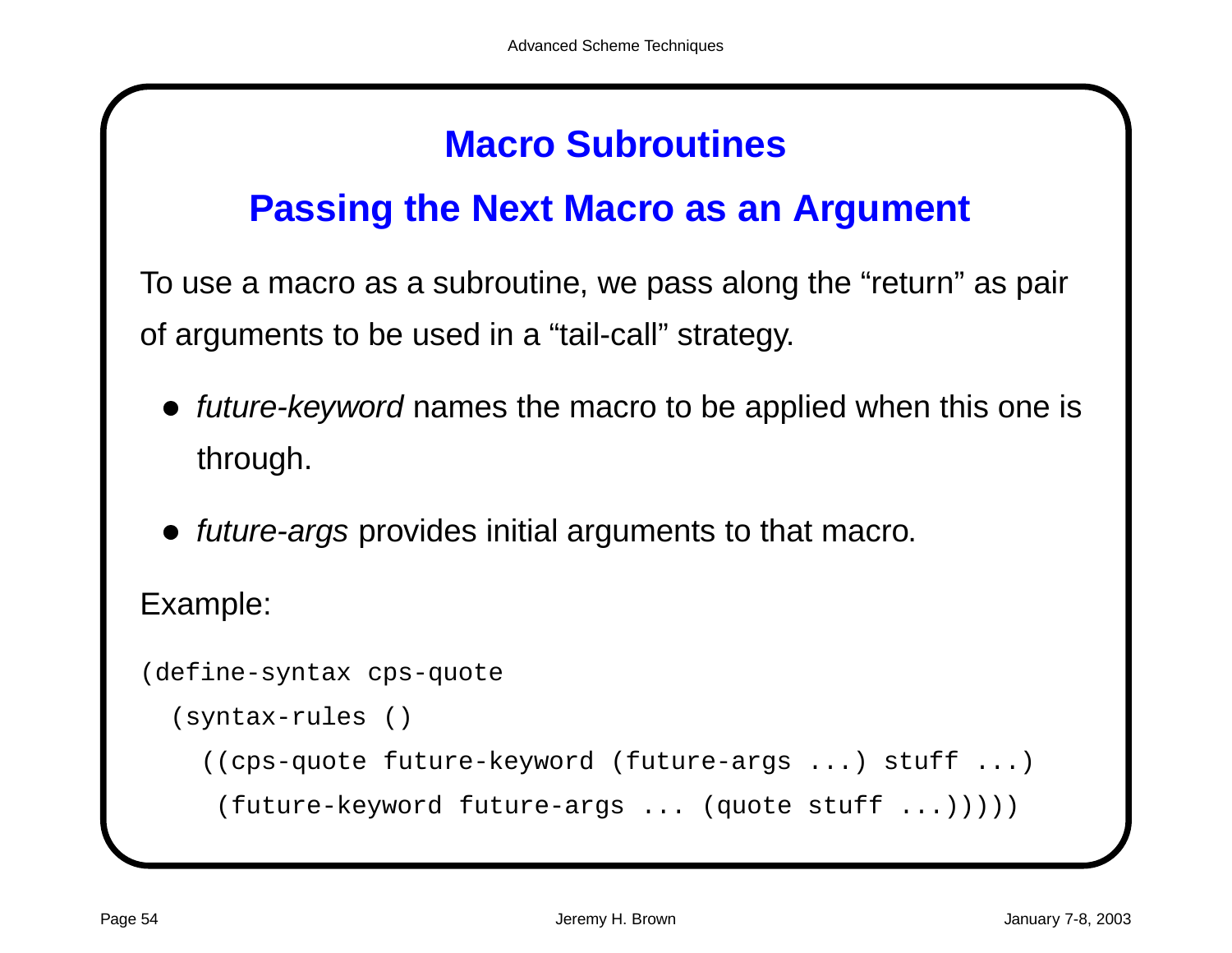### **Terminal Macros**

Some macros are "terminal" — they don't call any more macros:

(define-syntax apply-to-result

```
(syntax-rules ()
```
((apply-to-result func list ...)

```
(func list ...)))
```
We can use this to output a quoted value:

```
(cps-quote apply-to-result ((lambda (x) x)) (1 2 3 4 5))
==>
```

```
(1 2 3 4 5)
```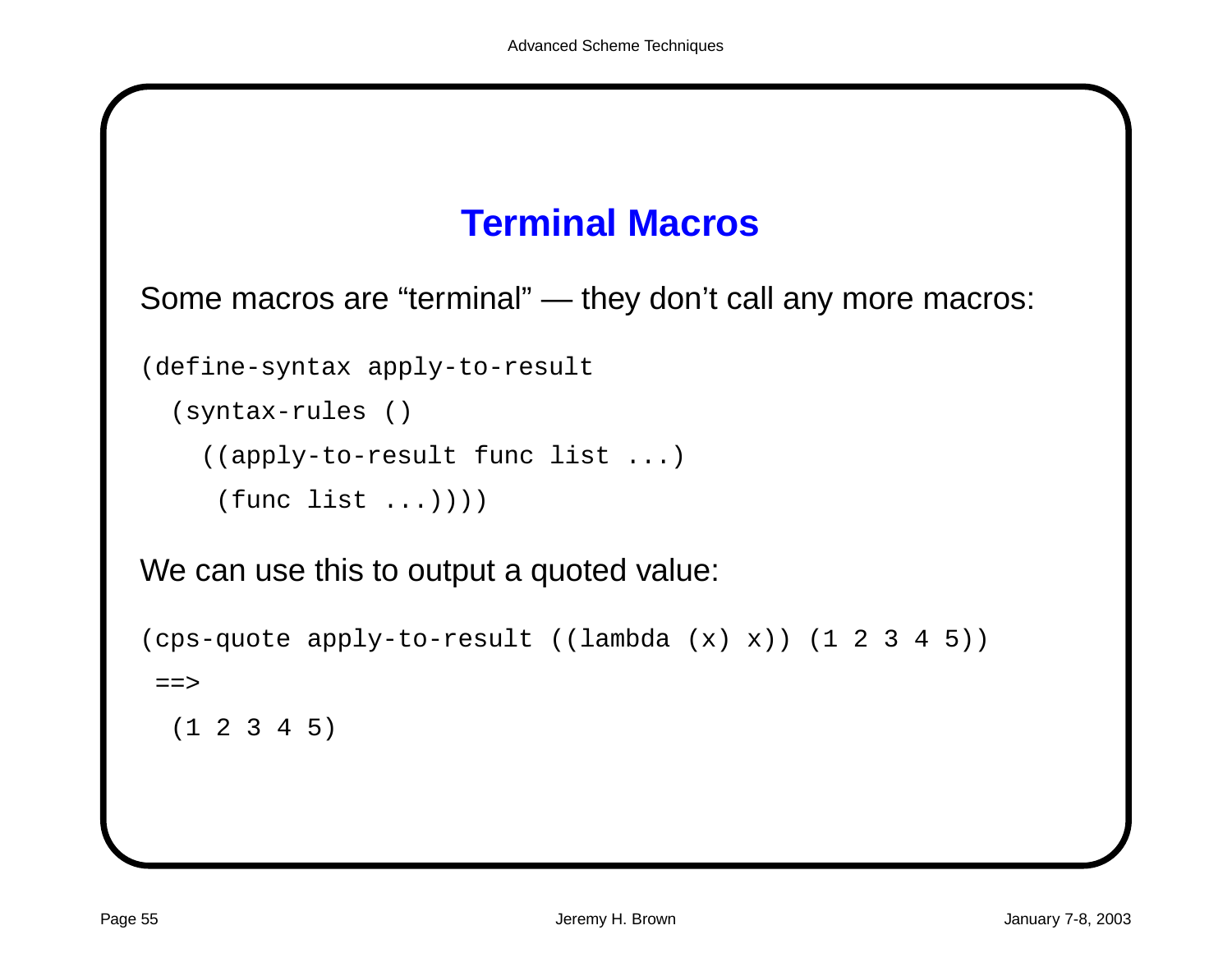#### **Staged Subroutine Macros**

Staged macros pass their future-arguments along until they're done:

```
(define-syntax cps-reverse-list
  (syntax-rules ()
    ((cps-reverse-list "helper" future-keyword
                   (future-args ...) () (backw ...))
     (future-keyword future-args ... (backw ...)))
    ((cps-reverse-list "helper" future-keyword
                   future-args (arg forw ...) (backw ...))
     (cps-reverse-list "helper" future-keyword
                   future-args (forw ...) (arg backw ...)))
    ((cps-reverse-list future-keyword future-args (list ...))
     (cps-reverse-list "helper" future-keyword future-args
                   (list ...)(())))
```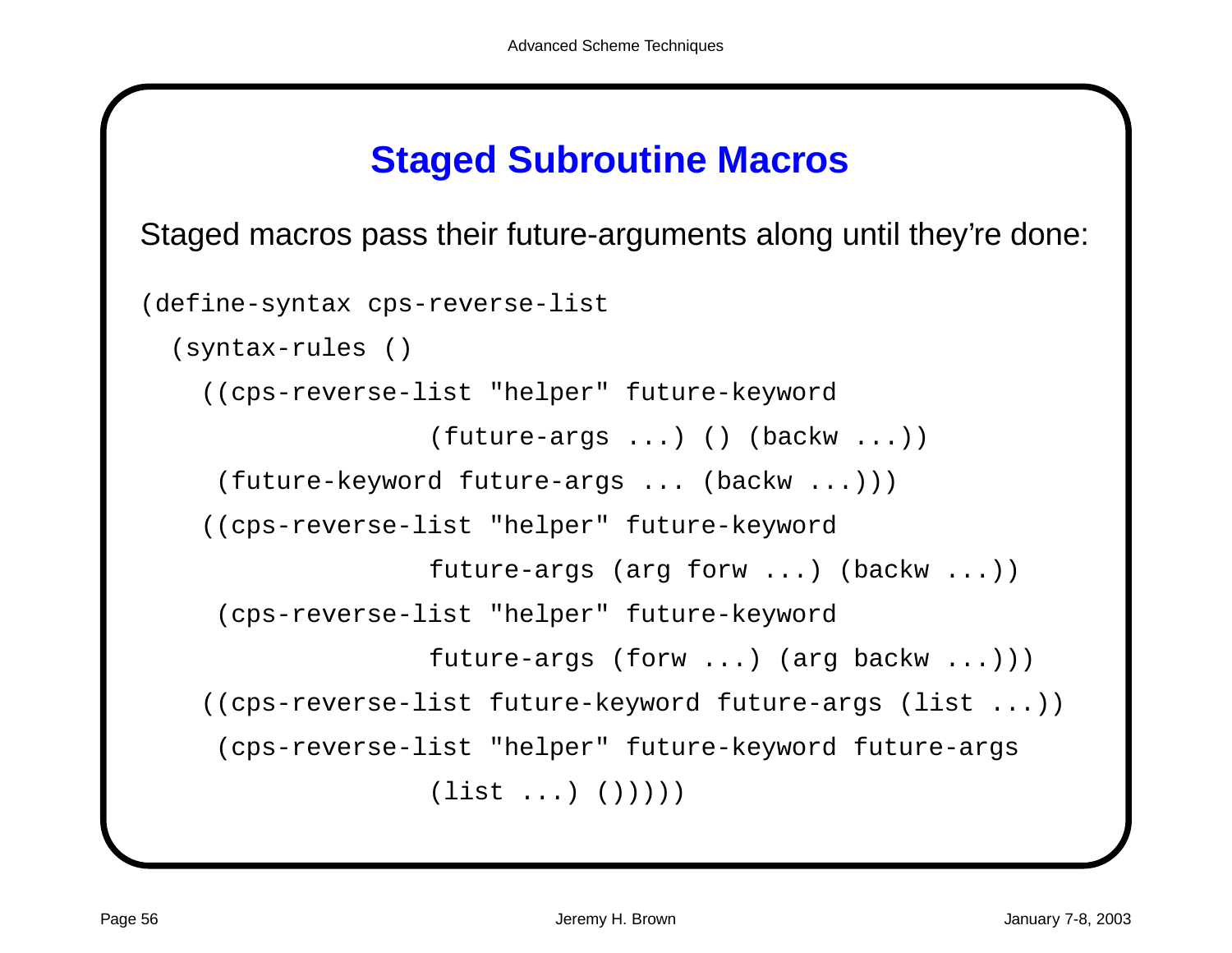# **Nesting**

The more "subroutines" you want to call, the longer the chain:

```
(cps-reverse-list
 cps-quote
  (apply-to-result ((lambda (x) x))) (1 2 3 4 5))
=
```
(5 4 3 2 1)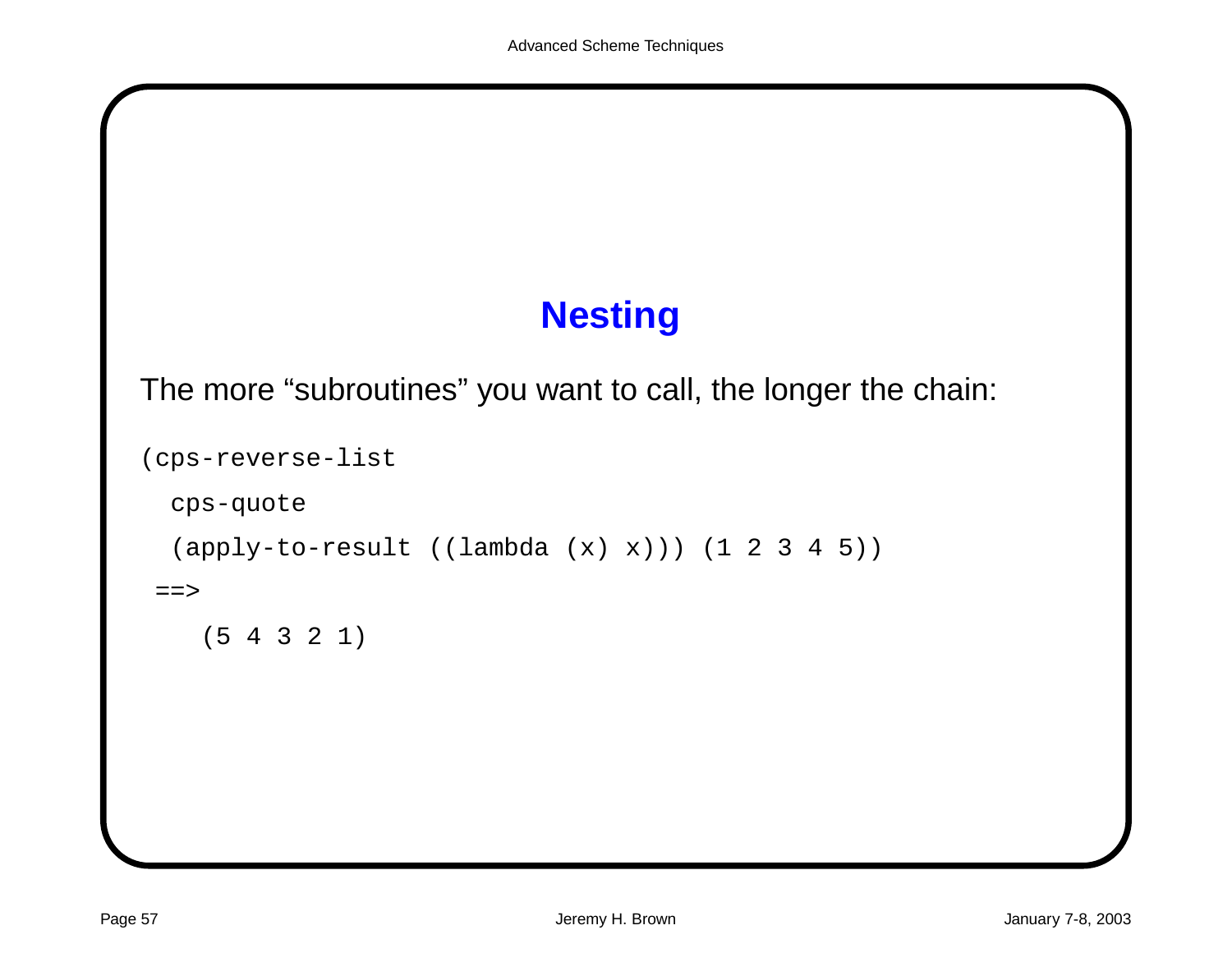# **CPS (Continuation Passing Style)**

At any point in <sup>a</sup> macro expansion series, the future-keyword/future-args pair represent all of the expansion to come.

We say they represent the "continuation" of the macro expansion.

The subroutining style is called Continuation Passing Style (CPS).

But we've only talked about macro-continuations, and macros aren't first-class.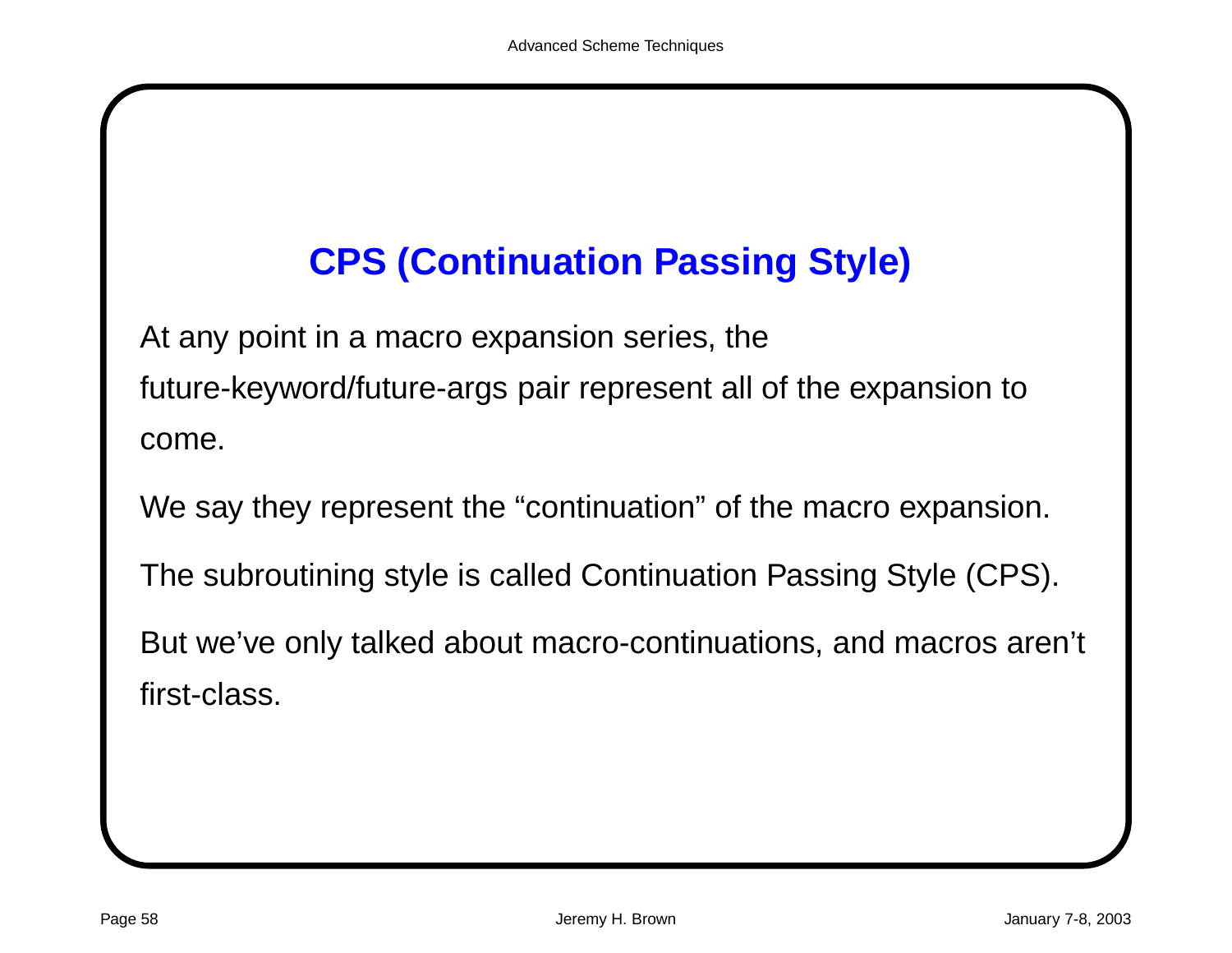# **Tomorrow:**

# **First Class Scheme Continuations**

They ain't macros...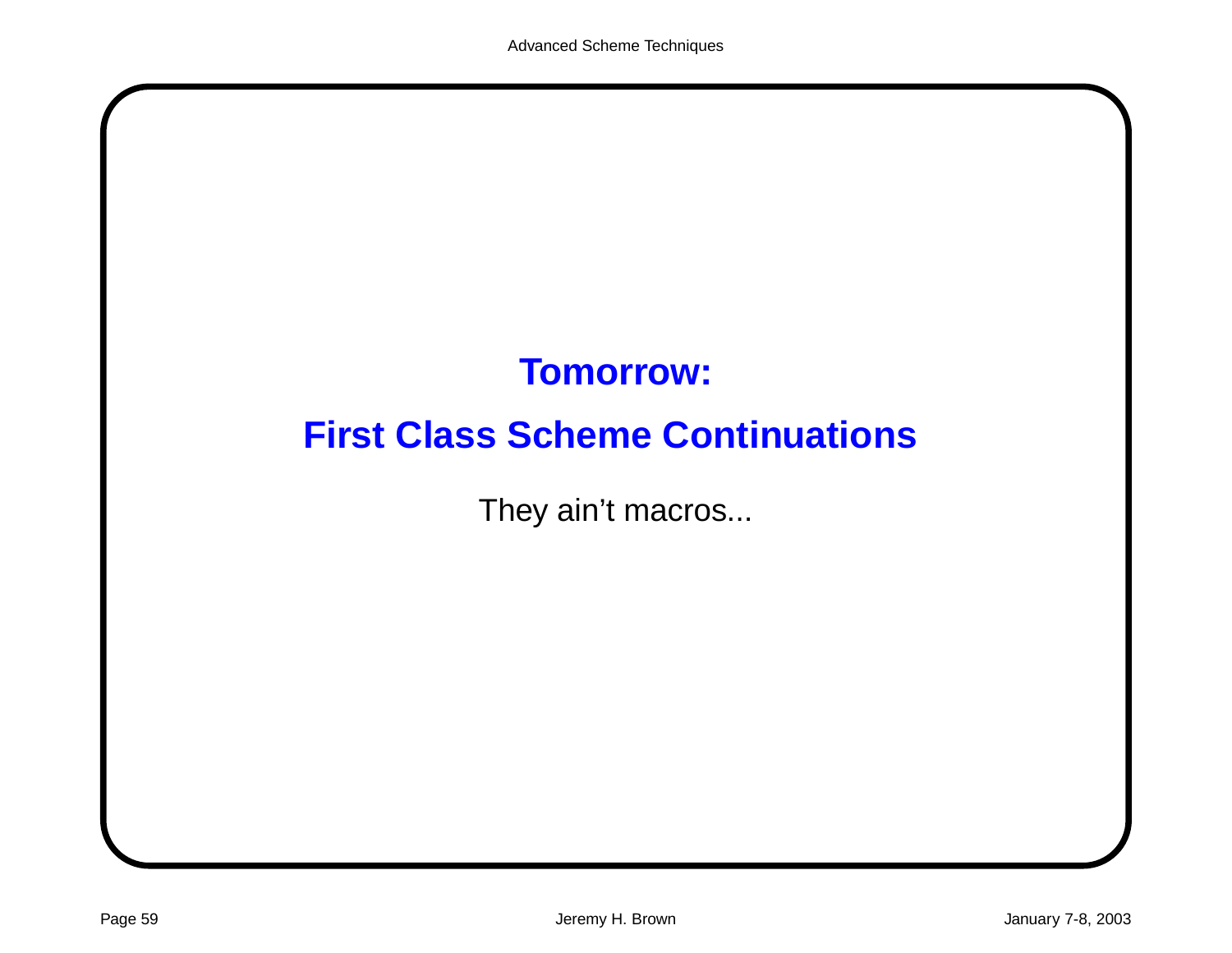# **Tomorrow:**

# **First Class Scheme Continuations**

They ain't macros...

but first...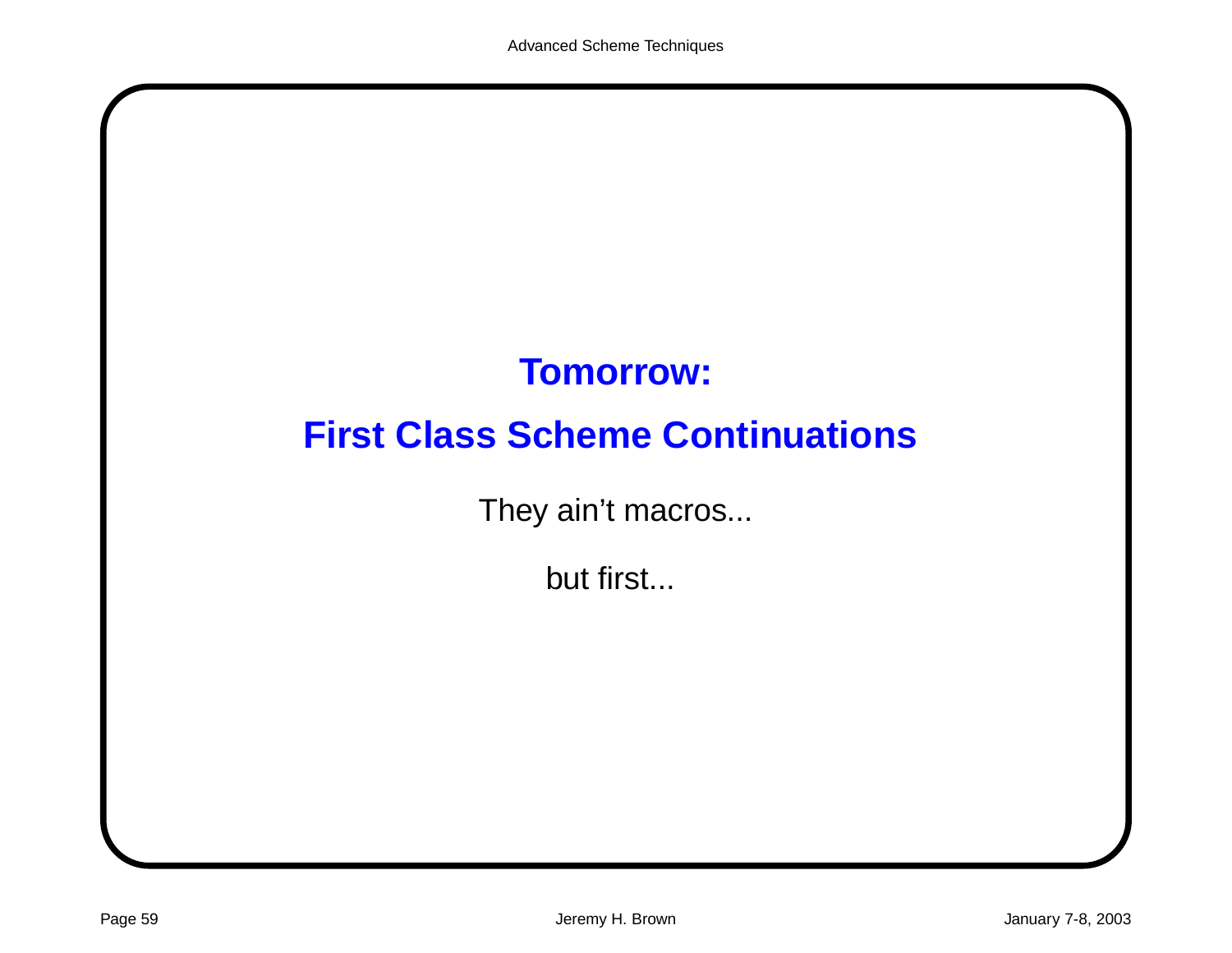### **R5RS Macro Limitations...**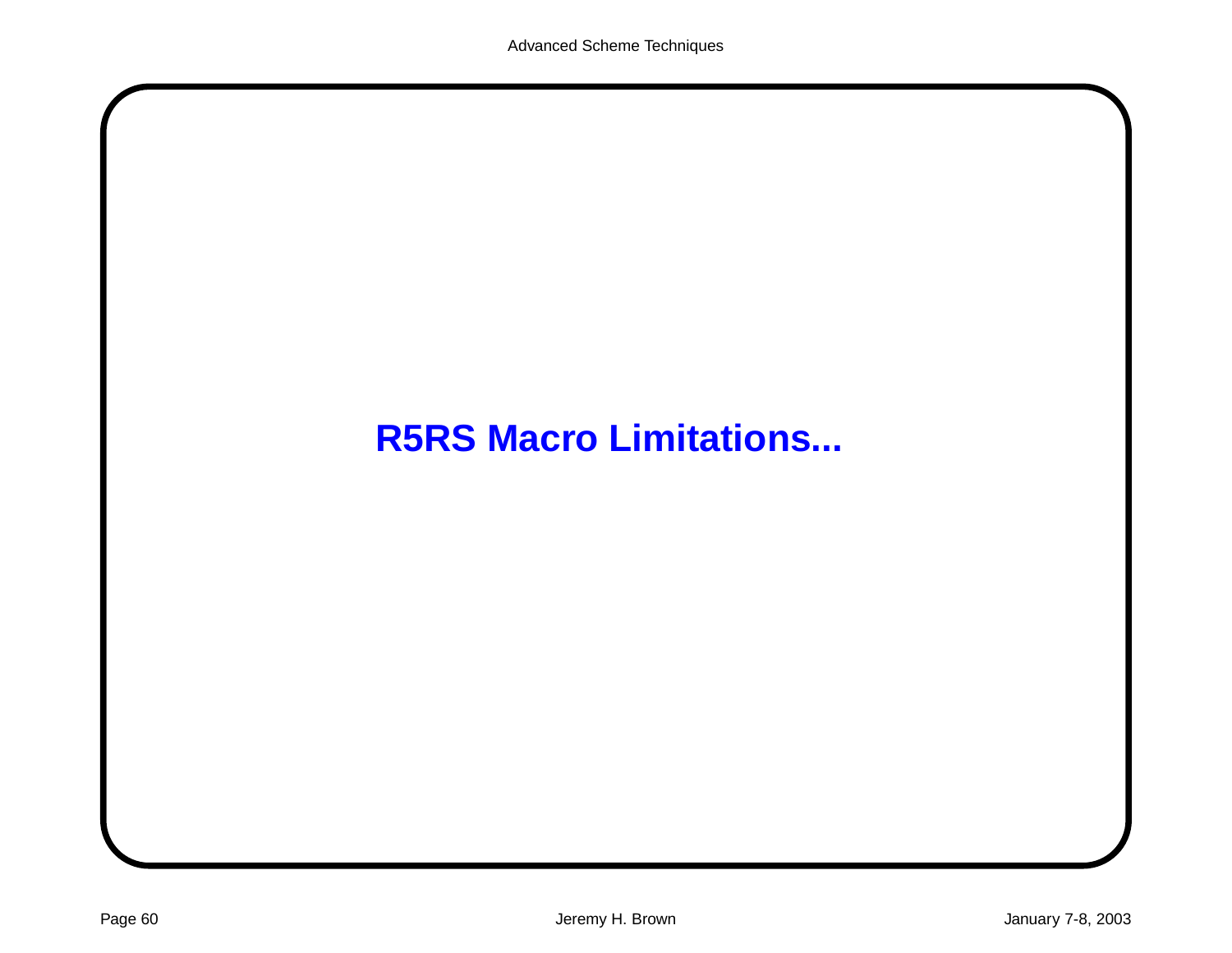# **R5RS Macro Limitations...**

...and Workarounds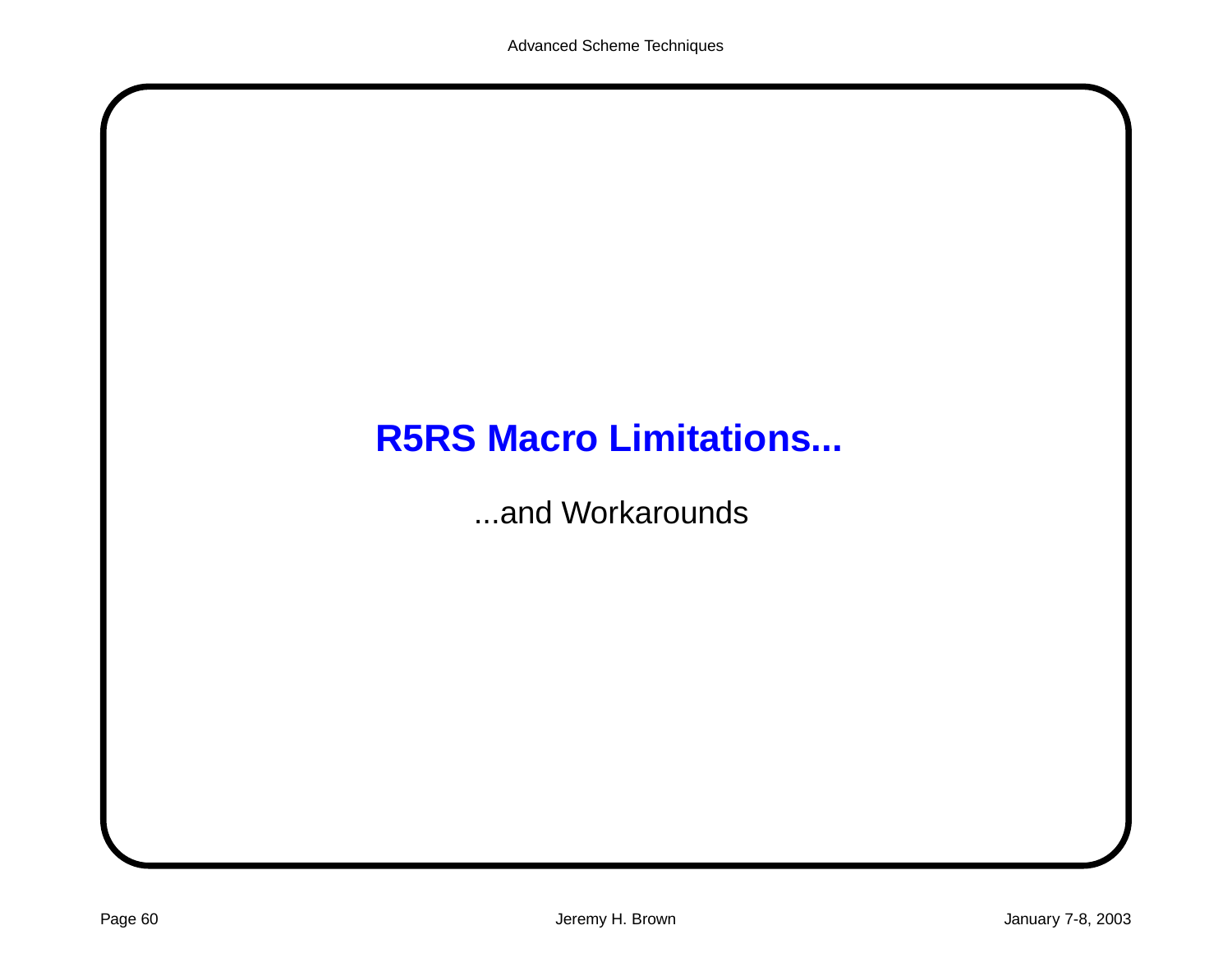### **Hygiene-Imposed Limitation**

Suppose we want dotimes to expose a variable counter, so that a programmer could write

```
(dotimes 5 (display counter))
```

```
and get "54321" as the result.
```
We already know that hygiene prevents this definition from working that way:

```
(define-syntax dotimes
  (syntax-rules ()
    ((dotimes count body ...)
     (let loop ((counter count))
   ....
```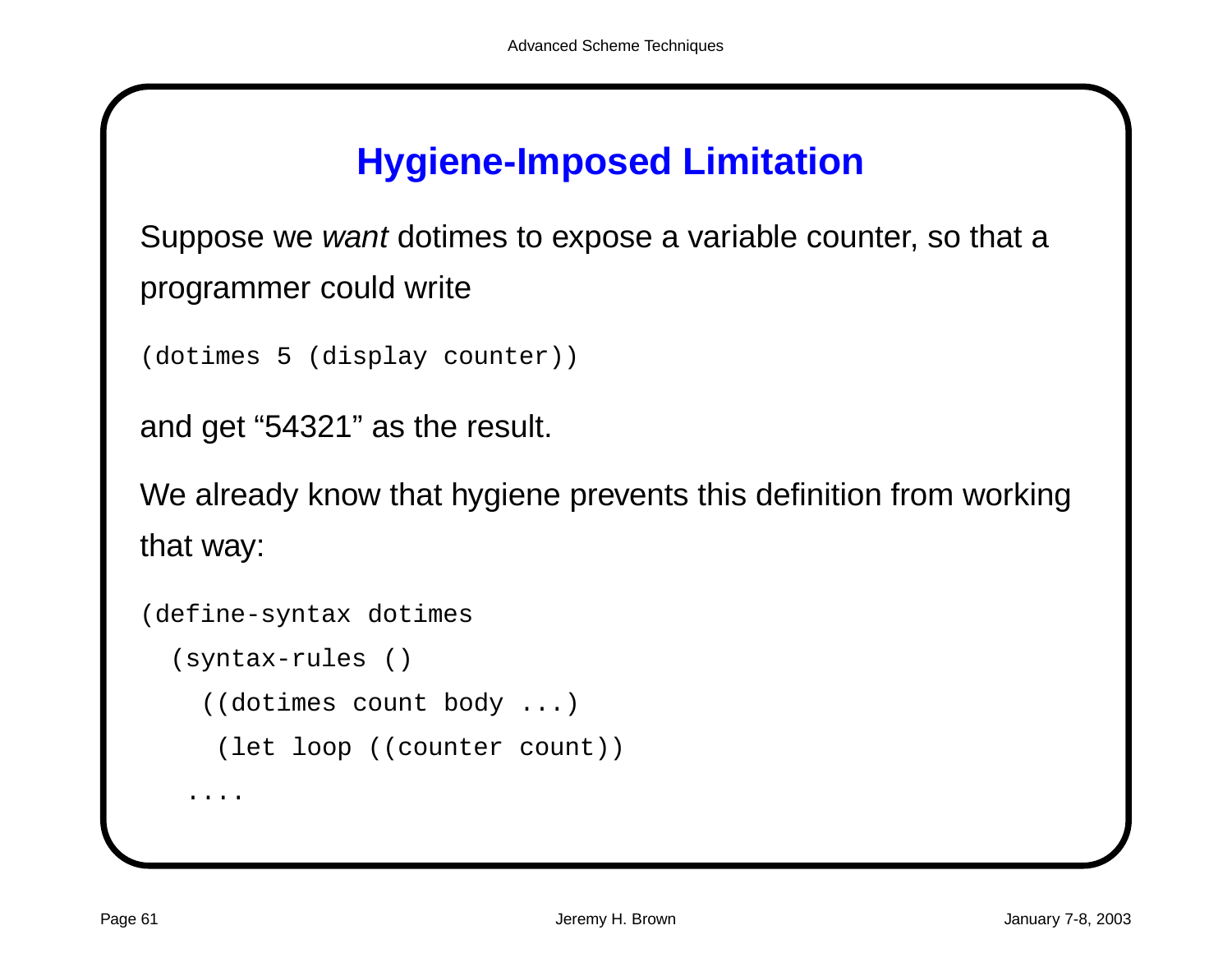#### **The Workaround**

We know that we can use symbols from the arguments to the macro to create bindings, e.g. let, letrec, etc.

In fact, if the arguments contain the identifier you're looking for (e.g. counter) anywhere, you can dig it out and use it!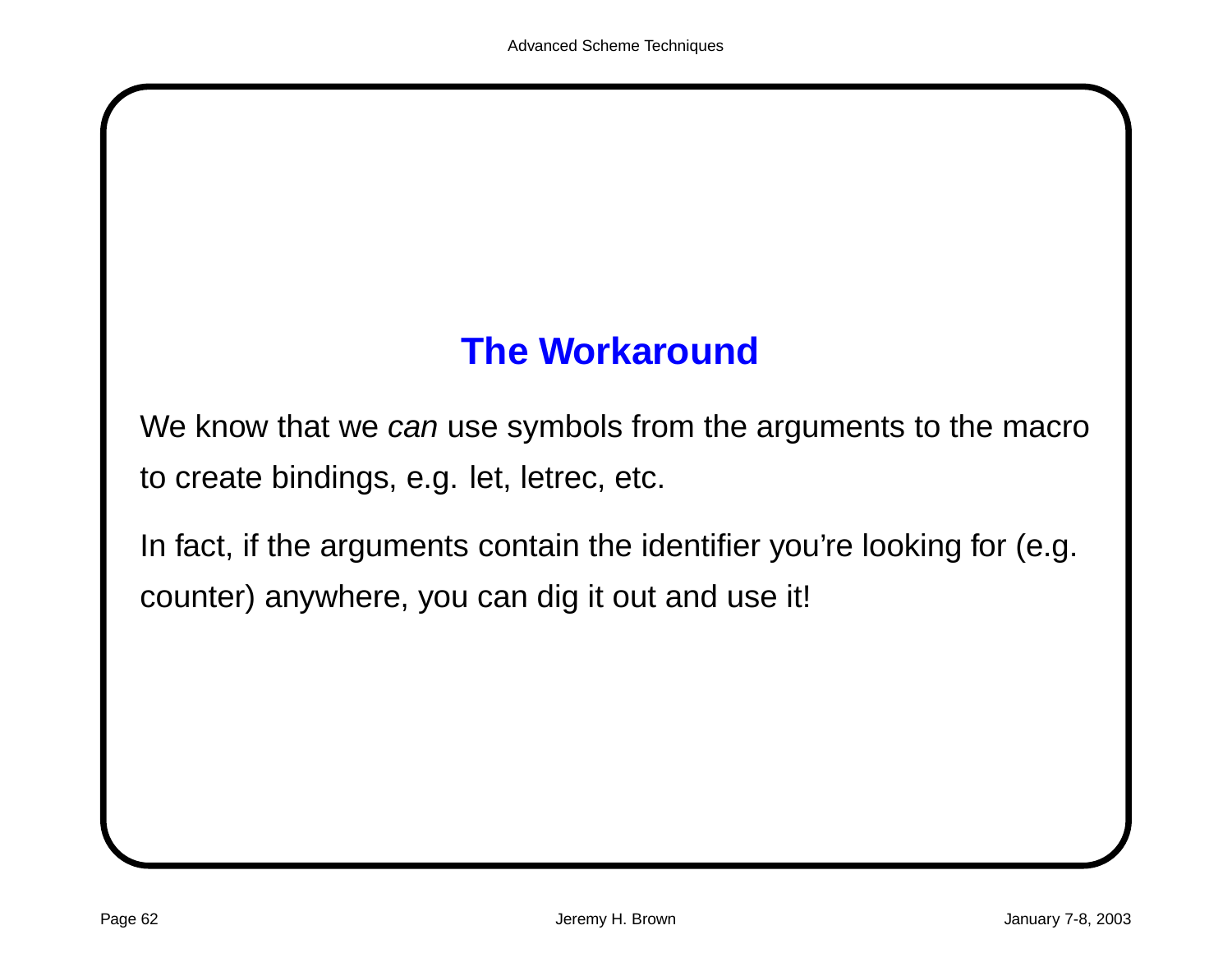#### **Petrofsky's find-identifier**

```
(define-syntax find-identifier
  (syntax-rules ()
    ((\underline{\hspace{1em}}\text{ident } (x \ . \ y) \text{ sk } f k))(find-identifier ident x sk
                          (find-identifier ident y sk fk)))
    ((\text{ident }#(x \dots) \text{ sk } f k))(find-identifier ident (x ...) sk fk))
    ((_ ident form sk fk)
      (let-syntax
          ((check
             (syntax-rules (ident)
               ((_ ident ident* (s-f . s-args) fk_)
                (s-f ident* . s-args))
               (( x y sk_ f k_) f k_) f k_))))
        (check form form sk fk)))))
```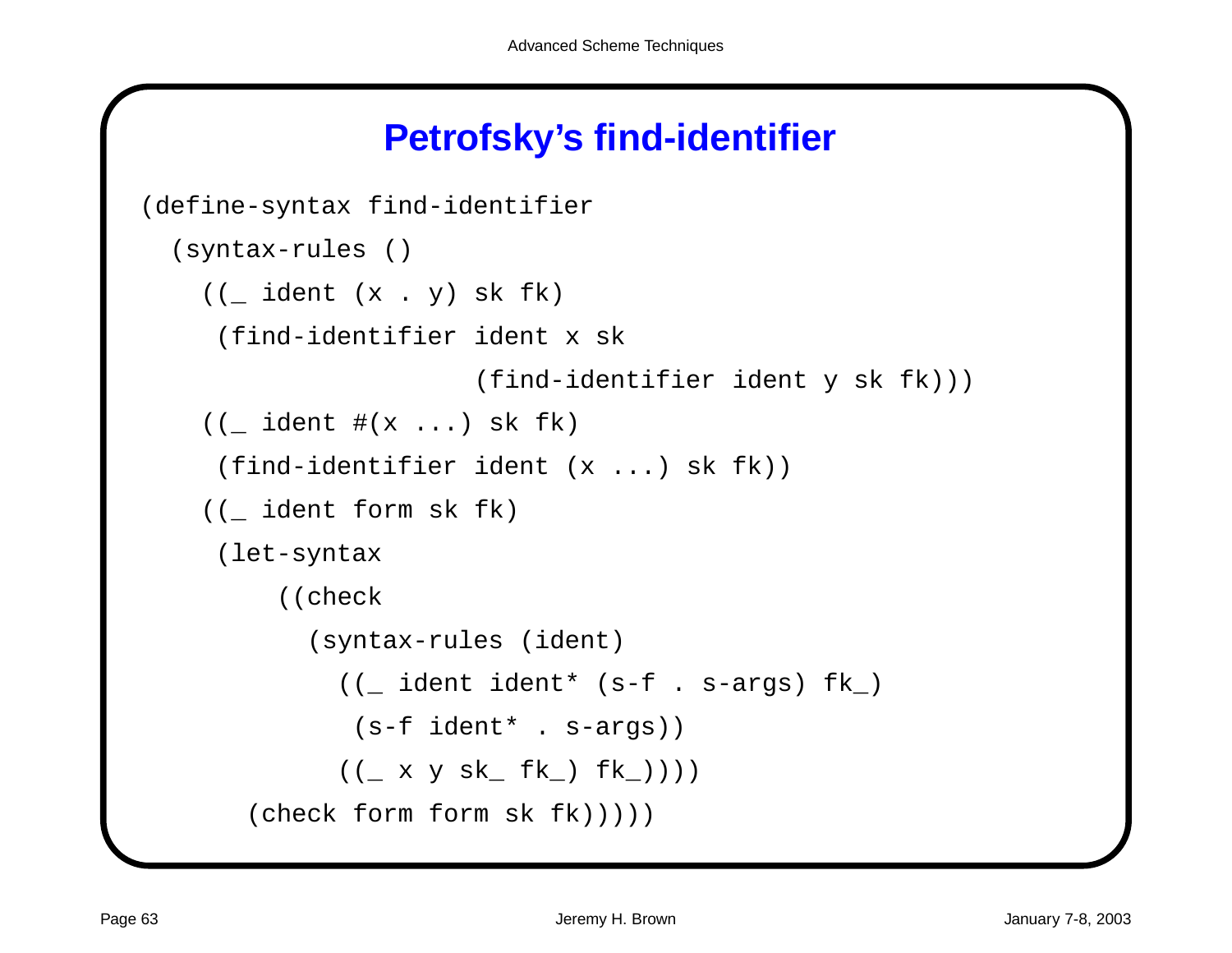### **"Hygiene-Violating" dotimes**

```
(define-syntax dotimes
  (syntax-rules ()
    ((dotimes count body ...)
     (find-identifier counter (body ...)
                       (dotimes-finish count body ...)
                       (dotimes-finish temp count body ...)))))
(define-syntax dotimes-finish
  (syntax-rules ()
    ((dotimes-finish counter count body ...)
     (let loop ((counter count))
       (if (> counter 0)
           (begin
             body ...
             (logo p (- counter 1)))))))
```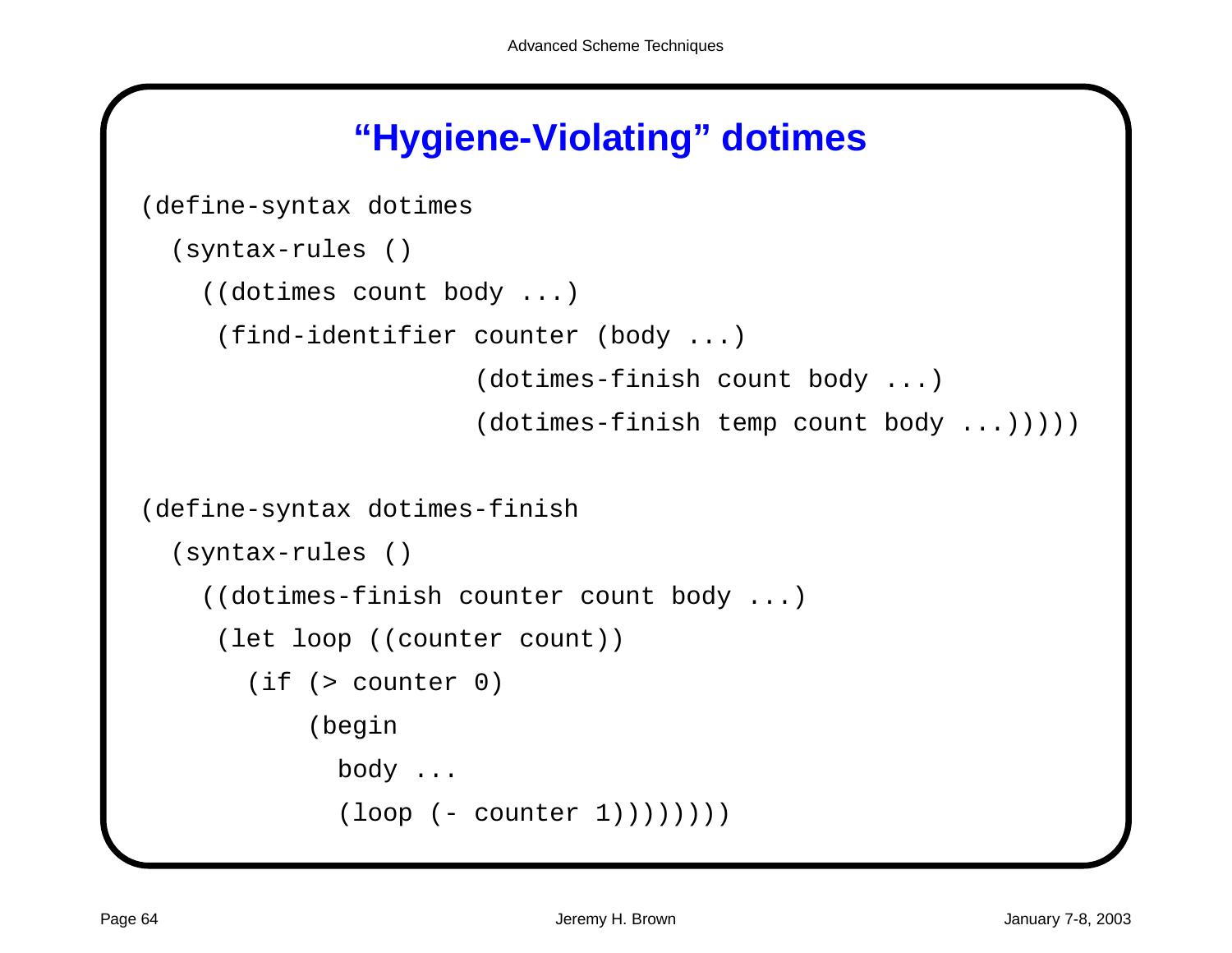# **And Sure Enough**

(dotimes 5 (display counter))

prints 54321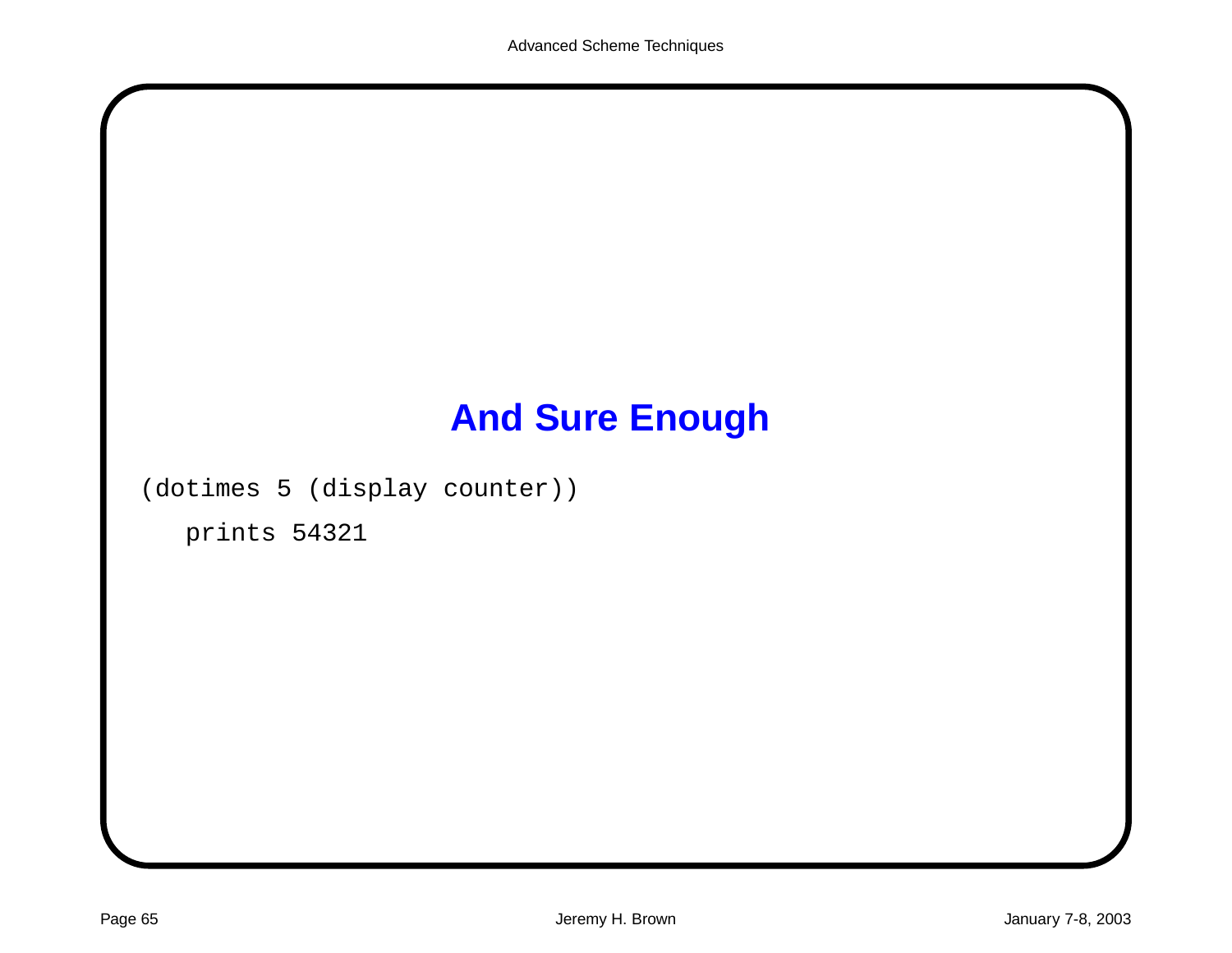

#### We expect this

(dotimes 5 (dotimes 5 (display counter)))

to yield

5432154321543215432154321

But actually we get

5555544444333332222211111

It can be solved...

...but it is tricky.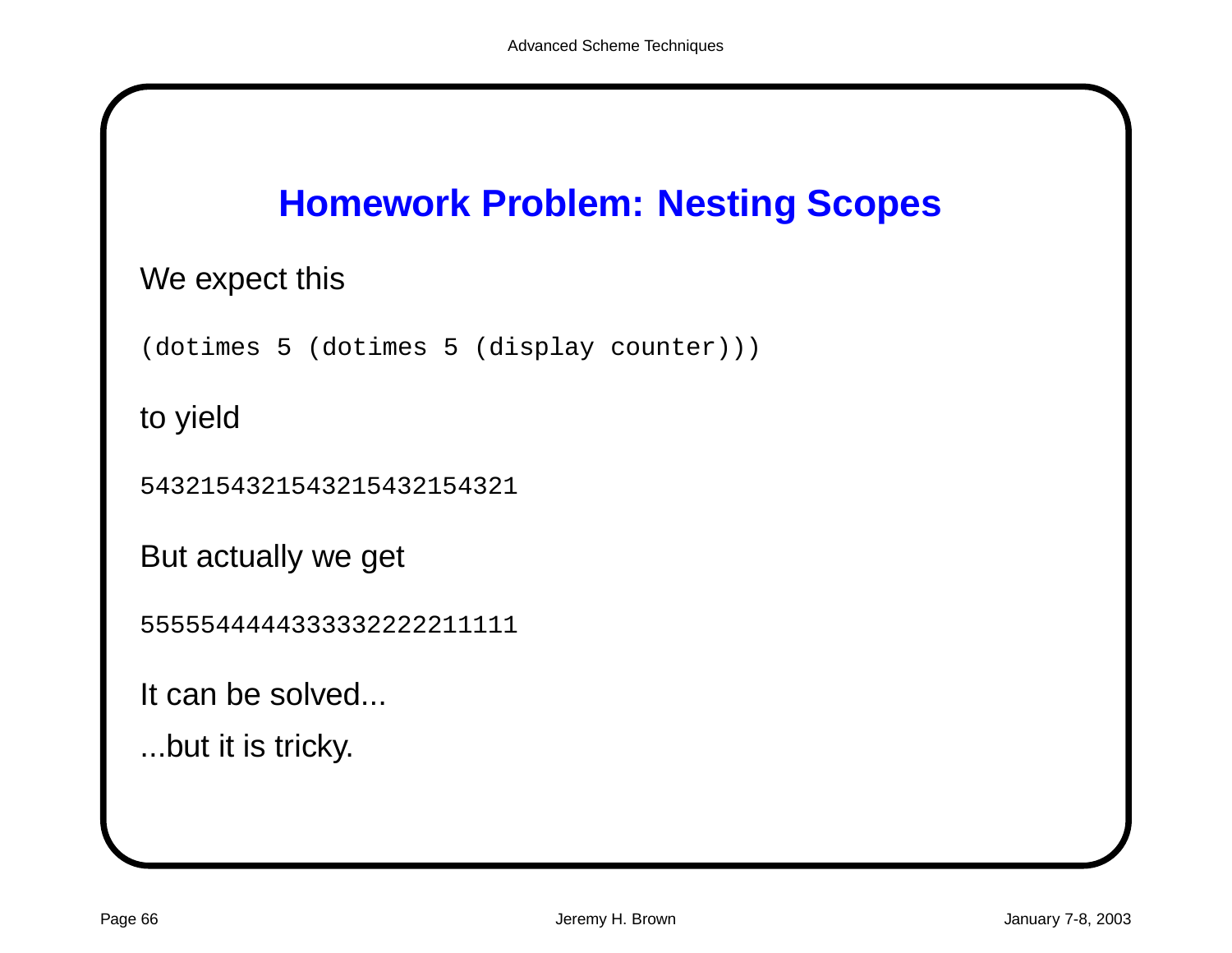## **The Other Commonly-Complained About R5RS Limitation**

You cannot synthesize symbols, and thus you cannot make <sup>a</sup> macro (define-structure foo) which defines make-foo, is-foo?, etc.

The workaround I've seen is ugly or unportable.